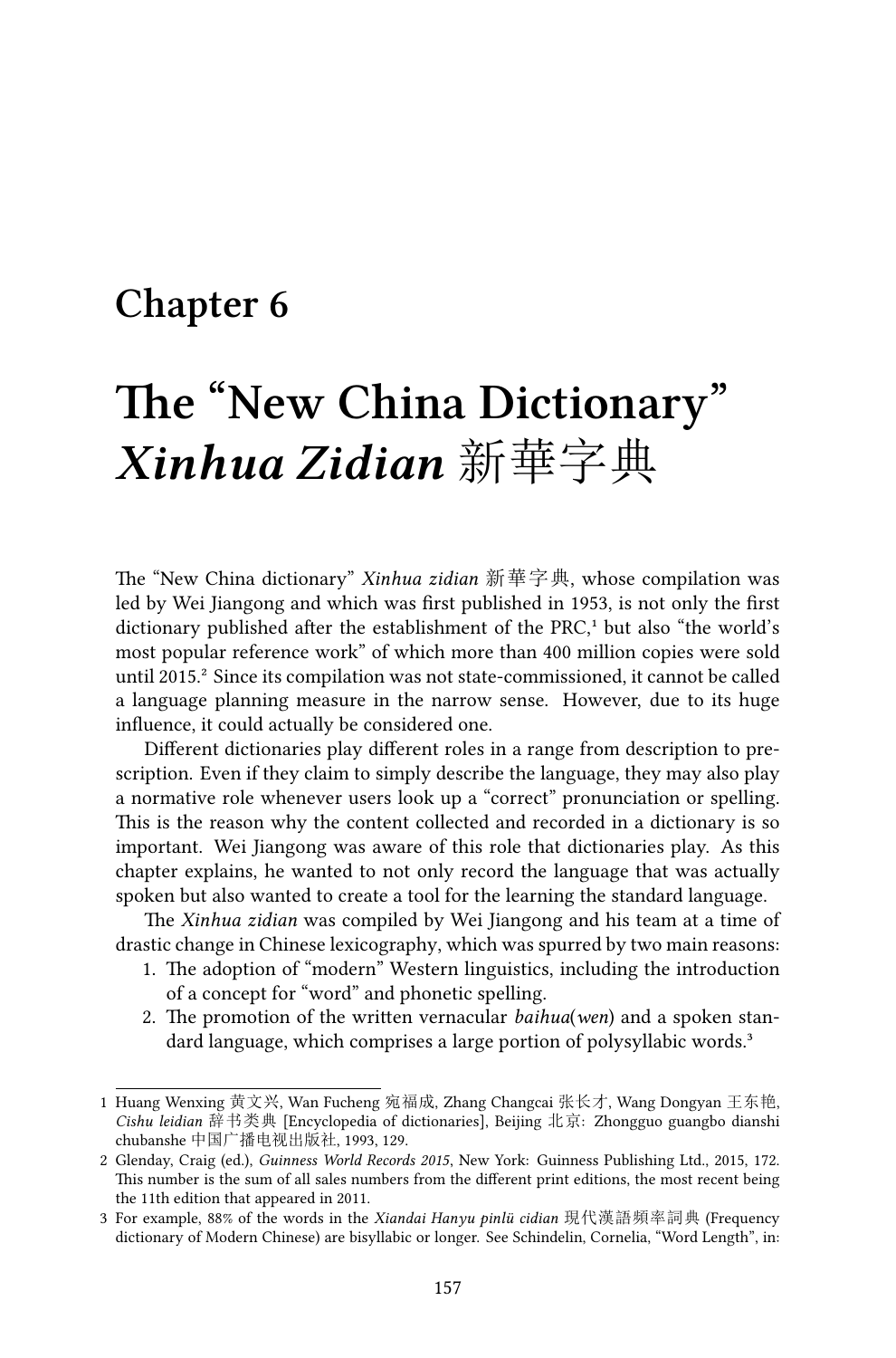Until the 20th century, most monolingual Chinese dictionaries focused on the classical language and the lemmas were monosyllabic<sup>4</sup> and consisted of one character. While bilingual dictionaries compiled by Western missionaries for spoken language varieties included polysyllabic words,<sup>5</sup> they are neither discussed by Wei Jiangong nor by other actors in monolingual lexicography. He and his contemporaries stress that the polysyllabic nature of Modern Standard Chinese (regardless of its label, *guoyu* or *putonghua*) calls for a concept of "word" that transcends the single character.

This chapter begins with a discussion of Wei Jiangong's views on the recently published "National language dictionary" *Guoyu cidian* 國語辭典, which indeed collected polysyllabic words. But within one entry, the sub-entries are not strictly ordered according to semantics. Wei Jiangong defined the word as a unit of meaning. This, in turn, led him to the question of dictionary structure, which had to negotiate all three dimensions of (written) language: the script, the meaning, and the pronunciation. Wei's discussion in the course of the preparation for and the compilation of the *Xinhua zidian* about the order of linguistic units within the dictionary addresses crucial issues in lexicology and morphology. It can also be considered groundbreaking in 20th century Chinese lexicography.<sup>6</sup>

# **6.1 Wei Jiangong on the** *Guoyu Cidian* 國語辭典

The promotion of the national language called for a dictionary that was more than a rhyme book simply indicating the pronunciation of single characters.<sup>7</sup> The compilers of the *Guoyu cidian* aimed for comprehensiveness. It was published by the Commercial Press (Shangwu yinshuguan 商務印書館) in eight volumes over a span of six years, from 1937 to 1943. It was "the first large philological dictionary of vernacular Chinese",<sup>8</sup> or:

*Encyclopedia of Chinese Language and Linguistics*, ed. by Sybesma, Rint, et al., vol. 4, Leiden / Boston: Brill, 2017, 584–589, see 585.

<sup>4</sup> Shengli Feng describes the process from presumably monosyllabic Archaic Chinese to Medieval Chinese (100 BCE–100 CE) that is characterized by an increase of the number of disyllabic words. Feng, Shengli, "Disyllabification", in: *Encyclopedia of Chinese Language and Linguistics*, ed. by Sybesma, Rint, et al., vol. 2, Leiden / Boston: Brill, 2017, 108–113.

<sup>5</sup> See, for example: Masini, Federico, "Notes on the First Chinese Dictionary Published in Europe", in: *Monumenta Serica* 51 (2003), 283–308, see 290–291. Henning Klöter also discusses this fact and also mentions that "polysyllabic expressions" can be found in earlier dictionaries or rather rhyme books. See: Klöter, Henning, "China from c. 1700", in: *The Cambridge World History of Lexicography*, ed. by Considine, John, Cambridge: Cambridge University Press, 2019, 317–339, see 324, 332ff. Some of these bilingual dictionaries compiled by missionaries are important sources for the pronunciation of Mandarin (*guanhua*) during the Ming and Qing dynasties or non-standard language varieties.

<sup>6</sup> Many thanks to Dr. Stefan Schneider for his recommendations on lexicography literature.

<sup>7</sup> Such as the *Guoyin changyong zihui* (already mentioned on pages 106 and 117, discussed again on page 159) or the *Zhonghua xinyun*.

<sup>8</sup> Kholkina, Liliya, "Lexicography, Modern", in: *Encyclopedia of Chinese Language and Linguistics*, ed. by Sybesma, Rint, et al., vol. 2, Leiden / Boston: Brill, 2017, 594–600, see 595.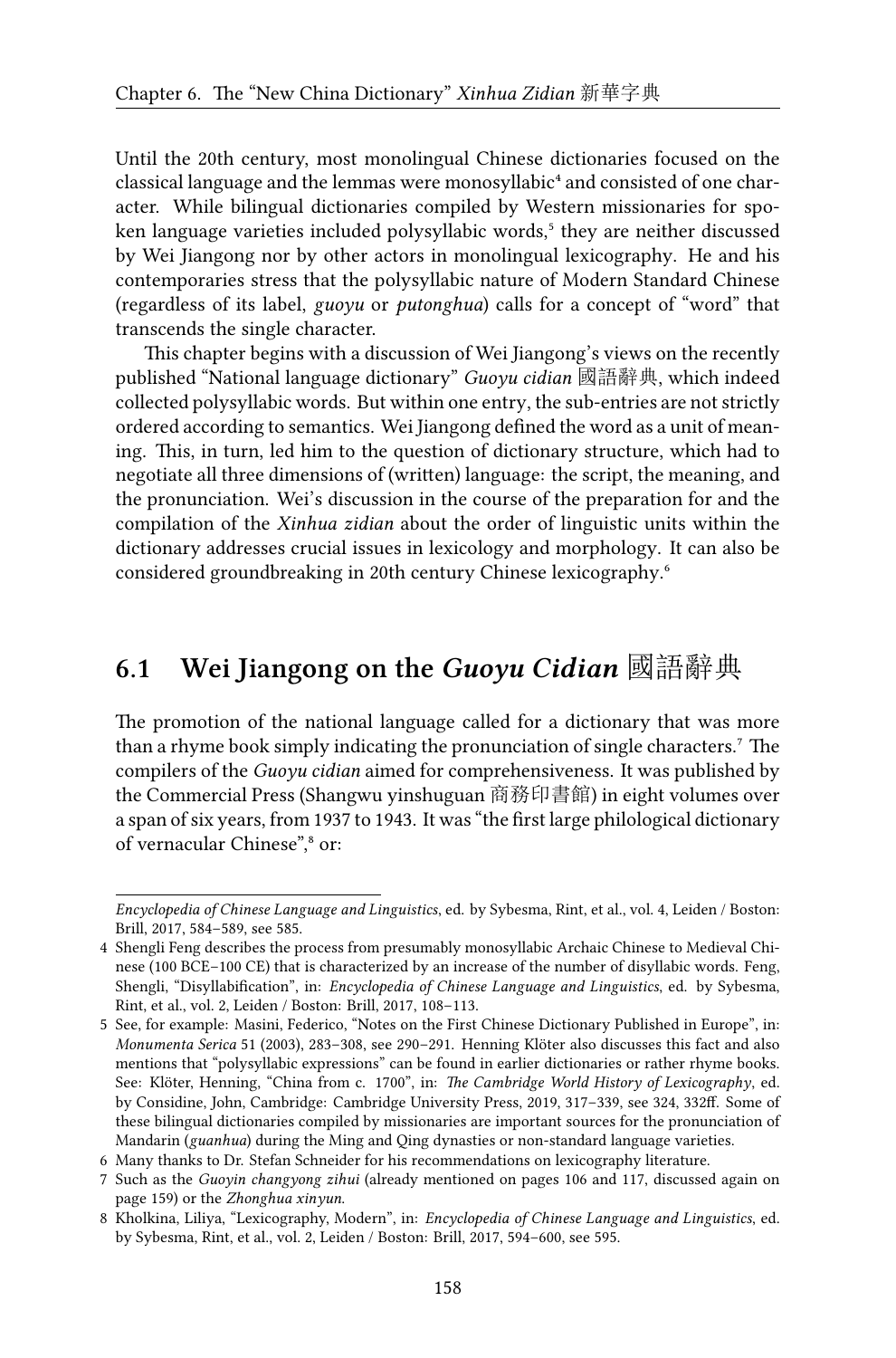《國語辭典》是我國第一部描寫性詳解型現代漢語詞典。 The *Guoyu cidian* is China's first descriptive, detailed dictionary of Modern Standard Chinese.

Its compilation started in 1928 under the leadership of Li Jinxi,<sup>10</sup> with Wang Yi  $\mathbb H$  $\hat{E}$  (1878–1960) as chief editor, and a group of ten or more people.<sup>11</sup> Wang Yi was a *guoyu* phonetician who had already participated in the Conference for the unification of reading pronunciations (Duyin tongyi hui) in 1913 and was a member of the Guoyu tongyi choubei weiyuanhui. He taught the national pronunciation (*guoyin*) at several institutions before he became the leader of the compilation group for the *Guoyu cidian* that was called "National pronunciation common dictionary group of the 'Great Chinese dictionary' compilation office" (*Zhongguo da cidian* bianzuan chu guoyin putong cidian zu 《中國大辭典》編纂處國音普通 辭典組).12

Naturally, this dictionary became a major point of interest for the *guoyu* enthusiast Wei Jiangong. He was, however, not quite satisfied with it, and would plan and compile a dictionary of his own. This chapter section discusses Wei Jiangong's views on the *Guoyu cidian* as well as some crucial points about Chinese lexicography of the first half of the 20th century.

# **6.1.1 Going beyond***Guoyin* 國音**: The Sounds in the***Guoyu Cidian*

Wei Jiangong enters the discussion of lexicography via phonetics. In his first article about the *Guoyu cidian*, he discusses "special sounds"(*tebie yin* 特別音),<sup>13</sup> which are sounds included in the dictionary that do not officially belong to *guoyu* phonetics. He begins with a retrospect of the key reference work for the national language, the *Guoyin changyong zihui* (Glossary of commonly used characters in the national pronunciation), officially published by the Ministry of Education in 1932, to compare the *Guoyu cidian* with it.

The *Guoyin changyong zihui* is "the first officially sponsored dictionary to use the northern dialect, especially that of Beijing, as the basis of the national lan-

<sup>9</sup> Yang Wenquan 楊文全, *Jin bai nian de Zhongguo Hanyu yuwen cidian* 近百年的中國漢語語文辭書 [Chinese language dictionaries of the past hundred years], Chengdu 成都: Bashu shushe 巴蜀書社, 2000, 180.

<sup>10</sup> Kholkina, Liliya, "Lexicography, Modern" (2017), 595.

<sup>11</sup> Yang Wenquan 楊文全, *Jin bai nian de Zhongguo Hanyu yuwen cidian* (2000), 180.

<sup>12</sup> Xu Youchun 徐友春 (ed.), "Wang Yi (1878–1960)" 汪怡(1878–1960), in: *Minguo renwu da cidian* 民國人物大辭典 [Large biographical dictionary of Republican China], ed. by Xu Youchun 徐友春, Shijiazhuang 石家莊: Hebei renmin chubanshe 河北人民出版社, 1991, 412. He also developed a shorthand system for stenography that was employed not only by the KMT government but also by the Communists in Yan'an. He went to Taiwan in May 1947 and remained there until his death.Kaske, Elisabeth, "Stenography", in: *Encyclopedia of Chinese Language and Linguistics*, ed. by Sybesma, Rint, et al., vol. 4, Leiden / Boston: Brill, 2017, 202–208, see 204.

<sup>13</sup> Wei Jiangong 魏建功, "*Guoyu cidian* li suo zeng shou de yin" 國語辭典裏所增收的音 [The sounds that were additionally included in the 'National language dictionary'], in: *Wei Jiangong wenji* 魏建 功文集 [Collected works of Wei Jiangong], ed. by Ye Xiaochun 叶笑春, Rong Wenmin 戎文敏, Zhou Fang 周方 and Ma Zhenxing 马镇, vol. 4, Nanjing 南京: Jiangsu jiaoyu chubanshe 江苏教育出版社, 2001, 343–47, see 343.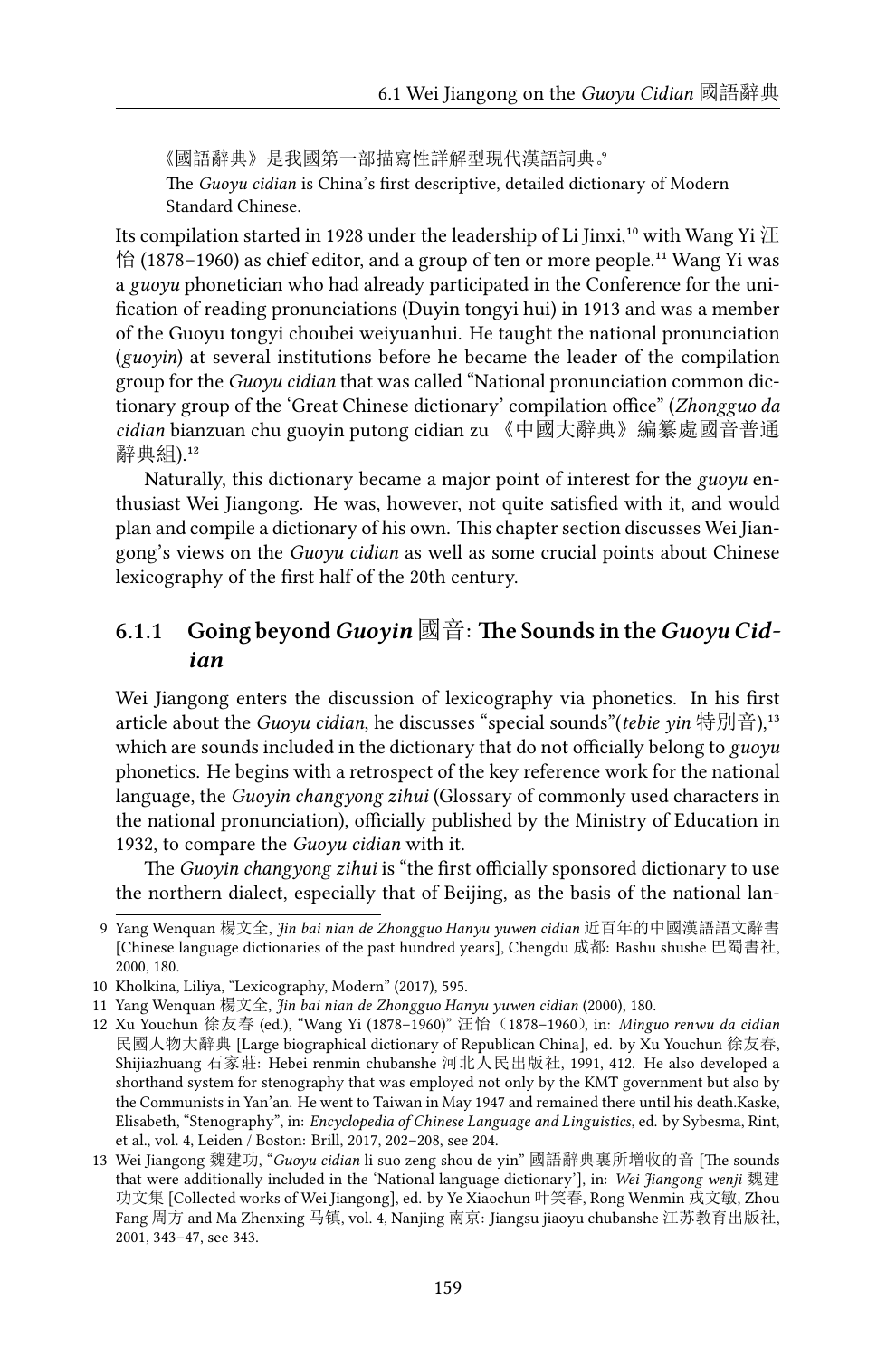guage."<sup>14</sup> In it, 411 syllables or "standard sounds" (*biaozhun yin* 標準音, ignoring the tones) are listed.<sup>15</sup> In the appendix, the *Guoyin changyong zihui* lists "special sounds" that vary from the national pronunciation (*yu guoyin bu tong* 與國音  $\overline{\text{F}}$ 同).<sup>16</sup> Like in the rest of the dictionary, they are indicated with the respective character first, followed by the pronunciation in Zhuyin, and then in Gwoyeu Romatzyh.<sup>17</sup> Among these special sounds are for example exclamations (*gantanci* 感 嘆詞) like *hng* ㄏㆭ 哼 to express contempt (*biao bichi* 表鄙斥). As this example illustrates, some special Zhuyin-letters are employed to describe these sounds.  $\mathbf{\pi}$ is used here for a syllabic [ŋ], while the [ŋ] as initial or final would be spelled  $\pi$ . There are also dialect readings, such as *gaam*  $\langle \langle Y| \Pi \rangle$ <sup>18</sup> 咁 ("so") in the Guangdong dialect (*Guangdongyu* 廣東語). Beiping (= Beijing) readings are not labeled "dialect" (*fangyan*) readings (like the other) but as "Beiping" readings, showing that the Beiping dialect has a special status as the basis for the standard language, in contrast to other dialects. For transcriptions (from foreign languages), the final -m ( $\Box$  *mu*  $\mathcal{H}$ )<sup>19</sup> is listed. Wei Jiangong argues that dialect words shall also be a part of *guoyu*:

我們國語的意義決不是死說北平話。凡是誤解國語標準的人,忘了中華 民國的人民共同建設的國家是文化凝結性最大的國體,不是由壓力來 強制脅迫成的;又忘了他們的語言也是如此這般的在演化。20

The purpose of our national language is not at all to speak the Beiping dialect come hell or high water. All people who misunderstand the national language standard forget that this country jointly built up by the people of the Chinese Republic is the state with the strongest cultural cohesion. It is not forcefully coerced by pressure, and they also forget that their language is developing exactly like that.

<sup>14</sup> The former "old national pronunciation" that still included the entering tone had been reflected by the *Guoyin zidian* (Dictionary of national pronunciation, 1919). See Creamer, Thomas B., "Lexicography and the History of the Chinese Language", in: *History, Languages, and Lexicographers* (Series Maior 41), ed. by Zgusta, Ladislav, Tübingen: Max Niemeyer Verlag, 1992, 105–135, see 128–129.

<sup>15</sup> In Zhuyin and Gwoyeu Romatzyh, the alphabetic order proceeds according to the initials in the highest order and the rhymes in the second order and the tones in the third. It begins with: *ba*, *bo*, *bai*, *bei*, *bau* (Pinyin: *bao*), *ban*, *ben*… and ends with: *iu* (Pinyin: *yu*), *iue* (*yue*), *iuan*, (*yuan*), *iun* (*yun*), *iong* (*yong*).

<sup>16</sup> Compare: Jiaoyu bu Guoyu tongyi choubei weiyuanhui 教育部國語統一籌備委員會 [Preparatory committee for the unification of the national language of the Ministry of Education] (ed.), *Guoyin changyong zihui* 國音常用字彙 [Glossary of commonly used characters in the national pronunciation], Shanghai 上海: Shangwu yinshuguan 商務印書館, 1932, 282–286.

<sup>17</sup> I additionally indicate the tones or the IPA transcription only if necessary for understanding.

<sup>18</sup> The Zhuyin-letter  $\Pi$  is used here for a syllabic [m] in contrast to  $\Pi$  as initial or final [m]. Jiaoyu bu Guoyu tongyi choubei weiyuanhui 教育部國語統一籌備委員會 [Preparatory committee for the unification of the national language of the Ministry of Education] (ed.), *Guoyin changyong zihui* (1932), 284.

<sup>19</sup> For example, it is used in the entry for Dumdum bullet. Zhongguo cidian bianzuanchu 中國辭典 編纂處 [Chinese dictionary compilation office] (ed.), *Guoyu cidian* 國語辭典 [National language dictionary], vol. 1, Shanghai 上海: Shangwu yinshuguan 商務印書館, 1943, 274.

<sup>20</sup> Wei Jiangong 魏建功, "*Guoyu cidian* li suo zeng shou de yin" (2001), 343.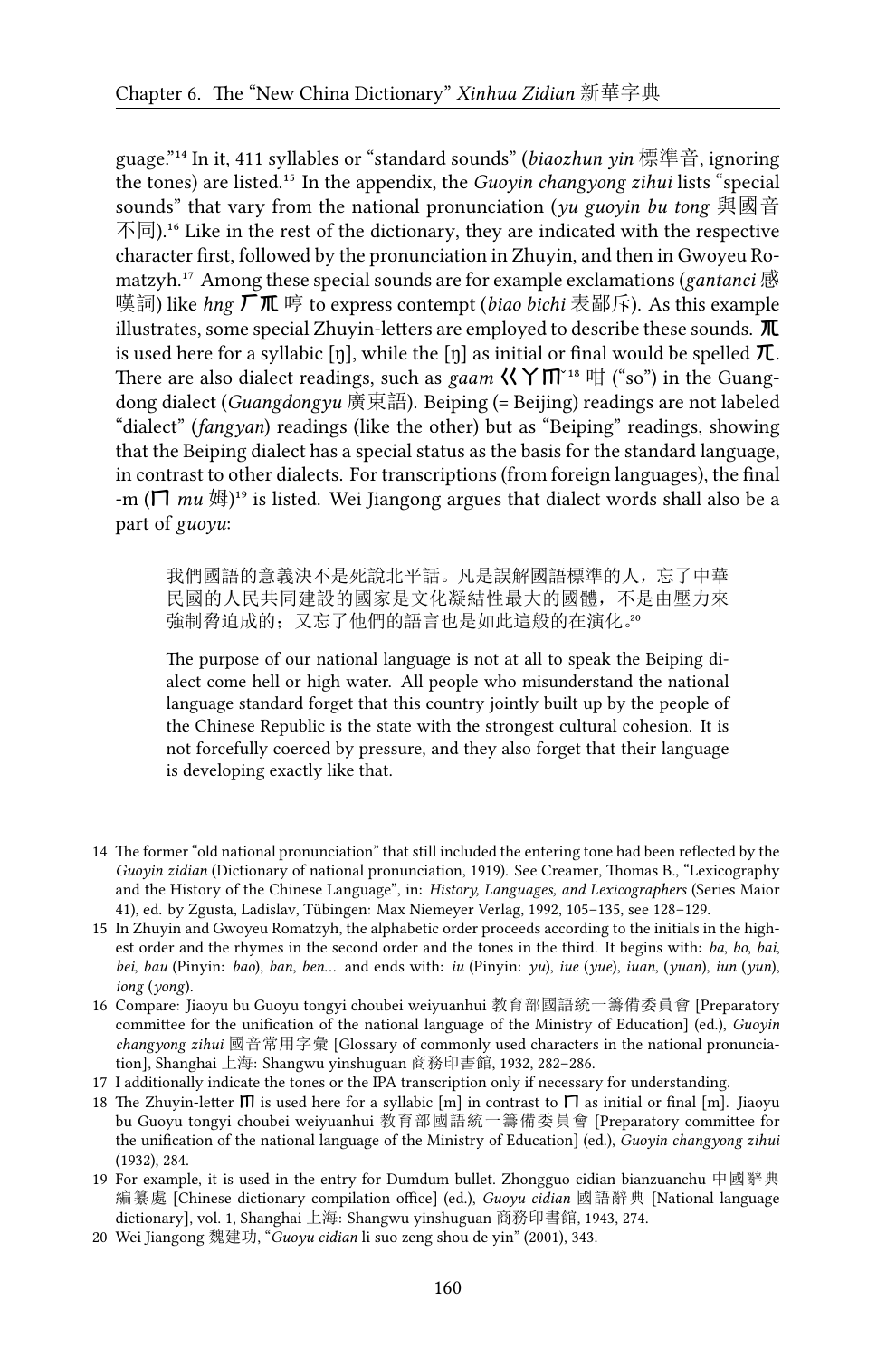Wei Jiangong stresses that the special sounds of the *Guoyin changyong zihui* are mere examples (*juli* 舉例).<sup>21</sup> Therefore the dialects from different places (*gedi*) *fangyan* 各地方言) could still be part of *guoyu*.²²

The *Guoyu cidian* also included special sounds, in Wei's words. The neutral tone (*qingsheng* 輕聲, lit. "light tone") syllables were of particular interest to him, given that Beijing Mandarin is said to have four tones. However, there is the neutral tone as fifth tone, first comprehensively described by Zhao Yuanren (Yuen Ren Chao) in the 1920s "to describe the pitch pattern of some syllables in Beijing Mandarin which show variability as a function of the preceding lexical tone. These syllables are also short and reduced in segmental articulation."<sup>23</sup> This neutral tone has been studied most in Beijing Mandarin and in Modern Standard Chinese<sup>24</sup>

While a considerable number of neutral-tone syllables obtained an independent entry in the dictionary, Wei points out that many of the neutral tone-syllables have not been indicated separately. He believes they are a "flexible phenomenon" (*huodong de xianxiang* 活動的現象)<sup>25</sup> and occur only in combination with other tones. This feature of the neutral tone is key for Wei Jiangong, as I will explain below on page 162.

Wei Jiangong provides a list with ten neutral-tone entries and sub-entries in the *Guoyu cidian*. Among these are the negation (*fouding ci* 否定詞) *bù* 不.²⁶ For its neutral-tone reading, Wei Jiangong uses the example of *láibují*' 來不及 (to be too late to do something).<sup>27</sup> His example of *nang* 囔 shows that the neutraltone reading usually appears in combination with syllables in other tones. There is no single-character word known to be represented by *nang*, since it needs to combine with another character to obtain a meaning. We will discuss below the case of a character that cannot stand alone. In this case, the complete word is *dūnang* 嘟囔 (to mumble to oneself). The *Guoyu cidian* lists the neutral-tone syllables, such as *nang*, additionally after the other tones and marks them with a dot (*·*) before its Zhuyin or Gwoyeu Romatzyh transcription. This occurrence gives the impression that there is a fifth tone. *Nang* has its own entry on page 902 of volume 2, where the reader is referred to the entry of *dunang* on page 666. In turn, this page lists a number of other possible compounds starting with *du* 嘟.

<sup>21</sup> Wei Jiangong 魏建功, "*Guoyu cidian* li suo zeng shou de yin" (2001), 343.

<sup>22</sup> Wei Jiangong 魏建功, "*Guoyu cidian* li suo zeng shou de yin" (2001), 344; Interestingly, this thought resembles the principles behind the old national pronunciation (*lao guoyin*) that was discarded in favor of the Beijing dialect. Simmons describes the wide reach of the ideal of an eclectic pronunciation in the early 20th century. Simmons emphasizes, however, that *lao guoyin* comprised different varieties within the Mandarin dialect family. Simmons, Richard VanNess, "Whence Came Mandarin? Qīng Guānhuà, the Běijīng Dialect, and the National Language Standard in Early Republican China" (2017).

<sup>23</sup> Chen, Yiya, "Neutral Tone", in: *Encyclopedia of Chinese Language and Linguistics*, ed. by Sybesma, Rint, et al., Leiden / Boston: Brill, 2017, 168–176, see 168.

<sup>24</sup> Since the 1980s, there has been an increase in studies about the neutral tone in other dialects. Southern Min and Cantonese are an exception, as they "rarely, if at all, exhibit neutral-tone syllables"; Chen, Yiya, "Neutral Tone" (2017), 169, 171.

<sup>25</sup> Wei Jiangong 魏建功, "*Guoyu cidian* li suo zeng shou de yin" (2001), 344.

<sup>26</sup> Zhongguo cidian bianzuanchu (ed.), *Guoyu cidian*, vol. 1, (1943), 165.

<sup>27</sup> Wei Jiangong 魏建功, "*Guoyu cidian* li suo zeng shou de yin" (2001), 344.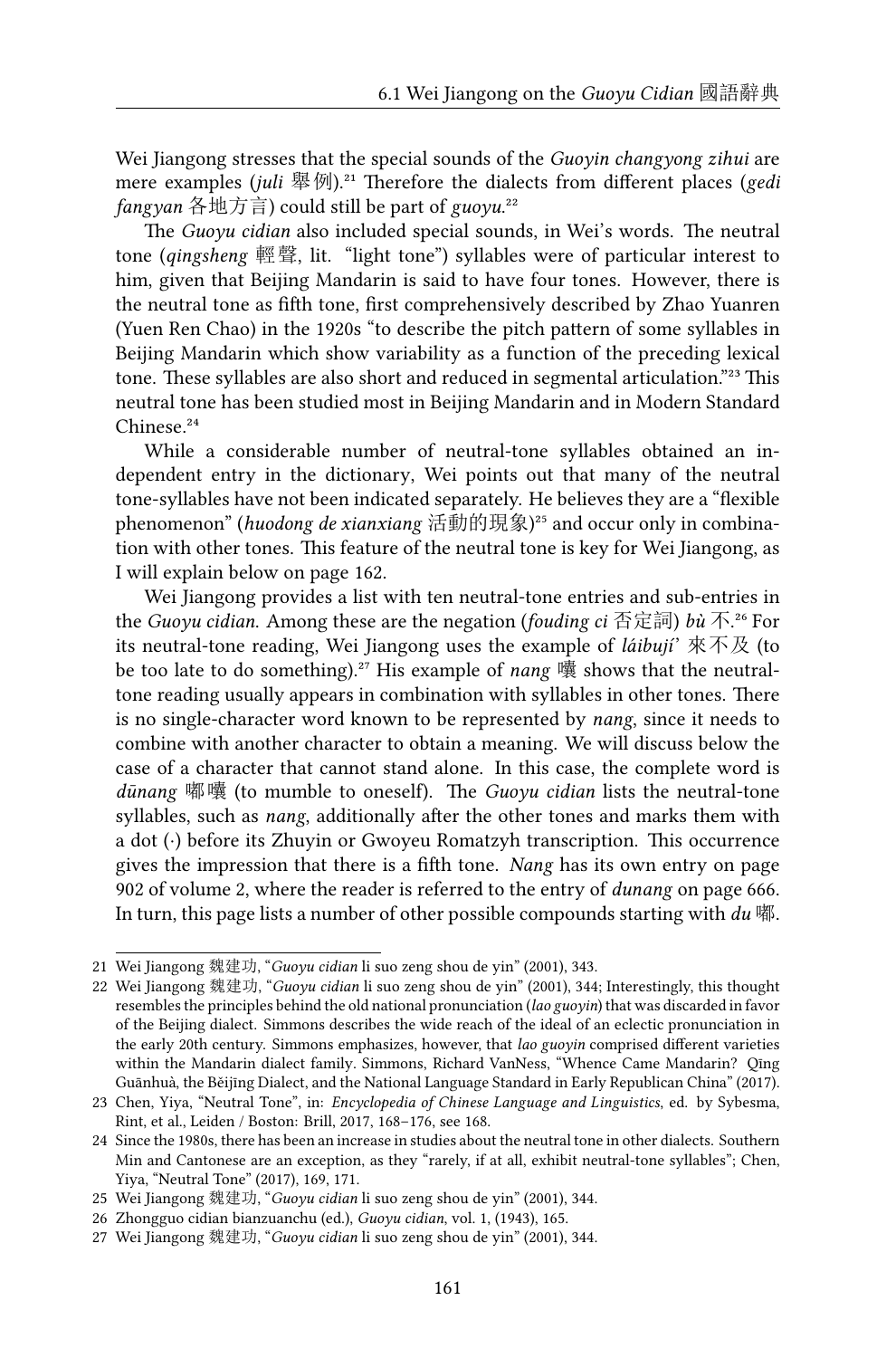Wei Jiangong continues with a second list of 35 special sounds from the *Guoyu cidian* not limited to neutral-tone syllables. Among these is *niá* ㄋㄧㄚ 娘 (the variant form  $\frac{1}{10}$  is listed on the following page),<sup>28</sup> which denotes (1) a married woman, (2) mother and children or (3) elderly women and children in the expression *niamen'r* 娘們兒 or *nia'rmen* 娘兒們.²⁹ Another one is *diāng* 噹; *diāngdiang'r* is a person who has no knowledge and has not seen the world, and in the Beijing area, *diāngdiang'r che* 噹噹兒車 refers to a streetcar (*dianche* 電車).³⁰ The *Guoyu cidian* also employs *fanqie*: in a square, two characters, in this case *di* 低 and *yang*  $\overline{\mathcal{R}}$ , are printed. A dot at one of the 4 corners of the square indicates the tone. The first tone, as it is the case for *diang*, is indicated with a dot in the bottom left corner.<sup>31</sup>

With all these special sounds and five tones (including the neutral tone), Wei Jiangong believes that *guoyu* should actually have 1345 sounds.<sup>32</sup> He encourages readers to write down these 35 special sounds in the back of their *Guoyin changyong zihui* or the pronunciation table (*yinbiao* 音表) they might be using.<sup>33</sup>

Wei Jiangong concludes that the neutral tone and other tone sandhi or variant reading issues (*bianyin wenti* 變音問題) should only be included as long as they make a semantic (*yiyi* 意義) difference. This point brings us to the next text. If there is only a phonetic difference, such as the difference between the *wenyan* and the *baihua* reading,<sup>34</sup> they do not need to be included.<sup>35</sup> With this argument, Wei Jiangong, who entered the lexicography discussion in the field of phonetics, arrived in the field of semantics and morphology. These play the key role in his next text about the *Guoyu cidian*.

#### **6.1.2 Review of the** *Guoyu Cidian*

Wei Jiangong wrote a rather encompassing review of the *Guoyu cidian* that tackles the aspect of semantics: "*Guoyu cidian* lunping" 國語辭典論評. Written on February 12th, 1947, during his sojourn in Shanghai, it was first published in the *Tushu zhoukan* 圖書週刊 (Books weekly) supplement of *Dagong bao* 大公 報 (Impartial newspaper), vol. 12, on July 6. Wei Jiangong was on the Mainland from November 1946 to April 1947: he traveled first to Beijing to find staff for the Guoyu tuixing weiyuanhui and to convene with members of the different cultural and educational circles (at that time he also agreed to become professor at Peking University as soon as he finished his stint in Taiwan); then to Shanghai to attend the founding of the "Chinese Linguistics Association" (Zhongguo yuyanx-

<sup>28</sup> Zhongguo cidian bianzuanchu 中國辭典編纂處 [Chinese dictionary compilation office] (ed.), *Guoyu cidian* 國語辭典 [National language dictionary], vol. 2, Shanghai 上海: Shangwu yinshuguan 商務 印書館, 1943, 912–13.

<sup>29</sup> Wei Jiangong 魏建功, "*Guoyu cidian* li suo zeng shou de yin" (2001), 345.

<sup>30</sup> Wei Jiangong 魏建功, "*Guoyu cidian* li suo zeng shou de yin" (2001), 345.

<sup>31</sup> Zhongguo cidian bianzuanchu (ed.), *Guoyu cidian*, vol. 2, (1943), 654.

<sup>32</sup> Wei Jiangong 魏建功, "*Guoyu cidian* li suo zeng shou de yin" (2001), 654.

<sup>33</sup> Wei Jiangong 魏建功, "*Guoyu cidian* li suo zeng shou de yin" (2001), 347.

<sup>34</sup> Wei Jiangong does not provide an example of the different literary and colloquial readings of a character. A well-known example might be 白: *bái* (colloq.) vs. *bó* (lit.).

<sup>35</sup> Wei Jiangong 魏建功, "*Guoyu cidian* li suo zeng shou de yin" (2001), 347.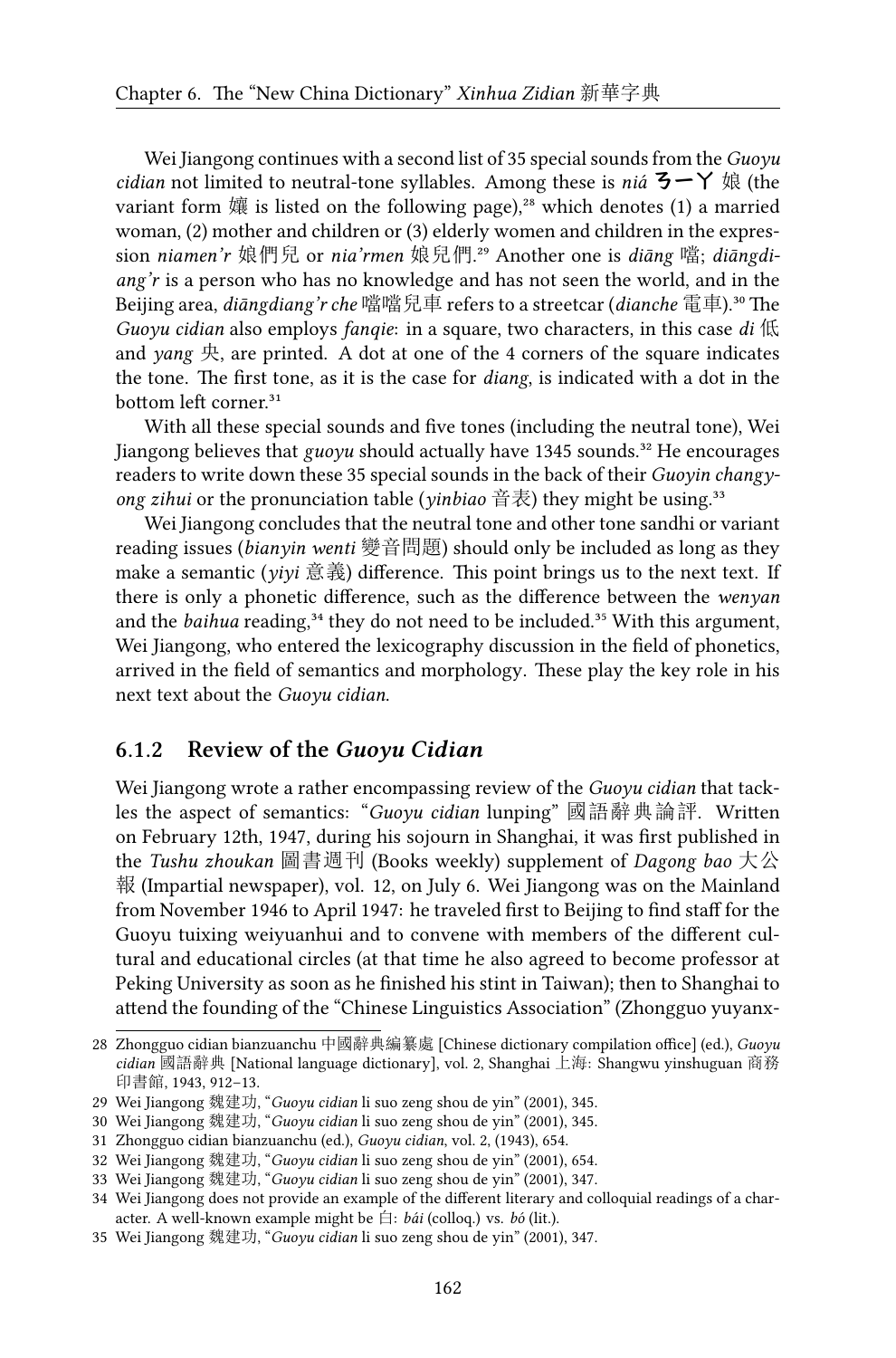uehui 中國語言學會)<sup>36</sup> with Ye Shengtao.<sup>37</sup> Having access to the *Guoyu cidian*, however, was also one of his aims for this trip.<sup>38</sup>

The foreword for the *Guoyu cidian* was written in February 1943 by the chief editor Wang Yi.<sup>39</sup> In his review, Wei Jiangong quotes extensively from this foreword and cross-references the quotes with the content of the dictionary. He comments on the dictionary's approaches and frequently refers to the history of and current debates in Chinese lexicography. His arguments are presented in the following and are placed into context of some major issues in linguistics at the time.

#### **History of Lexicography: Dictionary types and the linguistic units collected in them**

Wei begins his review with an overview over the extant modern dictionaries. Since the start of the "movement for a new literature" / "movement for the rebirth of literature" (*xin wenxue yundong* 新文學運動), there has been considerable progress (*jinbu* 進步) in the use (*yingyong* 應用) of language and script (*yuyan wenzi* 語言文字). However, there is still a lack of reference material (*cailiao* 材料). Up to that point, teachers relied on character dictionaries (*zishu* 字書) such as the *Kangxi zidian* 康熙字典<sup>40</sup> ("Character classic of the Kangxi emperor", first published 1716),<sup>41</sup> revised and republished as *Zhonghua da zidian* 中華大字 典 (Great Chinese character dictionary) in 1915.<sup>42</sup> The *Kangxi zidian* is a good example of a character dictionary. As Harbsmeier put it:

The cultural importance of the Khang Hsi Dictionary can be gauged by the fact that the modern Chinese word for 'dictionary' *tzu-tien* 字典 actually derives from the title *Khang Hsi Tzu Tien*. The Khang Hsi Dictionary became synonymous with the general concept of a dictionary, and in fact, it has all but replaced its pioneering predecessors (excepting the *Shuo Wên Chieh Tzu* 說文解字) on modern scholars' bookshelves. One consequence of the

<sup>36</sup> This is not the same body as the current association with the same name that is affiliated with the Chinese Association of Social Sciences, CASS (Zhongguo shehui kexue yuan 中國社會科學院).

<sup>37</sup> Cao Da 曹达, "Wei Jiangong nianpu" (1996), 14.

<sup>38</sup> Wei Jiangong 魏建功, "*Guoyu cidian* lunping" 國語辭典論評 [Review of the 'National language dictionary'], in: *Wei Jiangong wenji* 魏建功文集 [Collected works of Wei Jiangong], ed. by Ye Xiaochun 叶笑春, Rong Wenmin 戎文敏, Zhou Fang 周方 and Ma Zhenxing 马镇, vol. 4, Nanjing 南京: Jiangsu jiaoyu chubanshe 江苏教育出版社, 2001, 376–87, see 383.

<sup>39</sup> An earlier version of Wang Yi's foreword, which was printed in volume 1 in 1937, was published in *Guoyu zhoukan*, see: Wang Yi 汪怡, "*Guoyu cidian* xu" 國語辭典序 [Foreword to the 'National language dictionary'], in: *Guoyu zhoukan* 國語週刊 [National language weekly] 278 (1937), 1–2. The foreword in the 1943 *Guoyu cidian* edition, however, is consistent with Wei Jiangong's quotes. He does not specify the edition he used.

<sup>40</sup> Wei Jiangong 魏建功, "*Guoyu cidian* lunping" (2001), 377.

<sup>41</sup> Harbsmeier, Christoph, *Language and Logic* (*Science and Civilization in China* 7.1), Cambridge: Cambridge University Press, 1998, 79.

<sup>42</sup> Kholkina gives a short summary of the different revisions of the *Kangxi zidian*. The editor-in-chief of the 1915 *Zhonghua da zidian* edition was Lufei Kui 陸費逵 (1886–1941; Lufei founded the Zhonghua Book Company (Zhonghua shuju 中華書局 in 1912), see: Kholkina, Liliya, "Lexicography, Modern" (2017), 594–95.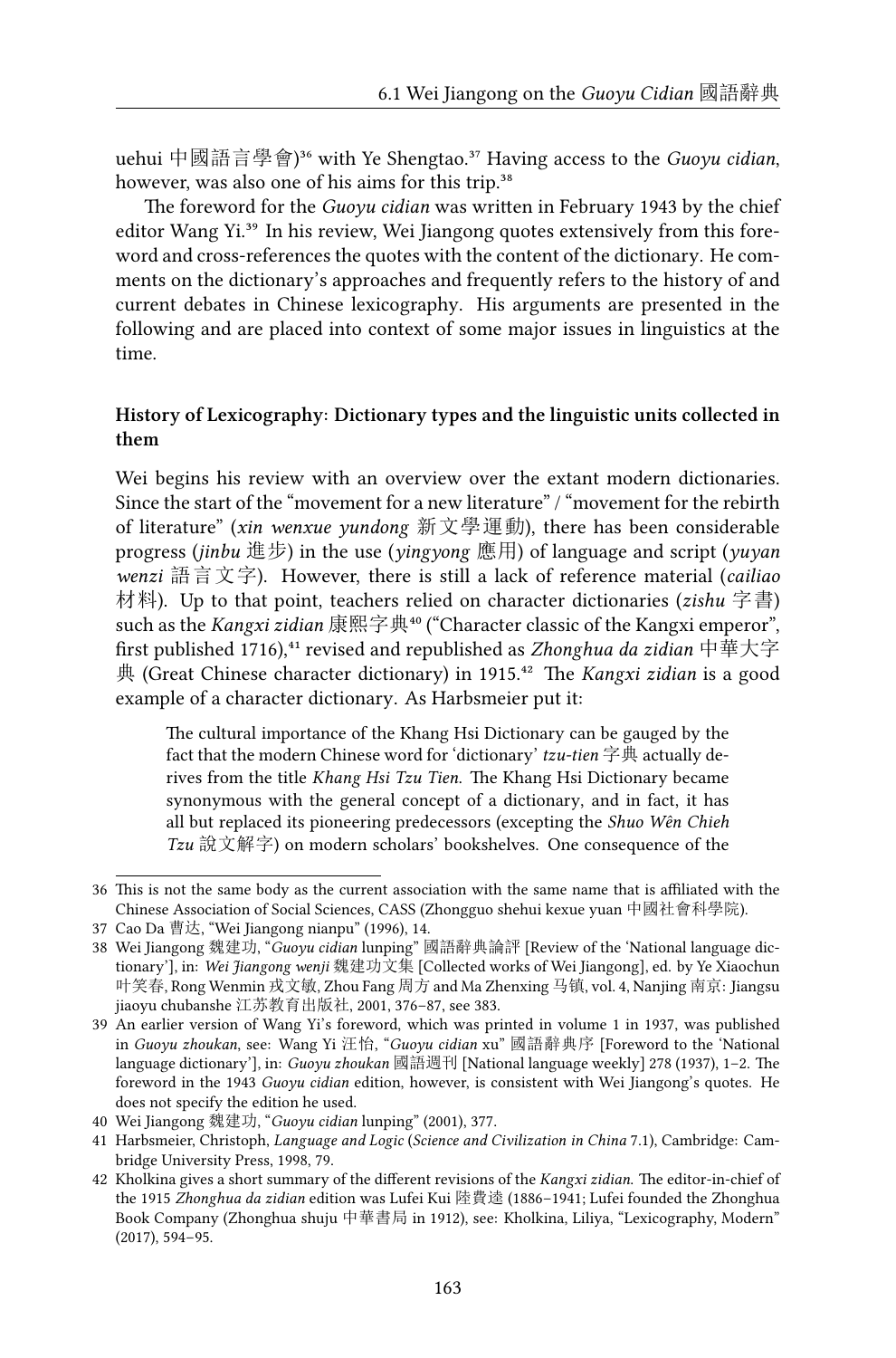official character of the Khang Hsi Dictionary was that it concentrated entirely on the educated literary language and omitted non-literary meanings of characters. This was a matter of policy, and it constitutes an unfortunate shortcoming of the book.<sup>43</sup>

In short, the *Kangxi zidian* coined the term for 'dictionary'. However, it is not a descriptive lexicon of actual spoken Chinese in the 20th century. As Wei Jiangong points out, it is also one of many "character dictionaries" (*zidian* 字典) that only deals with separate single characters (*yi ge ge danzi* 一個個單字). At that point in time, reference books only began collecting "words" *ci* 辭 or *ci* 詞,<sup>44</sup> and dictionaries like the *Ciyuan* 辭源 (Origin of words), *Ci tong* 辭通 (Lexical Compendium)<sup>45</sup> or *Cihai* 辭海 (Sea of words) were published.<sup>46</sup>

This development from "character dictionaries" *zidian* to "word dictionaries" *cidian* 詞典/辭典⁴⁷ occurred in Japan before coming to China and began as early as in the 1890s. For example, Nishimura Shigeki 西村茂樹 (1828–1902), an official in the Ministry of Culture, explained in the preface to the 1891 "Japanese Word Dictionary: Sea of Words" (*Nihon jisho genkai* 日本辭書言海) that Japan and China (the former because of the latter) only had character dictionaries, unlike the West. Word dictionaries, in contrast, would show a higher cultural level.<sup>48</sup>

<sup>43</sup> Harbsmeier, Christoph, *Language and Logic* (1998), 80. The main lexicographical features of the *Kangxi zidian*, such as the sorting according to section headers (*bushou*), or "classifiers" (also known as Kangxi "radicals"), a classification system consisting of "214 recurrent graphic elements selected to organize the classification of characters in dictionaries" into sections. Bottéro, Francoise, "Lexicographical Ordering, Premodern", in: *Encyclopedia of Chinese Language and Linguistics*, ed. by Sybesma, Rint, et al., Leiden / Boston: Brill, 2017, 590–593. See also page 170 in this book. This sorting principle was developed by its predecessor, the 1615 *Zihui* 字匯 (Compendium of Characters). See: Harbsmeier, Christoph, *Language and Logic* (1998), 79. Title translation of the *Zihui* after Creamer, Thomas B., "Lexicography and the History of the Chinese Language" (1992), 116.

<sup>44</sup> The concept and terminology of "word" in Chinese is discussed below. Wei uses *ci* 辭 and *ci* 詞 interchangeably. Note that the character 詞 was used to replace the homonymous 辭 as early as 174 CE. Cf. Bökset, Roar, *Long Story of Short Forms: The Evolution of Simplified Chinese Characters* (Stockholm East Asian monographs 11), Stockholm: Department of Oriental Languages, Stockholm University, 2006, 175.

<sup>45</sup> Translation of the title after: Boltz, William G., "Binomes", in: *Encyclopedia of Chinese Language and Linguistics*, ed. by Sybesma, Rint, et al., vol. 1, Leiden / Boston: Brill, 2017, 299–304, see 304.

<sup>46</sup> Wei Jiangong 魏建功, "*Guoyu cidian* lunping" (2001), 377.

<sup>47</sup> Henning Klöter emphasized that the *zidian*-*cidian*-dichotomy is exaggerated and that that a *cidian* does by no means *only* collect words but also single characters, proverbs, and other units of language. He defines*ci* as expression "written with any number of characters" and *cidian* as "multiple-characterdictionar[y]" with both "single-character and multiple-character expressions". See Klöter, Henning, "Chinese Lexicography", in: *Dictionaries. An International Encyclopedia of Lexicography. Supplementary Volume: Recent Developments with Focus on Electronic and Computational Lexicography* (Handbücher zur Sprach- und Kommunikationswissenschaft / Handbooks of Linguistics and Communication Science (HSK) 5.4), ed. by Gouws, Rufus H., et al., Berlin / Boston: De Gruyter Mouton, 2013, 884–893, see 885.

<sup>48</sup> Doleželová-Velingerová, Milena, "Modern Chinese Encyclopaedic Dictionaries: Novel Concepts and New Terminology (1903–1911)", in: *Chinese Encyclopaedias of New Global Knowledge (1870–1930): Changing Ways of Thought*, ed. by Doleželová-Velingerová, Milena, and Rudolf G. Wagner, Berlin Heidelberg: Springer, 2014, 289–328, see 297–298.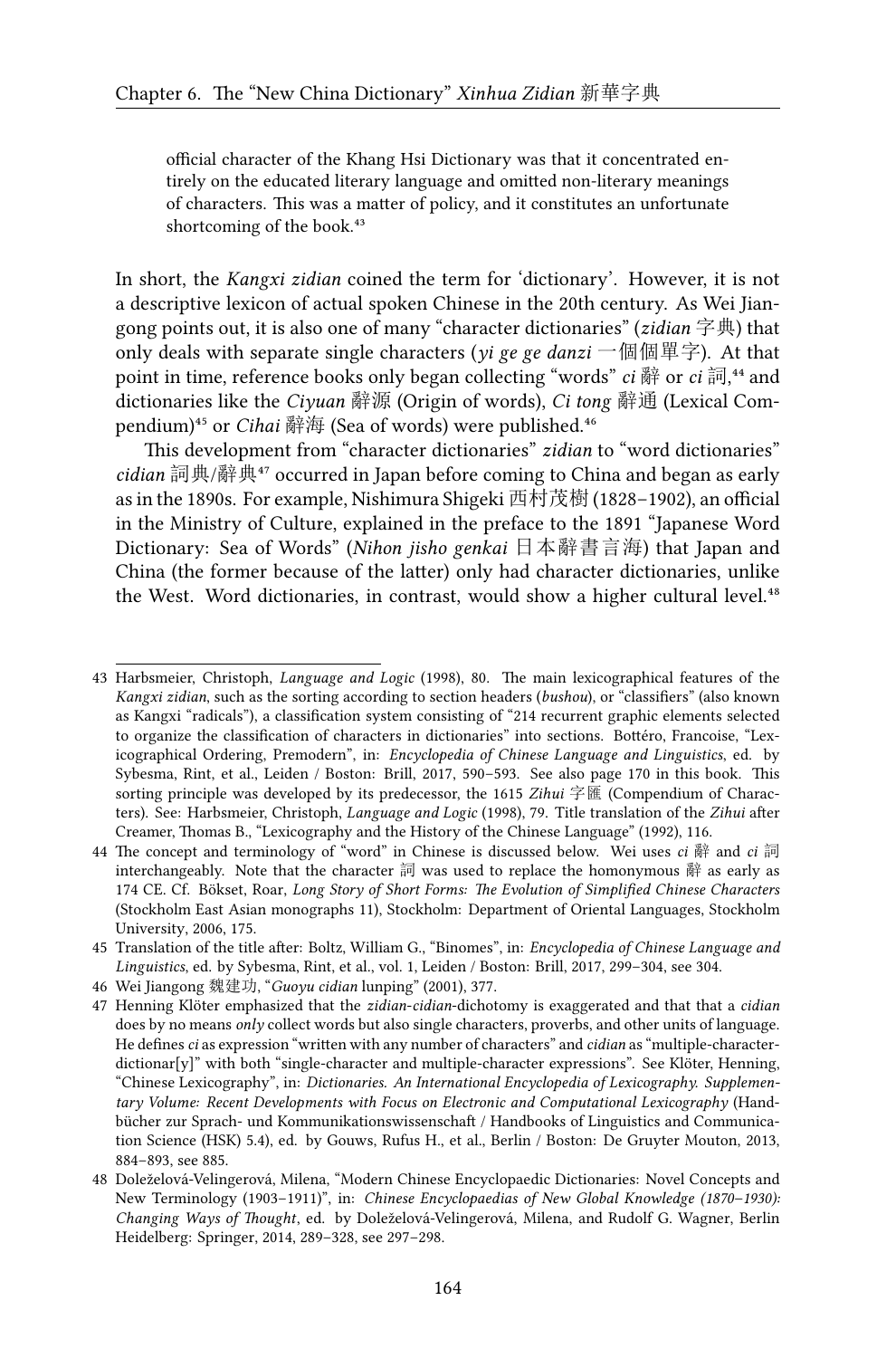Nishimura's view would be reiterated well into the Republican period,<sup>49</sup> as we can see by Wei Jiangong's statements.

Subsequently, the Japanese terms*cishu* 辭書 (Jap. *jisho*) and *cidian* 辭典 (*jiten*) for "dictionary" were introduced in China.<sup>50</sup> In 1915, the "first major cídiǎn type dictionary of the 20th century" was published, the "Origin of words" *Ciyuan*. It was compiled under the leadership of Lu Erkui 陸爾奎 (1862–1935), who was head of the Commercial Press (Shangwu yinshuguan) dictionary section in 1908. This dictionary first appeared in 1915. Its 98,994 entries were ordered according to the Kangxi "radical" system.<sup>51</sup>

The structure of the *Ciyuan* was groundbreaking. While 19th century dialect dictionaries compiled by Western missionaries already included polysyllabic entries to depict the spoken language,<sup>52</sup> the *Ciyuan* was the first Chinese-compiled, entirely character-based dictionary to introduce the widespread two-level structure of today. An article is headed by a (single) head-character and is ordered according to the stroke count. Entries to these head-characters comprise compound words or phrases starting with that head-character, ordered according to the stroke count of the following characters. This two-level approach to include both single characters (as main- or head-entry or -lemma) and compounds (as subentries or sub-lemmata) was developed by more than 50 members of the *Ciyuan* compilation team and had tremendous influence on future dictionaries. Because of its inclusion of polysyllabic words, the *Ciyuan* marks a watershed in

<sup>49</sup> See Doleželová-Velingerová, Milena, "Modern Chinese Encyclopaedic Dictionaries: Novel Concepts and New Terminology (1903–1911)" (2014), 298. See also Wang Jiarong 汪家熔, "*Ciyuan*, *Cihai* de kaichuangxing" 《辞源》、《辞海》的开创性 [The pioneering nature of the *Ciyuan* and the *Cihai*], in: *Cishu yanjiu* 辞书研究 [Dictionary research] 1 (2001), 130–140, 94.

<sup>50</sup> Yang Wenquan 楊文全, *Jin bai nian de Zhongguo Hanyu yuwen cidian* (2000), 3–4.

<sup>51</sup> Kholkina, Liliya, "Lexicography, Modern" (2017), 594.

<sup>52</sup> The 1873 *Chinese-English dictionary of the vernacular or spoken language of Amoy* by Carstairs Douglas introduced the grouping of polysyllabic entries under the monosyllabic head-lemma. It describes the Southern Min spoken in Amoy (Xiamen 廈門). It employs romanization exclusively. Klöter argues that the character structure remains visible, since syllables are separated with hyphens. See: Douglas, Carstairs, *Chinese-English Dictionary of the Vernacular or Spoken Language of Amoy, with the Principal Variations of the Chang-chew and Chin-chew Dialects*, London: Trübner & Co., 1873. (accessible online: <https://archive.org/details/chineseenglishdi00doug/>) and Klöter, Henning, "China from c. 1700" (2019). Alsford and Fuehrer believe it had a major influence on other Western lexicographers of the Amoy dialect and also the Taiwanese Ministry of Education's online dictionary *Taiwan Minnanyu changyongci cidian* 臺灣閩南語常用詞辭典. Before Douglas, Walter Henry Medhurst (1796–1857) included a few compound words in subentries in his 1832 *A Dictionary of the Hok-këèn Dialect of the Chinese Language, According to the Reading and Colloquial Idioms*. See: Alsford, Niki, and Bernhard Fuehrer, "Carstairs Douglas (1830–1877) and his *Chinese-English Dictionary of the Vernacular or Spoken Language of Amoy* (1873)", in: *Journal of Translation Studies* 1.1, 137–182, see 148, 162. The missionaries' works did not play a role for Wei Jiangong (Trigault's *Xi ru er mu zi* 西儒耳目資, referred to by Wei only for its transcription, is an exception, see page 201) or other Chinese historians of lexicography. Cf. for example: Yang Wenquan 楊文全, *Jin bai nian de Zhongguo Hanyu yuwen cidian* (2000), 33ff. See also: Liu Yeqiu 刘叶秋, *Zhongguo zidian shilüe* 中国字典史略 [Short history of Chinese dictionaries], Beijing: Zhonghua shuju 中华书局, 1992, 233ff. Only Yong and Peng mention Douglas briefly, but misspell his name, cf. Yong, Heming, and Jing Peng, *Chinese lexicography: A history from 1046 BC to AD 1911*, Oxford: Oxford University Press, 2008, 389.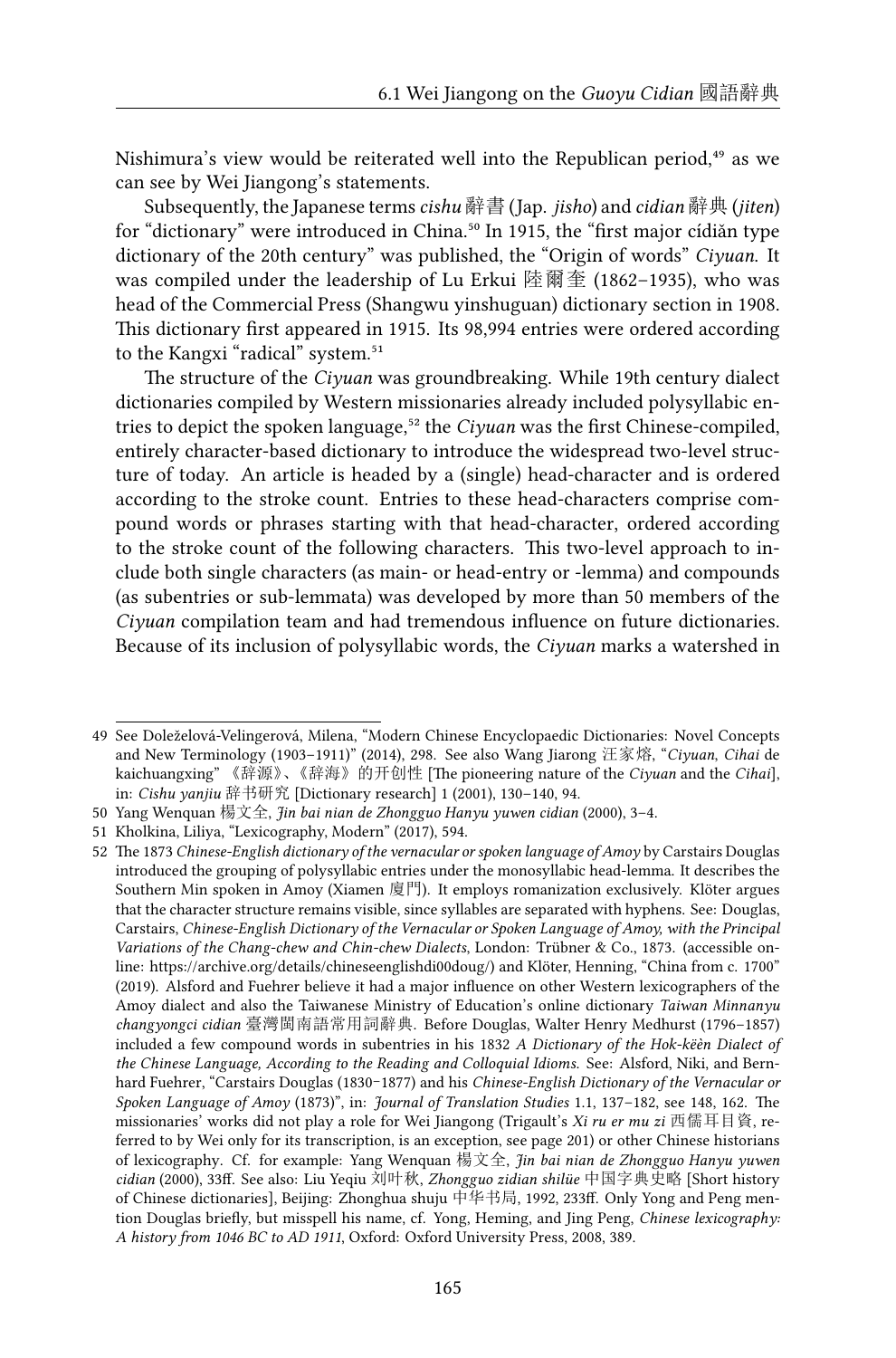Chinese lexicography for Wei Jiangong<sup>53</sup> and others.<sup>54</sup> However, one question still remains: how should "word" be defined?

#### **Wordhood**

Along with the adoption of new terminology for dictionaries, the modern concept of the "word" came to be phrased. It is a key concept for discussing Wei Jiangong's *Guoyu cidian* review. The definition most widely accepted today is Bloomfield's "minimum free form".<sup>55</sup> If we want to find out how the Chinese linguists defined the concept of "word" for the Chinese language, we need to start a little earlier: The best known starting point in the research about Chinese grammar studies is "Mr. Ma's grammar" (or "Basic principles for writing clearly and coherently by Mister Ma" *Mashi Wentong* 馬氏文通, 1898) by Ma Jianzhong 馬建忠 (1845– 1900). Written in the literary language *wenyan*, it is famous for being "[t]he first grammar of Chinese written in Chinese".<sup>56</sup> However, Ma was often criticized by later linguists for merely copying Western grammar theory and terminology. This criticism opened up the debate about the use of Western methodology in Chinese grammar studies. While Kurhofer in 1998 diagnoses a certain obsession among Chinese linguists for criticizing Ma Jianzhong as copycat and calling for a genuinely Chinese approach towards language and grammar,<sup>57</sup> Peyraube embarked on a journey to find out which Western grammars did actually act as models.<sup>58</sup>

Peyraube concludes that the main influence must have been the *Grammaire de Port-Royal* (1660),<sup>59</sup> written in French about the French language by Antoine Arnauld (1612–1694) and Claude Lancelot (1615?–1695). Peyraube states, "Ma Jianzhong, believing in Universal Grammar, was trying to find similarities between Western and Chinese syntax".<sup>60</sup> However, he was not only exposed to Western language grammars. Another important influence must have been *Notitia linguae sinicae* (1831) by Fr. Joseph de Prémare (1666–1735). It explains both classical and vernacular Chinese and is written in Latin.<sup>61</sup> Just like Prémare, "Ma

<sup>53</sup> Wei Jiangong 魏建功, "*Guoyu cidian* lunping" (2001), 377–378.

<sup>54</sup> See Wang Jiarong 汪家熔, "*Ciyuan* – jindai di yi ben cishu" 《辞源》—近代第一本词书 [*Ciyuan* – the first modern dictionary], in: *Chuban shiliao* 出版史料 [*Publication archives*] 1 (2001), 110–113. Wang summarized the findings on the *Ciyuan* and placed them within the context of the *Cihai* in: Wang Jiarong 汪家熔, "*Ciyuan*, *Cihai* de kaichuangxing" (2001).

<sup>55</sup> Bloomfield, Leonard, "A Set of Postulates for the Science of Language", in: *Language* 2.3 (1926), 153– 64, see 156.

<sup>56</sup> Zádrapa, Lukáš, "Mǎshì wéntōng 馬氏文通", in: *Encyclopedia of Chinese Language and Linguistics*, ed. by Sybesma, Rint, et al., vol. 2, Leiden / Boston: Brill, 2017, 682–689, see 682.

<sup>57</sup> Kurhofer, Horst Friedrich Wilhelm, "Chinesische Grammatikforschung und -schreibung von 1898 bis 1949: Bestandsaufnahme und Analyse", Rheinische Friedrich-Wilhelms-Universität, 1998, 11.

<sup>58</sup> Peyraube, Alain, "Some Reflections on the Sources of the *Mashi Wentong*", in: *New Terms for New Ideas. Western Knowledge and Lexical Change in Late Imperial China*, ed. by Lackner, Michael, Iwo Amelung, and Joachim Kurtz, Leiden: Brill, 2001, 341–356.

<sup>59</sup> A reproduction is accessible online: Arnauld, Antoine, and Lancelot Claude, "*Grammaire générale et raisonnée; contenant les fondemens de l'art de parler, expliqués d'une manière claire et naturelle...*", URL: https://gallica.bnf.fr/ark:/12148/bpt6k50417t/f1 (visited on Sept. 21, 2019).

<sup>60</sup> Peyraube, Alain, "Some Reflections on the Sources of the *Mashi Wentong*" (2001), 352.

<sup>61</sup> Peyraube, Alain, "Some Reflections on the Sources of the *Mashi Wentong*" (2001), 351.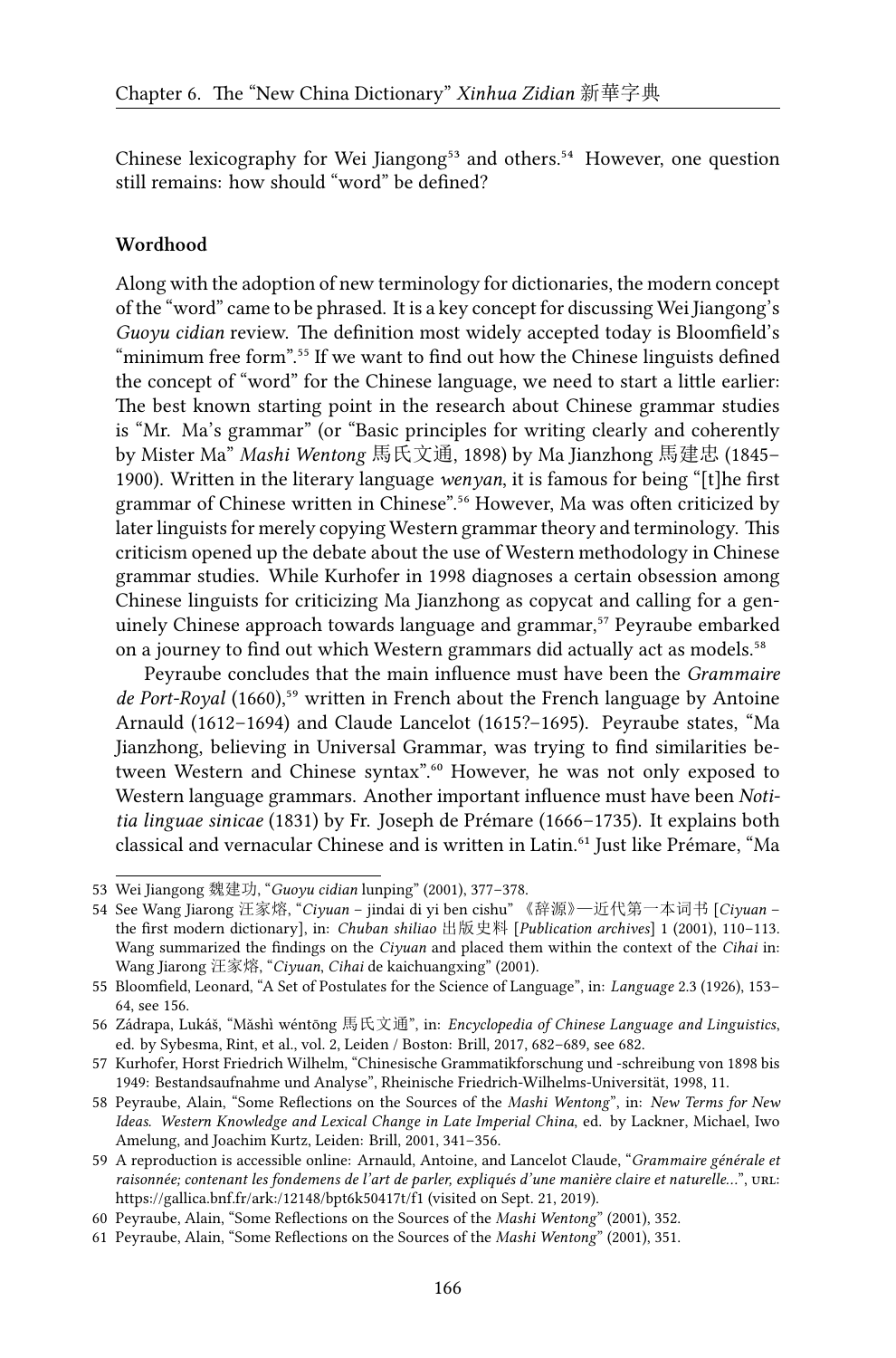takes the *zi* (littera) as the basic grammatical unit".<sup>62</sup> Ma made no attempt to define a concept of "word" that was distinct from "character".<sup>63</sup> His successor Lai Yuxun 來裕恂 (1873–1962) also made no such attempt in his *Hanwendian* 漢文  $H$ <sub>(Chinese classical language grammar, 1906).</sub><sup>64</sup>

The first attempt to define a concept for "word" distinct from "character" was made by Zhang Shizhao in his 1907 *Zhongdeng guowendian* 中等國文典 (Intermediate Chinese grammar). It was written in classical Chinese and described the classical language.<sup>65</sup> He stated that "a character can be a word, but a word is not necessarily a character" (一字可為一詞, 而不必為一字).<sup>66</sup> The "first useful" ("erste brauchbare") $67$  definition of "word" was created by Li Jinxi in his "New national language grammar" (*Xinzhu Guoyu wenfa* 新著國語文法, 1924), the first grammar of Modern Standard Chinese. In contrast to the literary language, it was definitely polysyllabic:

字與詞

字就是一個一個的「單字」。詞就是說話的時候表示思想中一個觀念的 「語詞」(註 3)。有時一個字就是一個詞,如"人"、"馬"、"紅"、"來"等。 有時要兩個字以上組合起來才成功一個詞,如"鸚鵡"、"老頭子"、"便 宜"、"吩咐"等。文法中分別詞類(註 4),是把詞作單位;不問他是一 個字或是幾個字,只要是表示一個觀念的, 便叫做詞。<sup>68</sup>

Character and word

Characters are separate "single characters". Words are "expressions"<sup>69</sup> that express an idea in one's thoughts when one speaks (note 3). Sometimes, one character is one word, such as "*ren*" [person], "*ma*" [horse], "*hong*" [red], "*lai*" [come]. Sometimes, two characters or more need to be combined to form a word, like "*yingwu*" [parrot], "*laotouzi*" [old man], "*pianyi*" [cheap], "*fenfu*" [instruct]. In grammar, the parts of speech are distinguished (note  $4$ )<sup>70</sup> by treating each word as one unit. Regardless of the fact that it comprises one or several characters, as long as it represents one concept, it is called a word.

According to his definition, having established that what represents one "idea" (*guannian* 觀念) is one word, Li Jinxi adds some detail and historical background

<sup>62</sup> Peyraube, Alain, "Some Reflections on the Sources of the *Mashi Wentong*" (2001), 352.

<sup>63</sup> Yan Fu also used "*zi*" for "word". Lackner, Michael, "Circumnavigating the Unfamiliar: Dao'an (314– 385) and Yan Fu (1852–1921) on Western Grammar", in: *New Terms for New Ideas. Western Knowledge and Lexical Change in Late Imperial China*, ed. by Lackner, Michael, Iwo Amelung, and Joachim Kurtz, Leiden: Brill, 2001, 357–369, see 366.

<sup>64</sup> Kurhofer, Horst Friedrich Wilhelm, "Chinesische Grammatikforschung und -schreibung von 1898 bis 1949: Bestandsaufnahme und Analyse" (1998), 58.

<sup>65</sup> Kurhofer, Horst Friedrich Wilhelm, "Chinesische Grammatikforschung und -schreibung von 1898 bis 1949: Bestandsaufnahme und Analyse" (1998), 58.

<sup>66</sup> Zhang Shizhao 章士釗, *Zhongdeng guowendian* 中等國文典 [Intermediate Chinese grammar] (*Minguo congshu* 民國叢書 2.54), Shanghai 上海: Shanghai shudian 上海書店, 1990 [originally published in 1907; this is a reprint from 1935], 1.

<sup>67</sup> Kurhofer, Horst Friedrich Wilhelm, "Chinesische Grammatikforschung und -schreibung von 1898 bis 1949: Bestandsaufnahme und Analyse" (1998), 58.

<sup>68</sup> Li Jinxi 黎錦熙, *Xinzhu guoyu wenfa* 新著國語文法 [New national language grammar], Shanghai 上 海: Shangwu yinshuguan 上海印書館, 1924, 2–3.

<sup>69</sup> Below, he makes clear that *ci* is an abbreviation of *yuci* 語詞: it can be translated as "word" as well.

<sup>70</sup> As footnote 4 is not relevant to this discussion, it is not further mentioned.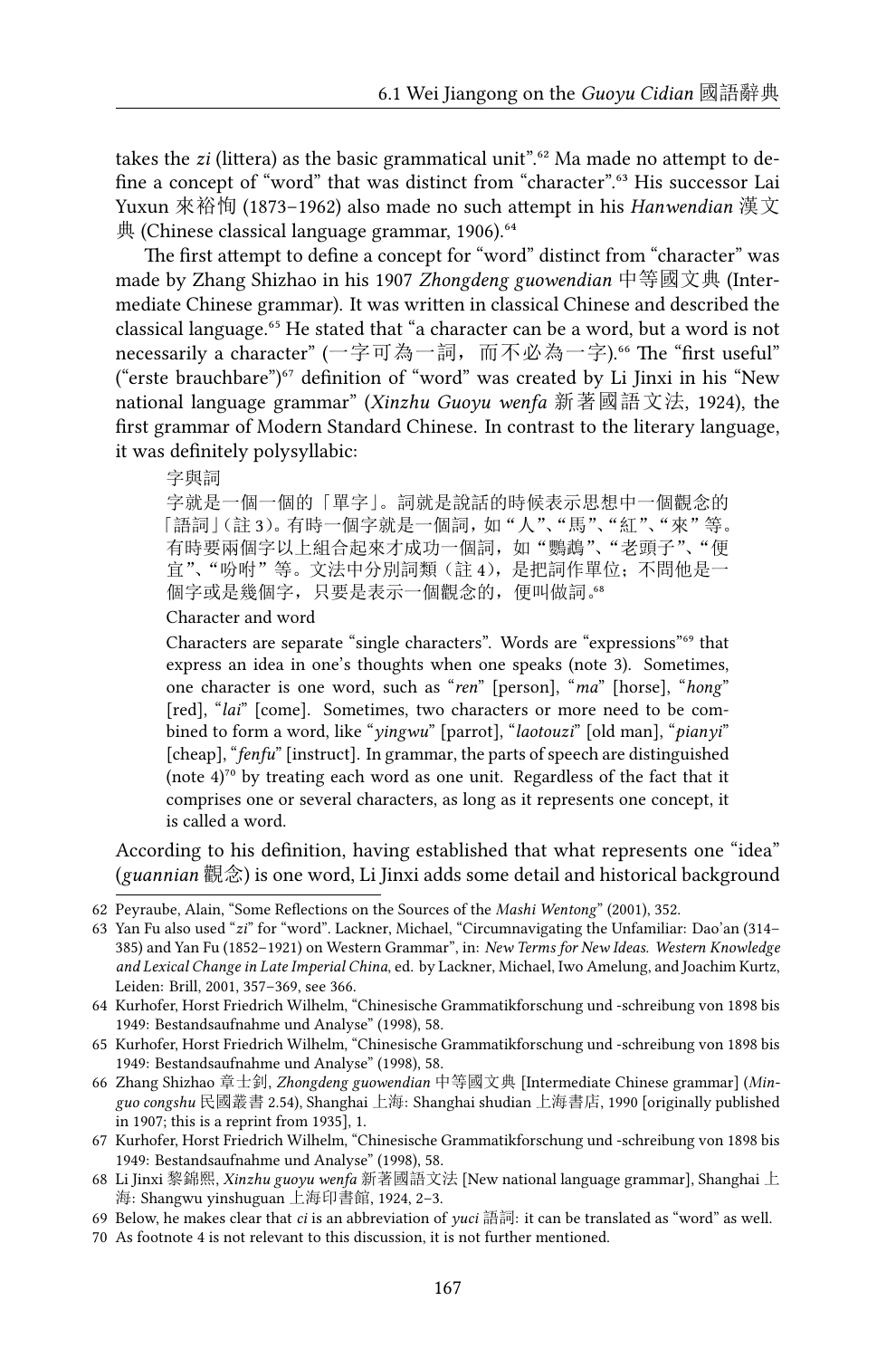in the footnote number 3, also adding the respective English key technical term. He explains that in Chinese, one character represents one syllable (*yinjie* 音節). In the past, when the Chinese characters were created, one form (*xingti* 形體) represented one distinct syllable, and one syllable in the most cases represented one concept. That is reason why the linguists of the world say that Chinese belongs to the monosyllabic language family (*danjie yuxi* 單節語系, Li only writes "Monosyllable" in English). However, Li Jinxi continues, sometimes one character does not have a meaning (*yiyi* 意義), or the meaning is not clear. Furthermore, in most cases (especially in the modern spoken language), it is necessary to combine (*fuhe* 複合) two characters to create a word. Li indicates that while the full term for "word" is *yuci* 語詞, it is abbreviated as *ci* 詞. Li Jinxi also explains his concept of "idea" (*guannian*) and establishes its connection with "word":

一切外界的感覺、內心的直覺、想像、乃至概念等,凡由是認知作用而 來的,都可做觀念。用聲音或文字來代表這些單體的整個的意象,都叫 做詞。"

An external perception, an inner intuition, imagination, even a concept or the like – as long as it is a cognitive action – all of these can be an idea. If sound or script is used to represent these elementary, whole images, they are all called words.

A more handy definition of "word" in Chinese was developed in the 1940s. The linguists Lü Shuxiang, Wang Li and Gao Mingkai 高名凱 (1911–1965)<sup>72</sup> define "word" *ci* as "smallest semantic unit" (*zui xiao yiyi de danwei* 最小意義的單  $\hat{\boxdot}$ ).<sup>73</sup> With this definition, we are very close to that of Wei Jiangong's as a "semantic unit" (*yiyi danwei* 意義單位)<sup>74</sup> from 1949<sup>75</sup> that he would repeat again in 1976.<sup>76</sup> As Wei Jiangong's arguments are laid out in the following, it will be

<sup>71</sup> Li Jinxi 黎錦熙, *Xinzhu guoyu wenfa* (1924), 3.

<sup>72</sup> Gao Mingkai was a grammarian who had studied in Paris 1936–1941 with Henri Maspero (1883–1945) and published a Chinese translation of de Saussure's *Cours de linguistique générale* in 1963. Romagnoli, Chiara, and Pei Wen, "A New Chinese Translation of the 'cours de linguistique générale'", in: *Cahiers Ferdinand de Saussure* 60 (2007), 191–216.

<sup>73</sup> Kurhofer, Horst Friedrich Wilhelm, "Chinesische Grammatikforschung und -schreibung von 1898 bis 1949: Bestandsaufnahme und Analyse" (1998), 58. For example, Wang Li defines the word *ci* as "smallest semantic unit of language" (語言的最小意義單位). Wang Li 王力, "Zhongguo yufa lilun" 中国语法理论 [Chinese grammar theory], in: *Wang Li wenji* 王力文集 [Collected works of Wang Li], vol. 1, Jinan 济南: Shandong jiaoyu chubanshe 山东教育出版社, 1984, 16. He furthermore puts it as follows: "We call a linguistic unit that can represent one meaning word" (我們把能代表一個意 義的語言成分叫做詞). He mentions items like *ma* 馬 (horse) that is not only one character but it can also stand as one word. He contrasts them to items like *pu* 葡 that can not stand alone as word, as it needs the second character *tao* 萄 to form a the complete word *putao* 葡萄 (grape). Wang calls these "disyllabic words" (*shuang yin ci* 雙音詞). Wang Li 王力, "Zhongguo xiandai yufa" 中国现代 语法 [Modern Chinese grammar], in: *Wang Li wenji* 王力文集 [Collected works of Wang Li], vol. 2, Jinan 济南: Shandong jiaoyu chubanshe 山东教育出版社, 1985, 29. Both "Zhongguo yufa lilun" and "Zhongguo xiandai yufa" are based on Wang's 1938 Xinan lianhe daxue lectures.

<sup>74</sup> Also: *biaoshi yiyi de danwei* 表示意義的單位, see Wei Jiangong 魏建功, "Bianji zidian jihua" 編輯字 典計畫 [Plan to compile a dictionary], in: *Wei Jiangong wenji* 魏建功文集 [Collected works of Wei Jiangong], ed. by Ye Xiaochun 叶笑春, Rong Wenmin 戎文敏, Zhou Fang 周方 and Ma Zhenxing 马 镇, vol. 4, Nanjing 南京: Jiangsu jiaoyu chubanshe 江苏教育出版, 2001, 403–409, see 403.

<sup>75</sup> Wei Jiangong 魏建功, "Bianji zidian jihua" (2001), 404.

<sup>76</sup> Here, Wei specifies that a lemma or head-character (*zitou* 字頭) should be an independent semantic unit. Wei Jiangong 魏建功, "Dui 1976 nian xiuding *Xinhua zidian* fang'an (caoan) de yijian" 對 1976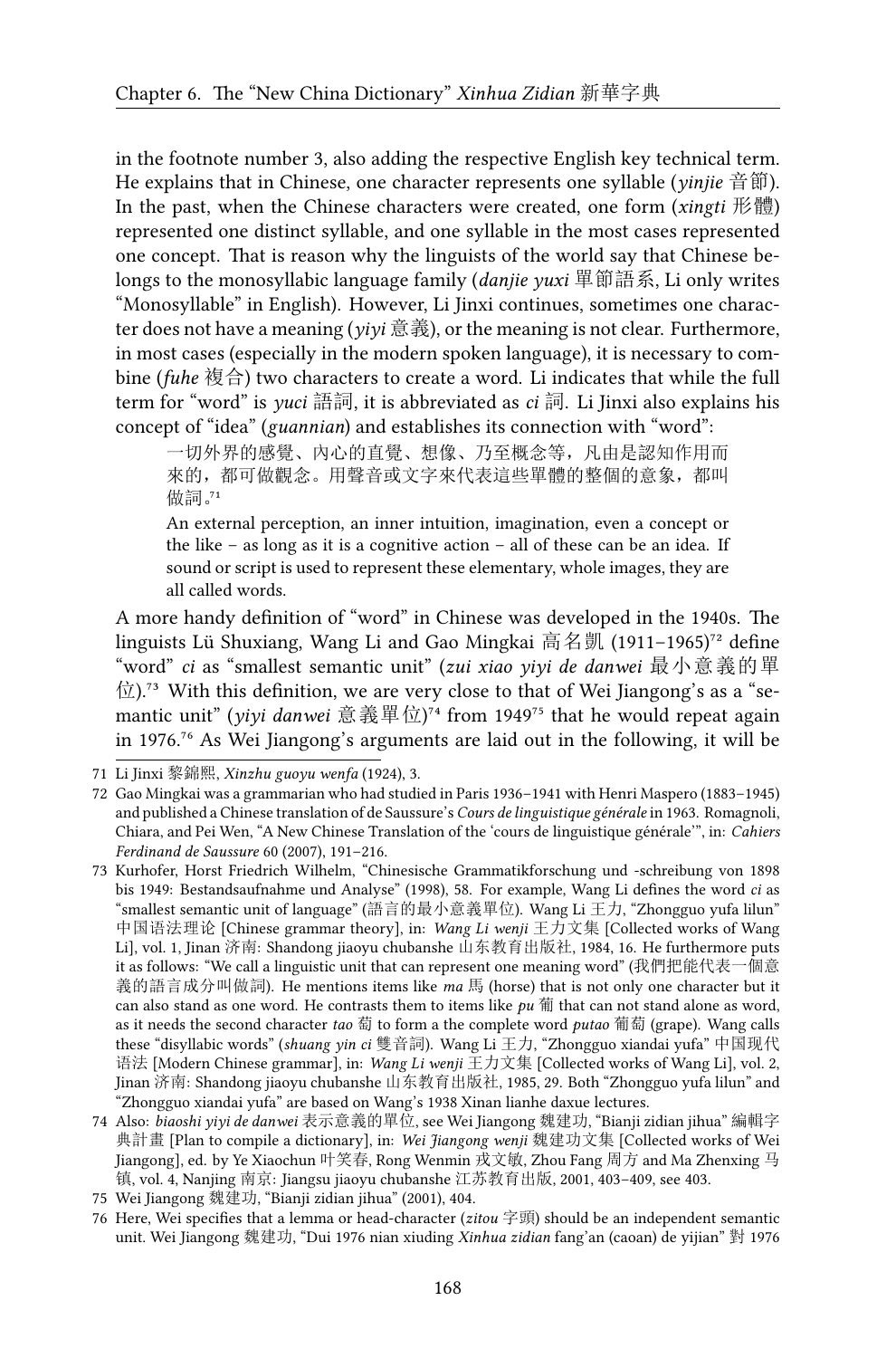shown that the question of wordhood is a core link between all different aspects of lexicography.

An overview of the different ways to define "word" is given by Packard, and Wei Jiangong's definition would fit into Packard's category of "semantic word", which he calls "one of the most traditional ways".<sup>77</sup> However, as Packard points out, the definition of word as "semantic primitive" is actually more the definition of morpheme.⁷⁸ Wei Jiangong's definition of the word is in reality the definition of free morpheme. In turn, his definition led to compilation of a *zidian* instead of a *cidian*. A more detailed explanation will follow in the subsection on Morphology (page 176) and in the section on the *Xinhua zidian* (page 188).

Packard himself therefore concludes that the syntactic definition of the word is the most useful. With this conclusion, we return to Bloomfield's "minimum *free* form" (emphasis added). Packard defines the syntactic word as "a form that can stand as an independent occupant of a syntactic form class slot".<sup>79</sup> This view would be formulated for Chinese by Lu Zhiwei in 1960 with words as "units of sentence construction" that need to be "extract[ed] from connected speech".<sup>80</sup>

#### **Usability**

Another key lexicographical aspect for Wei Jiangong is the question of usability. For Wei, it is crucial that a dictionary must shed light on the language it describes. If it wants to be a modern dictionary of the spoken standard language for an ordinary speaker, it needs to provide the information that this user would be looking for. Wei complains:

普通的工具書就很少有合於工具應用條件的了。

Common reference works are rarely suited to being used as a tool.

Wei acknowledges that an all-encompassing corpus of the Chinese language would be very complex. Implicitly, he acknowledges the challenge of creating a homogenous standard language for all of China. For example, there can be huge variances in pronunciation within a large space (in the respective geographical locations) and over time (history). If a dictionary focuses entirely on the pronunciation, it might be too confined to the use in one particular place. While it is difficult to draw a boundary between the Chinese language and script ( $\uparrow$ 

年修訂《新華字典》方案 (草案) 的意見 [Suggestions for the plan (draft) to revise the 'New China dictionary'], in: *Wei Jiangong wenji* 魏建功文集 [Collected works of Wei Jiangong], ed. by Ye Xiaochun 叶笑春, Rong Wenmin 戎文敏, Zhou Fang 周方 and Ma Zhenxing 马镇, vol. 4, Nanjing 南 京: Jiangsu jiaoyu chubanshe 江苏教育出版社, 2001, 676.

<sup>77</sup> Packard, Jerome L., *The Morphology of Chinese: A Linguistic and Cognitive Approach*, Cambridge: Cambridge University Press, 2000, 9.

<sup>78</sup> Packard, Jerome L., *The Morphology of Chinese: A Linguistic and Cognitive Approach* (2000), 10.

<sup>79</sup> Packard, Jerome L., *The Morphology of Chinese: A Linguistic and Cognitive Approach* (2000), 12.

<sup>80</sup> Lu still acknowledges the difficulty of defining the word for the Chinese language. Lu, C. W. [Lu Zhiwei 陸志韋], "The Status of the Word in Chinese Linguistics", in: *Beiträge zum Problem des Wortes im Chinesischen* (Ostasiatische Forschungen 1), ed. by Ratchnevsky, Paul, Berlin: Akademie-Verlag, 1960, 34–47, see 36.

<sup>81</sup> Wei Jiangong 魏建功, "*Guoyu cidian* lunping" (2001), 377.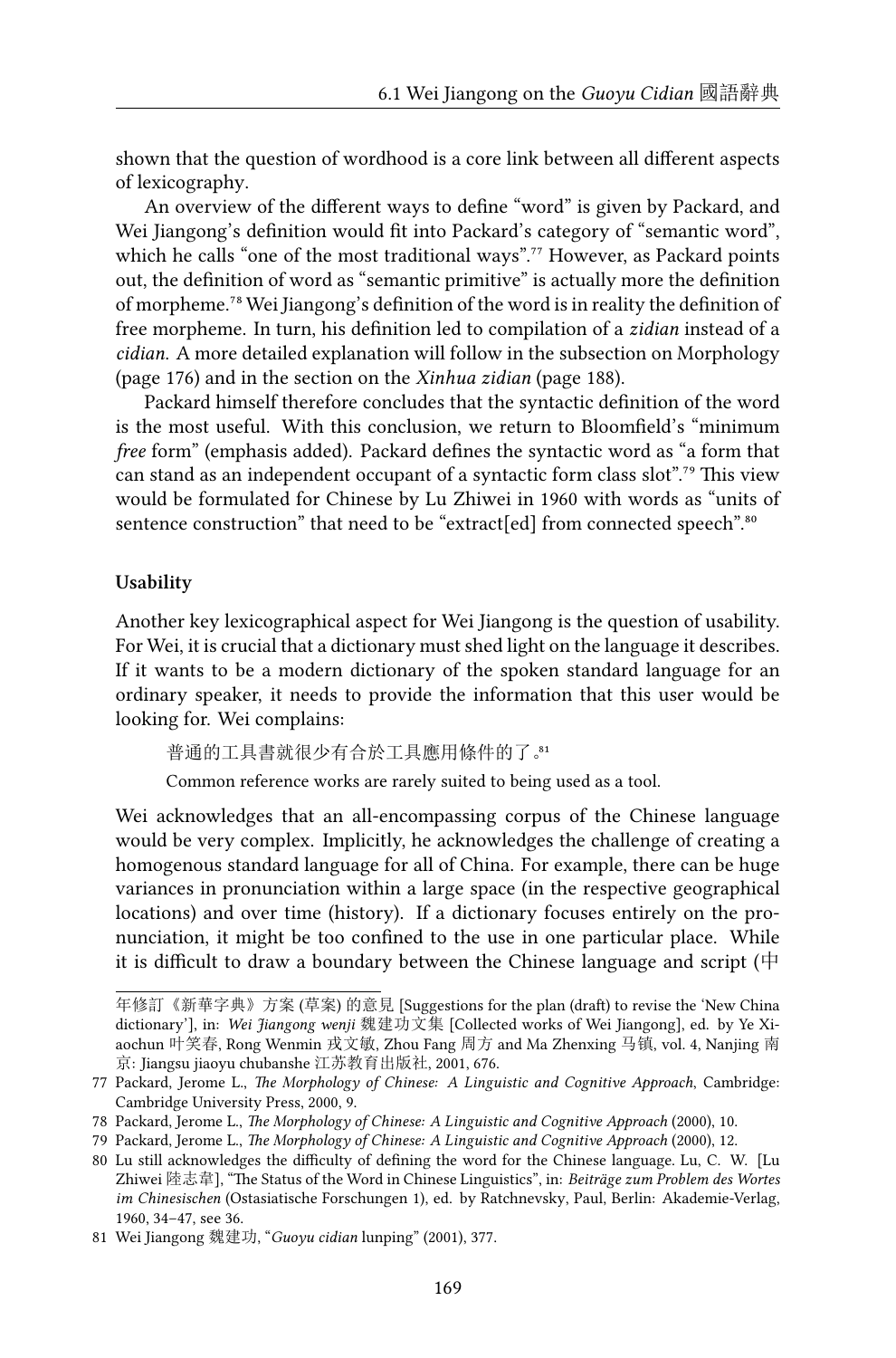國語和文之間的界限不容易分劃),<sup>32</sup> the script may help to bundle different pronunciation habits so that more users can use the dictionary.

Wei Jiangong argued that the *Kangxi zidian*, *Ciyuan* and *Cihai* rely on a philological (*xiaoxue*, the "minor studies") tradition and therefore include specialized (*zhuanmen* 專門) information that is only of interest to a small proportion of the Chinese speakers. For example, teachers would use the existing dictionaries (*zidian* or *cishu*) merely to look up the pronunciation of a character indicated in the *Qieyun*-method (i.e. *fanqie*) or the source where a character was first found (*chujian de "chuchu"* 初見的"出處"). Therefore, these dictionaries include historical pronunciations or meanings that are no longer used in everyday language. Wei calls for a careful investigation into language changes over time and in different locations; dictionaries should include only the information about pronunciation, meaning and use (*yin* 音, *yi* 義, *yongfa* 用法) that modern users would be looking for.

The *Guoyu cidian*, in contrast to the above-mentioned dictionaries, does not include *fanqie* spelling or *chuchu* 出處 (sources). As a result, Wei Jiangong believes that it is a reliable (*kekao* 可靠) reference book. Wei continues his review by commenting on the four aspects the editor Wang Yi raised in his foreword: Sorting (*liexu* 列序), transcription (*zhuyin* 注音), lexicon (*shouci* 收詞) and definitions (*shiyi* 釋義).

#### **Sorting and transcription**

Wei Jiangong begins with quoting the passages about "sorting" (*liexu*) and "transcription" (*zhuyin*) from Wang Yi's *Guoyu cidian* foreword. Wang Yi wrote that character dictionaries (*zidian*) until that point in time were sorted by "classifiers" (*bushou* 部首),<sup>83</sup> and in many of these dictionaries one could look for a character according to the stroke count (*bihua* 筆畫). In word dictionaries (*cidian*), a word (*ci*) also needs to be looked up in the same method, which is via the characters. The *Guoyu cidian*, in contrast, uses the national pronunciation (*guoyin*) for sorting. The sorting of the highest order (*gang* 綱) is according to the initials, the sorting of the second order (*mu* 目) according to the rhymes (*yunmu* 韻母). They are all in Zhuyin fuhao. Single characters and compound words (*fuci* 複詞) are all listed according to the same rule. Wang Yi praises the dictionary as very advanced: Readers just need to follow Zhuyin and they can look up a spelling or a meaning, saving time. If the pronunciation is not known, the *Guoyu cidian* has a "classifier index" (*bushou jianzibiao* 部首檢字表).<sup>84</sup>

<sup>82</sup> Wei Jiangong 魏建功, "*Guoyu cidian* lunping" (2001), 377.

<sup>83</sup> *Bushou* have also been called "section headers". This is a literal translation, since dictionaries were divided into sections according to the classifier of a character. They have also been called "radicals", from the Latin 'radix' = root, since they point to a semantic field. It was assumed they could play a role like the root in morphology of Indo-European languages. The term "radical" actually led to many terminological inaccuracies and misunderstandings about the Chinese language and script. Wilkinson, Endymion, *Chinese History: A New Manual* (2013), 34. The actual "semantic component" or "signifier" of a character is termed (*xingfu* 形符), see chapter 8 on page 218.

<sup>84</sup> Wang Yi 汪怡, "Xu" 序 [National language dictionary], in: *Guoyu cidian* 國語辭典, ed. by Zhongguo cidian bianzuanchu 中國辭典編纂處 [Chinese dictionary compilation office], vol. 1, Shanghai 上海: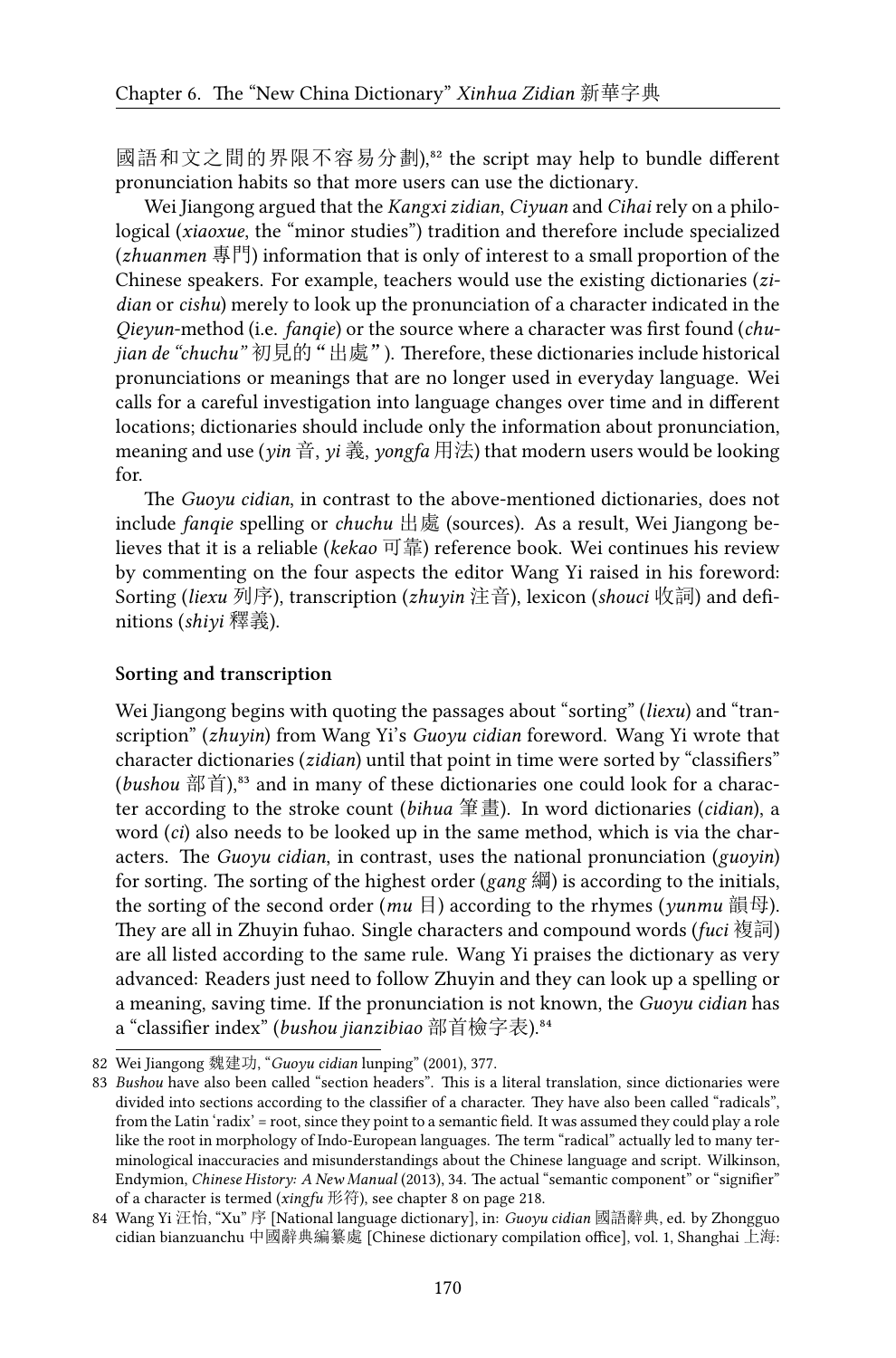Wei Jiangong continues discussing Wang Yi's passage on "transcription" (*zhuyin*); since the *Guoyu cidian* is sorted phonetically, sorting and transcription are interdependent issues. Wang Yi compares the *Guoyu cidian* to older dictionaries which used the *fanqie*-spelling: this practice rendered their use difficult for nonspecialists. Furthermore, previous dictionaries usually limited the transcription to the single character (*danzi* 單字), and the pronunciation of a complete compound word, phrase, or idiom was not indicated. The *Guoyu cidian* transcribes every character in every word in the "First" (*Di yi shi* 第一式) and "Second national pronunciation alphabets" (*Di er shi guoyin zimubiao* 第二式國音字母標; i.e. Zhuyin and Gwoyeu Romatzyh). Tones are indicated as well. The pronunciation of single characters are also indicated with a homophone character (*zhiyin* 直音); characters that were formerly pronounced with the entering tone are also indicated. The actual spoken pronunciation in *guoyu* is provided for syllables whose pronunciation changed in the spoken language, such as the neutral tone or rhoticization (*erhua*). This transcription of every single syllable (*yinjie*) is the main reason for this dictionary's innovative nature, according to Wang Yi. Foreigners learning Chinese can benefit from that as well. In both transcriptions, the method of "writing words together" (*cilei lianshu* 詞類連書) is employed.<sup>85</sup> Cilei *lianshu* was presented in 1923 by Li Jinxi within the context that "Chinese is definitely not a monosyllabic language" (漢語絕不是單音語) and that "often, a word needs to be expressed by two characters or more" (一個語詞往往要用兩個以 上的漢字來表達).<sup>86</sup> I have discussed this issue in the subsection 6.1.2 Wordhood above; here, it is connected to the question of Zhuyin and Gwoyeu Romatzyh orthography: the *Guoyu cidian* employs spaces to indicate word boundaries. Multisyllable words are written without a space between the syllables.

Wei Jiangong begins his comment with a compliment: The *Guoyu cidian* made good use of transcription and the indication of word boundaries. This caters to the promotion of *guoyu*. For Wei, the challenge in defining a polysyllabic word is caused or at least aggravated by the evolution of Chinese dictionaries (中國字書 的演變). The earliest dictionaries were "semantic books" (*xungu shu* 訓詁書)<sup>87</sup> of the *Erya* type that categorize their lemmas according to their meaning (*yi yi wei lei* 以義為類).<sup>88</sup> As the next step in the development, he lists dictionaries in the style

Shangwu yinshuguan 商務印書館, 1943, 1–9, see 4–5. Wei Jiangong quotes it in: Wei Jiangong 魏建 功, "*Guoyu cidian* lunping" (2001), 377.

<sup>85</sup> Wang Yi 汪怡, "Xu" (1943), 5–6. Wei Jiangong 魏建功, "*Guoyu cidian* lunping" (2001), 377.

<sup>86</sup> Li Jinxi 黎錦熙, "Hanzi gemingjun qianjin de yi tiao dalu" 漢字革命軍前進的一條大路 [A big road for the advancement Chinese character revolution soldiers are advancing], in: *Guoyu zhoukan* 國語 週刊 [National language weekly] 1.7 (1922), 27–65, see 34.

<sup>87</sup> *Xungu*(*xue*) also encompasses etymology.

<sup>88</sup> The *Erya* can be described as a thesaurus or compendium of synonyms and near-synonyms. They were most probably collected from annotations to early texts, i.e. the *Erya* glosses a word with all the words that were used to explain that specific word in a commentary about the text where it appeared. Von Rosthorn called it a "synonymicon" and compares its title ("approaching what is correct, proper, refined", Coblin) to the Latin "gradus ad parnassum". See Rosthorn, A. von, "Das Er-ya und andere Synonymiken", in: *Wiener Zeitschrift für die Kunde des Morgenlandes* 49 (1942), 126–144, see 126–130. and Coblin, W. South, "Erh ya 爾雅", in: *Early Chinese Texts: A Bibliographical Guide*, ed. by Loewe, Michael, Berkeley: The Society for the Study of Early China et al., 1993, 94–99, see 94. (Note that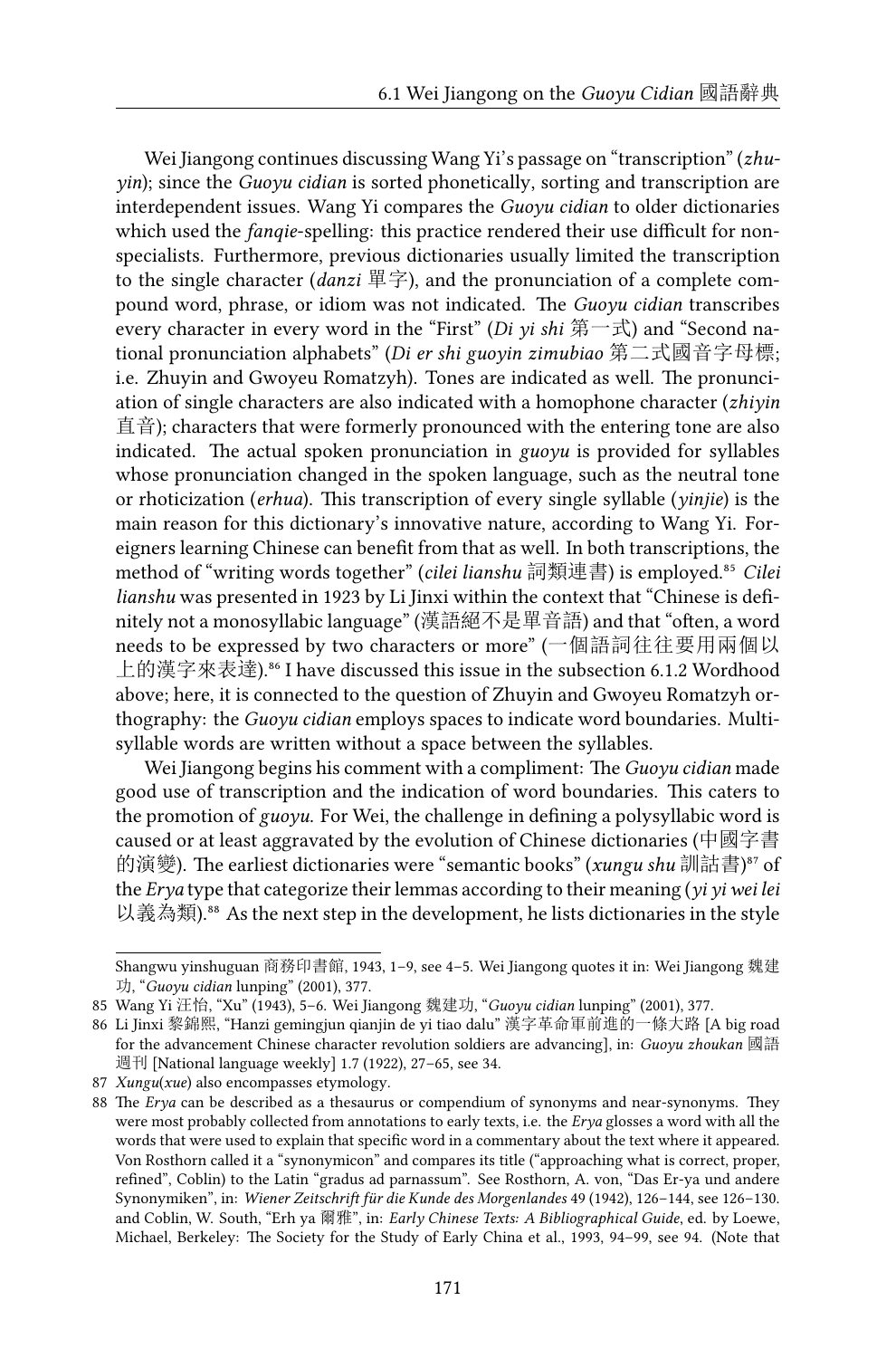of the *Shuowen jiezi* that establish connections according to the shape (*ju xing xi lian* 據形繫聯). After that, the type of books that order according to the sound (*yi yin pailie* 以音排列) like the *Qieyun* and other rhyme books (*yunshu*) appeared. This was further developed during Tang and Song times, when a combination of both (i.e. definitions and pronunciation) produced the *Leipian* 類篇 and the *Guangyun*.<sup>89</sup> The *Guangyun* is based on the *Qieyun* and includes glosses.<sup>90</sup>

According to Wei Jiangong, the need of foreigners (*waizuren de xuyao* 外族人 的需要) to work with the Chinese language and script led to an increase of sorting sections according to the stroke count (*shu hua fen bu* 數畫分部) and sorting according to the pronunciation (*yi yin pailie*). Example for books compiled under "foreign" rule (Liao 遼, 916–1125, ruled by the Kitan and Jin 金, 1115–1234, ruled by the Jurchen) given by Wei are the *Long kan shou jing* 龍龕手鏡 (Handy Mirror in the Dragon Shrine, 997) and the *Sisheng pian hai* 四聲篇海 (Sea of chapters under the four tones, 1208). The first is ordered according to the tones; the second according to tones, initials and cross-referenced with the stroke count.<sup>91</sup>

The reason for the absence of word dictionaries (*cidian*) identified by Wei Jiangong is that semantic dictionaries of the *Erya* type disappeared.<sup>92</sup> Since the *Shuowen jiezi*, he complains, compounds (*fuci*) have been ripped apart into individual single characters, destroying the evidence (*yanmie* 湮滅) of many ancient [polysyllabic] words (*gudai yuci* 古代語詞).<sup>93</sup> Wei assumed that spoken Old Chinese was polysyllabic and only the written language – completely different from the spoken - was monosyllabic.<sup>94</sup>

This leads Wei Jiangong to his major point of criticism: lemmatization. It essentially decides which words become dictionary entries. While he acknowledges that the *Guoyu cidian*, like the *Ciyuan*, collected multiple-character/syllable words,<sup>95</sup> it still lists each of its characters individually. If a character is not a com-

also in von Rosthorn's text, we find the juxtaposition of the "correct" (*ya* 雅 and *zheng* 正) and the "vulgar" (*su* 俗) and also its association of *yayan* 雅言 with Mandarin (*guanhua*).) Von Rosthorn's article also appeared in an English translation: von Rosthorn, A. [translated by Wolff, Ernst], "The Erh-ya and other Synonymicons", in: *Journal of the Chinese Language Teachers Association* 10 (1975), 137–145.

<sup>89</sup> Wei Jiangong 魏建功, "*Guoyu cidian* lunping" (2001), 378.

<sup>90</sup> On *Leipian* and *Guangyun* see: Harbsmeier, Christoph, *Language and Logic* (1998), 73, 76.

<sup>91</sup> Wei Jiangong 魏建功, "*Guoyu cidian* lunping" (2001), 378. Söderblom Saarela calls it "hybrid order somewhere in between the radical and stroke count system and the new phonological arrangement." Söderblom Saarela, Mårten, "Manchu and the Study of Language in China (1607–1911)" (2015), 74.

<sup>92</sup> Wei does not mention the 1903 "New *Erya*" *Xin Erya* 新爾雅 by Wang Rongbao 王榮寶 (1878–1933) and Ye Lan 葉蘭 (1875–?; both had studied in Japan) that was compiled to return to this semantic dictionary approach. See Doleželová-Velingerová, Milena, "Modern Chinese Encyclopaedic Dictionaries: Novel Concepts and New Terminology (1903–1911)" (2014), 299.

<sup>93</sup> Wei Jiangong 魏建功, "*Guoyu cidian* lunping" (2001), 378.

<sup>94</sup> Lin, Xiaoqing Diana, *Peking University: Chinese Scholarship and Intellectuals 1898–1937* (2005), 112–13.

<sup>95</sup> Wei discusses compound words (*fuci*) and single-morpheme words with two or more syllables in one bulk. While Wei did not use this terminology, the terms used today are *shuangyinjie danchunci* 双音 节单纯词 and *duoyinjie danchunci* 多音节单纯词 for two- and multiple-syllable-single-morpheme words. Furthermore, "binomes" (*lianmianzi* 聯緜字 - 連綿字 or *lianmianci* 聯緜詞; formerly *lianyu* 連語) have been described for Classical Chinese. Type II binomes are "not analyzable into two morphemes"; the "native" examples are "monomorphemic binomes" such as *furong* 芙蓉 (lotus) and others. Boltz, William G., "Binomes" (2017).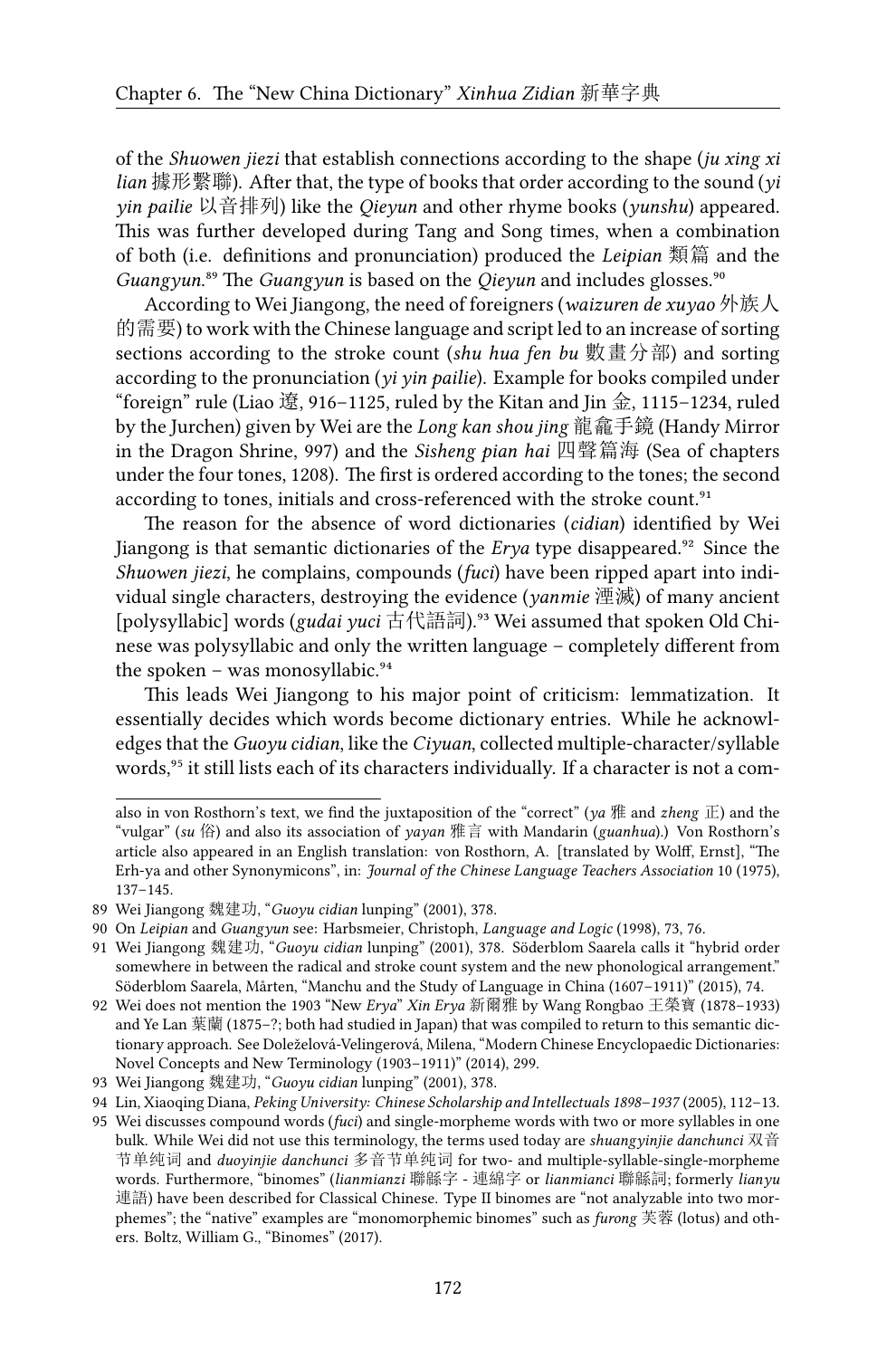plete morpheme by itself, this is, according to Wei Jiangong, a major mistake. This also leads to the large number of entries in the dictionary: 100,000. Many of these should not have the "qualification" (*zige*) to be a "unit" (*danwei* 單位). He illustrates this reproach with the lemmas starting with *ba* 芭, which the *Guoyu cidian* lists alphabetically, such as *bamang* 芭芒 (Miscanthus sinensis or maiden silvergrass) used in hedges, *bali* 芭籬 (fence), *bajiao* 芭蕉 (banana/plantain), *bajiaobu* 芭蕉布 (cloth woven from plantain fiber).⁹⁶ Instead of simply listing the entries alphabetically, Wei Jiangong suggests that they should be attributed to two semantic categories: grass and banana. The two entries (*tiao* 條) that Wei Jiangong suggests are *ba* 芭 as in "sweet grass" (*xiangcao* 香草), and *bajiao* 芭蕉, "banana". The respective compounds would be listed as examples in the respective entry: *bali* would be an entry to *ba* 芭 ("sweet grass"); *bajiaobu* would be an entry to *bajiao* 芭蕉 ("banana").<sup>97</sup>

Wei concludes this section by stating that the *Guoyu cidian*'s concept (*gainian* 概念) of word (*ci* 辭/詞, used synonymously) lacks correctness (*qian zhengque* 欠 正確). This leads him to question which words should be included (*shouci* 收詞): the lexicon.<sup>98</sup>

#### **Lexicon**

Wang Yi claims in his foreword that the *Guoyu cidian* encompasses approximately 100,000 entries. While it may contain more entries than the other dictionaries in circulation, it was not enough for an ideal dictionary. The items collected are characterized by the feature that they "compose a word independently and have one meaning by themselves" (獨立成詞,自具一義). According to Wang, these words were collected from all kinds of written sources, from the spoken language, from *baihua* texts since the Song and Yuan times, "notwithstanding if they were ancient or contemporary, elegant or vulgar" (*wu lun gu jin ya su* 無論古今雅俗). For many single characters (*danzi*), variant (*yiti* 異體) and abbreviated (*jianti* 簡 體) characters have been included.<sup>99</sup>

Wei Jiangong states that three aspects about the lexicon included in a dictionary are key: standard (*biaozhun*), source (*laiyuan* 來源), and scope (*fanwei* 範  $\mathbb{E}$ ). A precondition for lexical items to be the standard is that they are words, not characters. Expressions like *shenme* 甚麼 (what)<sup>100</sup> or *zenme* 怎麼 (how)<sup>101</sup> should not be separated into two separate characters but kept as one lemma.<sup>102</sup>

<sup>96</sup> Zhongguo cidian bianzuanchu (ed.), *Guoyu cidian*, vol. 1, (1943), 5.

<sup>97</sup> Wei Jiangong 魏建功, "*Guoyu cidian* lunping" (2001), 379.

<sup>98</sup> Wei Jiangong 魏建功, "*Guoyu cidian* lunping" (2001), 379.

<sup>99</sup> Zhongguo cidian bianzuanchu (ed.), *Guoyu cidian*, vol. 1, (1943), 6–7.

<sup>100</sup> Zhongguo cidian bianzuanchu 中國辭典編纂處 [Chinese dictionary compilation office] (ed.), *Guoyu cidian* 國語辭典 [National language dictionary], vol. 3, Shanghai 上海: Shangwu yinshuguan 商務 印書館, 1943, 3231.

<sup>101</sup> Zhongguo cidian bianzuanchu 中國辭典編纂處 [Chinese dictionary compilation office] (ed.), *Guoyu cidian* 國語辭典 [National language dictionary], vol. 4, Shanghai 上海: Shangwu yinshuguan 商務 印書館, 1943, 3409.

<sup>102</sup> In the *Guoyu cidian*'s defense, both *shenme* and *zenme* do indeed appear as entries but as sub-entries to *shen* 甚 and *zen* 怎.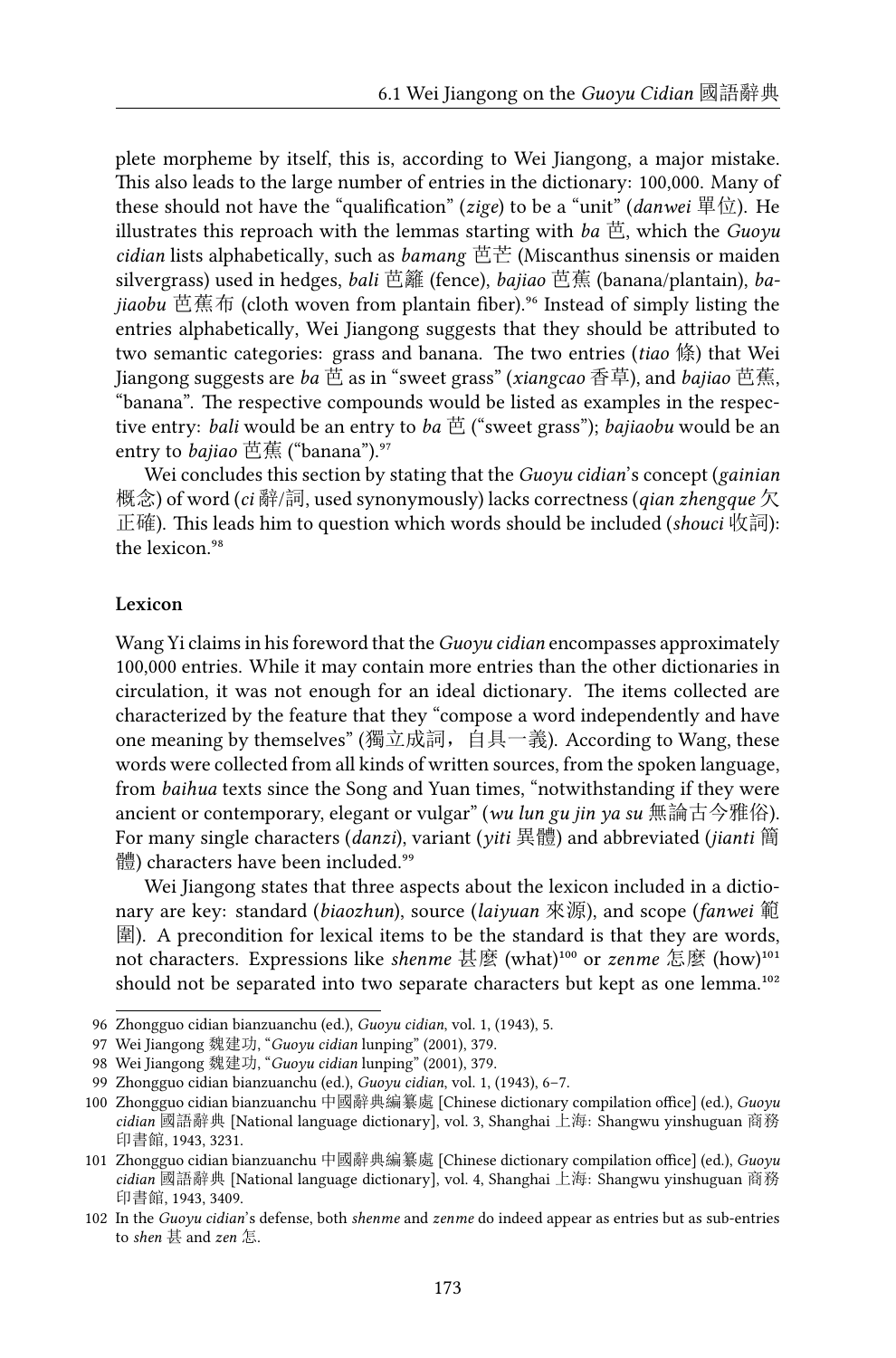As the standard defined by Wang Yi is "what is habitually used and commonly encountered" (習用恆見者),<sup>103</sup> it is clear that for Wang and Wei, a dictionary should *describe* the standard. It has legitimacy to be *prescriptive* because it is *representative*.

The aspect of source and scope then follow. If Wang Yi wanted to collect the "living language" (*huo yuyan*) from both books (*wenji* 文籍) and the spoken language (*kouyu*), the *Guoyu cidian* has collected far too many lexical items that are by no means commonly encountered in daily life, as Wei Jiangong points out. Wei found the inclusion of too many technical or specialized items superfluous, making the *Guoyu cidian* more an encyclopedia than a dictionary. It includes, for example, a number of foreign names starting with  $ba \boxplus$ ,<sup>104</sup> such as "Babalijin"  $\boxplus$ 巴理金, the Russian writer Pyotr Boborykin (1836-1921).<sup>105</sup> However, it left out the influential Chinese author, Esperantist and anarchist Ba Jin 巴金 (1904–2005) that Wei would preferably have included instead. The *Guoyu cidian* lists 35 book titles starting with *gu* 古. Among these are Li Guangdi's *Guyue jingzhuan* 古樂經 傳<sup>106</sup> and the *Quran* (*Gulanjing* 古蘭經).<sup>107</sup> However, Gu Jiegang's *Gushi bian* 古 史辨 (Debates on ancient history) that "influenced the academic world for nearly 20 years" (近二十年影響學術界) is not mentioned.<sup>108</sup>

Praise for including at least some of the living language and recently developed colloquial semantics is given by Wei only sporadically, such as the inclusion of the gloss "strong" (*qiang* 強) for the lemma *bang* 棒 (lit. 'stick'),<sup>109</sup> or the gloss "to bother" (mafan 麻煩) for the lemma mogu 蘑菇 (lit. 'mushroom').<sup>110</sup> With the lemma *gudu* 咕嘟 (sound of water bubbling (*shuisheng* 水聲), to boil (*zhu* 煮), to purse the lips (*koubu tuqi jinbi* 口部凸起緊閉)),<sup>111</sup> however, Wei is not entirely satisfied. He would not only have preferred to add the glosses "to ooze out" (*maochu* 冒出) and "to squat" (*dunxia* 蹲下) but also to leave the entry in Zhuyin: ㄍㄨㄉㄨ.

He illustrates this idea with the Xiangsheng 相聲<sup>112</sup> piece *Gudu yi zhi* 孤獨 一枝<sup>113</sup> performed by Jiao Dehai 焦德海 (1878–1937).<sup>114</sup> Xiangsheng is a com-

<sup>103</sup> Wei Jiangong 魏建功, "*Guoyu cidian* lunping" (2001), 379.

<sup>104</sup> *Ba* is the first syllable according to the Zhuyin alphabet and therefore features rather often in dictionary reviews. This is the case when Li Jinxi commented on the *Zhongguo da cidian* 中國大辭典, see Yang Wenquan 楊文全, *Jin bai nian de Zhongguo Hanyu yuwen cidian* (2000), 75–77.

<sup>105</sup> Zhongguo cidian bianzuanchu (ed.), *Guoyu cidian*, vol. 1, (1943), 1.

<sup>106</sup> Zhongguo cidian bianzuanchu (ed.), *Guoyu cidian*, vol. 2, (1943), 1330.

<sup>107</sup> Zhongguo cidian bianzuanchu (ed.), *Guoyu cidian*, vol. 2, (1943), 1325.

<sup>108</sup> Wei Jiangong 魏建功, "*Guoyu cidian* lunping" (2001), 380. Wei's call to include Ba Jin and Gu Jiegang's *Gushi bian* can also be read as a political statement as a New Culture reformer.

<sup>109</sup> Zhongguo cidian bianzuanchu (ed.), *Guoyu cidian*, vol. 1, (1943), 106.

<sup>110</sup> Zhongguo cidian bianzuanchu (ed.), *Guoyu cidian*, vol. 1, (1943), 289.

<sup>111</sup> Zhongguo cidian bianzuanchu (ed.), *Guoyu cidian*, vol. 2, (1943), 1320.

<sup>112</sup> I am very thankful to Prof. Perry Link and Dr. Qu Jian 瞿见 for their advice on the matter. On the history and etymology of Xiangsheng, see Wang Jue 王决, Wang Jingshou 汪景寿 and Teng Tianxiang 藤田香, *Zhongguo xiangsheng shi* 中国相声史 [History of Chinese Xiangsheng], Beijing 北京: Beijing Yanshan chubanshe 北京燕山出版社, 1995, 65.

<sup>113</sup> The title literally means "one lonely branch".

<sup>114</sup> The Beijing-born Jiao Dehai was one of the most famous Xiangsheng performers. See Wang Jue  $\pm$ 决, Wang Jingshou 汪景寿 and Teng Tianxiang 藤田香, *Zhongguo xiangsheng shi* (1995), 173.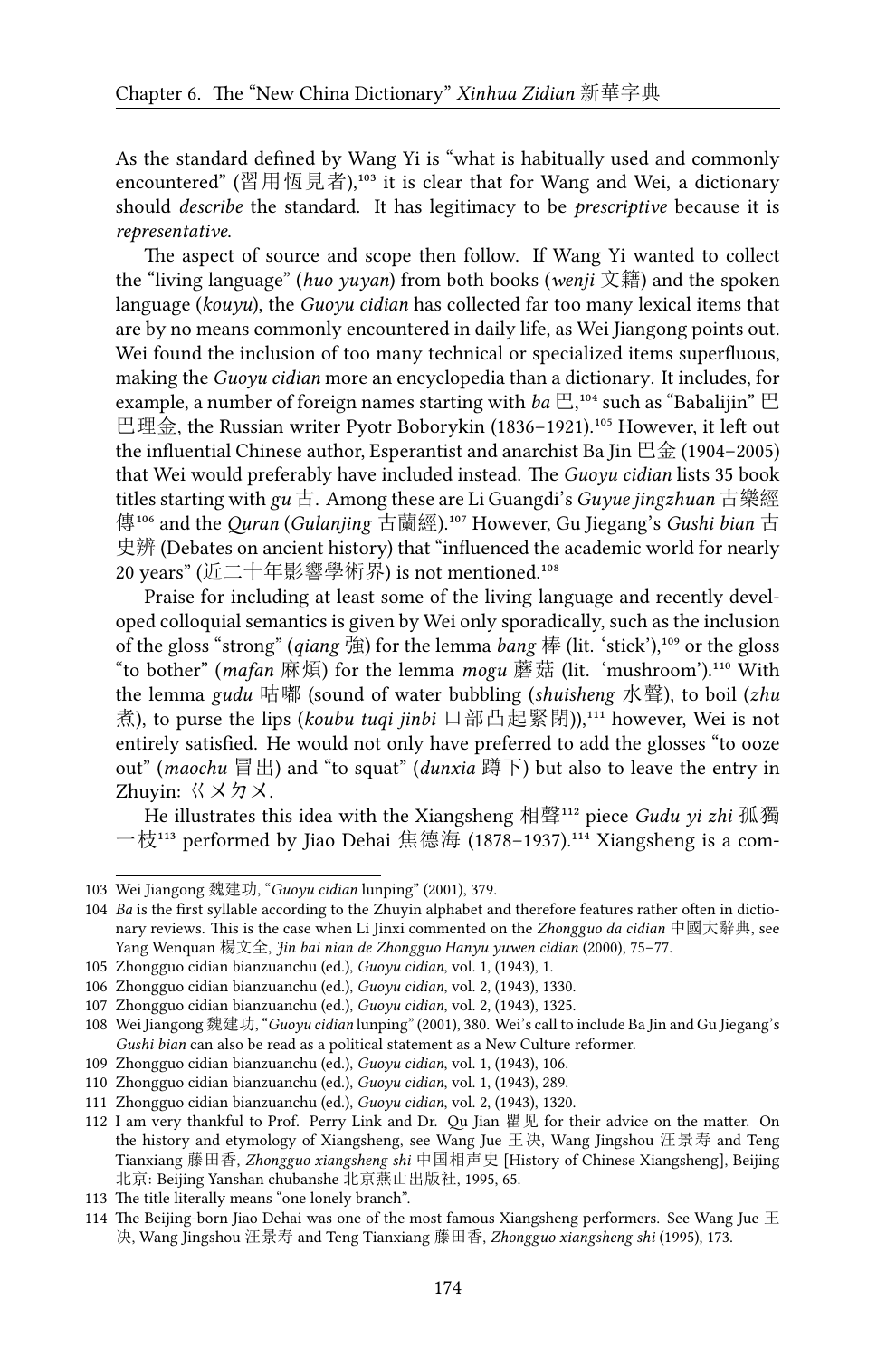ical performance of at least one, mostly two, and sometimes more artists that often relies on puns, accents or other linguistic jokes as the comical element. The punchline of this particular piece relies on *gudu* 孤獨 ('lonely') and *gudu* 咕嘟 ('to boil', 'to bubble') being homophones and containing several possible meanings, interpretations and connotations of *gudu* 咕嘟.<sup>115</sup>

Wei Jiangong concludes his discussion of the lexicon, stating that a veritable national language dictionary would need not only to include a lexicon that is truly alive and used by the speakers on a daily basis, but also the definitions and glosses need to be in exactly that language. Since all the calls for language and script reforms and Hu Shi's advocacy of a vernacular literature (here, Wei Jiangong writes"national language literature" *guoyu de wenxue* 國語的文學), not enough progress has been made – and the *Guoyu cidian* is no exception – in implementing a national language standard.<sup>116</sup>

In his preface, Wang Yi stresses how in the definitions (*shiyi*) of the terms (*yongyu* 用語), the *Guoyu cidian* strives for simplicity and avoids ambiguity (*hanhun* 含混) while indicating the etymology, examples, sources and usage (*yongfa*). Apart from the standard reading, some alternative readings are provided, since the pronunciation is presented by Wang as the most important feature of the dictionary. The definitions, Wang Yi proclaims, are "concise but not lacking, simple, but not crude" (簡而不漏, 淺而不陋"). However, Wang Yi states that the compilers tried to limit the length of the definitions in order to stop the dictionary from becoming too thick and therefore too expensive for users.<sup>117</sup>

#### **Definitions**

This reasoning is mocked by Wei Jiangong. He begins with a sarcastic reply: how "interesting" (*youqu* 有趣) it is to consider the buyers of the book but not the definitions themselves! The reason why the *Guoyu cidian* was published in eight volumes was not that the definitions are too long, but, as he has already explained above, that too many expressions not really belonging to the core lexicon of *guoyu* are included.<sup>118</sup> As Wei complains, the *Guoyu cidian* compilers did not make enough effort in distinguishing between "commonly used" (*changyong* 常 用) or "not commonly used" (*xian yong* 閑用) vocabulary. He does not believe that Wang Yi's proclaimed aim of the dictionary being "concise but not lacking,

<sup>115</sup> The modern transcript of the piece makes the pun obvious by writing "孤独 (咕嘟)", see Bi Yongnian 薜永年, Chen Xin 陈新, *Zhongguo chuantong xiangsheng xiaoduan huiji* 中国传统相声小段汇 集 [Collection of Chinese traditional xiangsheng short pieces], Beijing 北京: Wenhua yishu chubanshe 文化藝術出版社, 2002, 218–219. In the relevant part of the piece, one of the two performers claiming that the phrase "*gudu yi zhi*" can be used in fortune-telling to explain any possible number of siblings a person can have: be it one lonely "branch" (*zhi*), three sitting (squatting) on individual (lonely) branches, or many more that were born one after the other like bubbles in boiling water. This polysemy constitutes the comical element for the audience and exposes the fortune teller as charlatan.

<sup>116</sup> Wei Jiangong 魏建功, "*Guoyu cidian* lunping" (2001), 382.

<sup>117</sup> Zhongguo cidian bianzuanchu (ed.), *Guoyu cidian*, vol. 1, (1943), 7.

<sup>118</sup> Wei Jiangong 魏建功, "*Guoyu cidian* lunping" (2001), 382.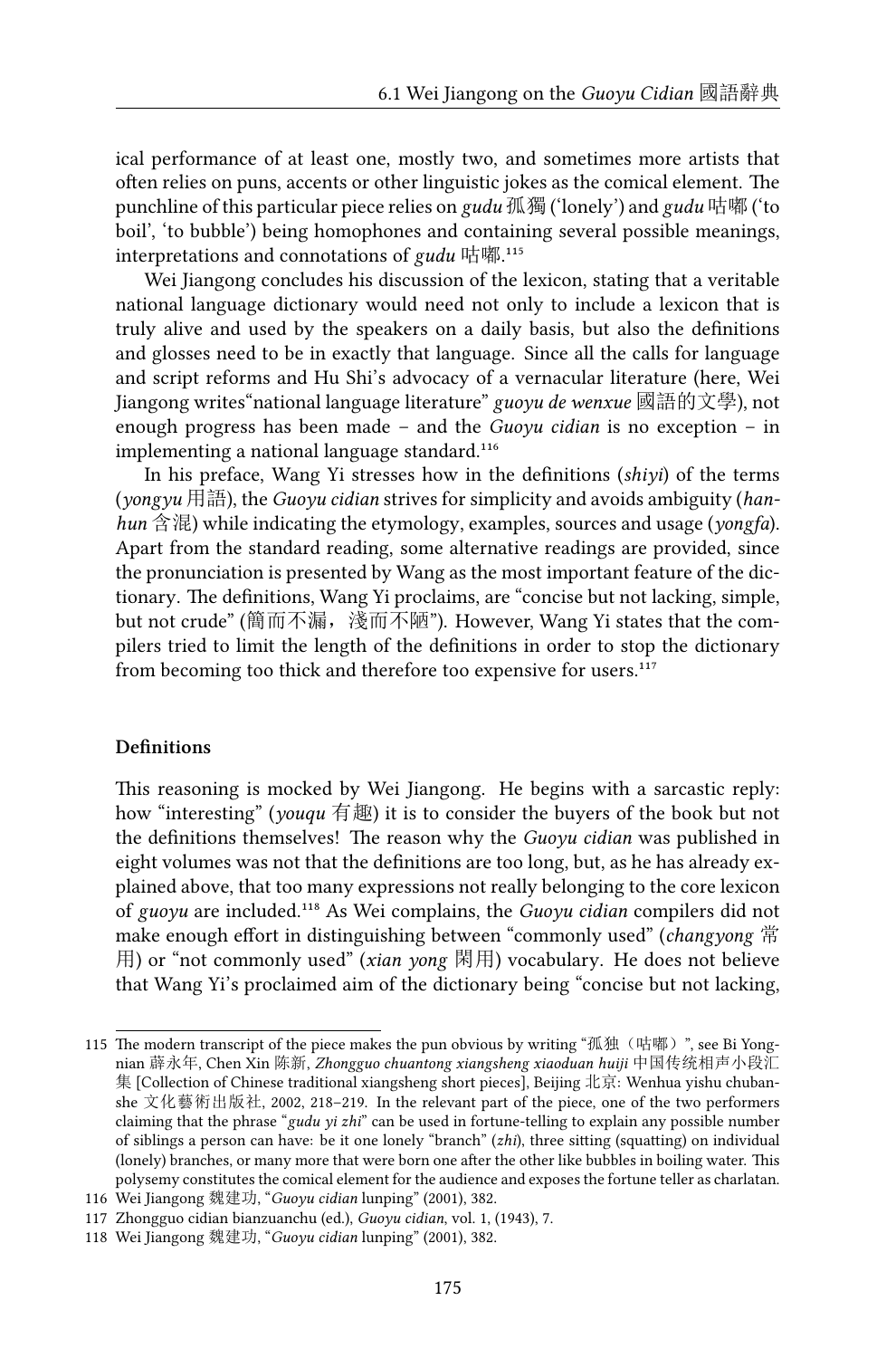simple but not crude" was achieved. The definitions are too short<sup>119</sup> and too many marginal lexical items are included. The lexicon including personal names and idioms is completely exaggerated.<sup>120</sup> He concludes that the *Guoyu cidian* is not worthy of its name. Because of the shortness of the definitions, it should rather call itself "National pronunciation dictionary of common words" (*Guoyin putong* ci dian 國音普通辭典).<sup>121</sup>

#### **Morphology**

Wei Jiangong concludes his discussion of the *Guoyu cidian* with his views on morphology and on the conception of an ideal dictionary. He believed that linguists paid too much attention to the single characters (*danzi*) and their shape, and that a "tool that objectively describes the morphology of the language" (*keguan miaoxie* yuyan xingtai de gongju 客觀描寫語言形態的工具) was missing.<sup>122</sup> The historical development of Chinese dictionaries, where the semantic approach to lexicography (with the *Erya* as model) disappeared and was replaced by a graphematic approach (since the *Shuowen jiezi*<sup>123</sup>), is also to blame for a lack in the description of morphology. The morphology of Chinese goes beyond the single character; hence, the distinction between *zi* and *ci* is necessary. Wei names the linguistic unit that should be collected in a dictionary as lexical item: the morpheme, although he does not employ that specific term.

For Wei, the unit of pronunciation (or 'sound', *shengyin de chengfen* 聲音的成 分) was often literally buried (*shenmai* 深埋) under the shape (*xing*) of a character. As a result, even grammar specialists did not have a clear idea (*guannian*) of the difference between character (*zi*) and word (*ci*). That was why many reference works would limit themselves by merely indicating the use of single characters (*danzi yongfa* 單字用法). A good dictionary, in contrast, would need to pay more attention to morphology (*xingtai* 形態) and describe it with the aid of a phonetic transcription. The ideal dictionary is described by Wei Jiangong as follows:

我相信好的辭典,應該著重以注音描寫語言的形態。因此,理想的新辭 典,例如以標準國語為主的,開始應該有極扼要的語音學音系的說明, 內容裏要把聲音記錄在先,有字對照的隨後寫出,沒有字的用空匡表 示。124

I believe a good word dictionary should attach importance to describing the morphology of the language with a phonetic transcription. Consequently, the ideal new word dictionary, such as one that concentrates on the standard

<sup>119</sup> Wilkinson also calls them "telegraphic", see Wilkinson, Endymion, *Chinese History: A New Manual* (2013), 86.

<sup>120</sup> Wei repeats the argument that the glosses are too short and that the lexicon is too encompassing several times: "The scope of the collected words is too wide; this has added to the length [of the dictionary]" (收詞範圍過泛加多了篇幅), in: Wei Jiangong 魏建功, "*Guoyu cidian* lunping" (2001), 385–386.

<sup>121</sup> Wei Jiangong 魏建功, "*Guoyu cidian* lunping" (2001), 383.

<sup>122</sup> Wei Jiangong 魏建功, "*Guoyu cidian* lunping" (2001), 384.

<sup>123</sup> Wilkinson traces the development from the *Shuowen* to the *Kangxi zidian*, see Wilkinson, Endymion, *Chinese History: A New Manual* (2013), 78–80.

<sup>124</sup> Wei Jiangong 魏建功, "*Guoyu cidian* lunping" (2001), 384.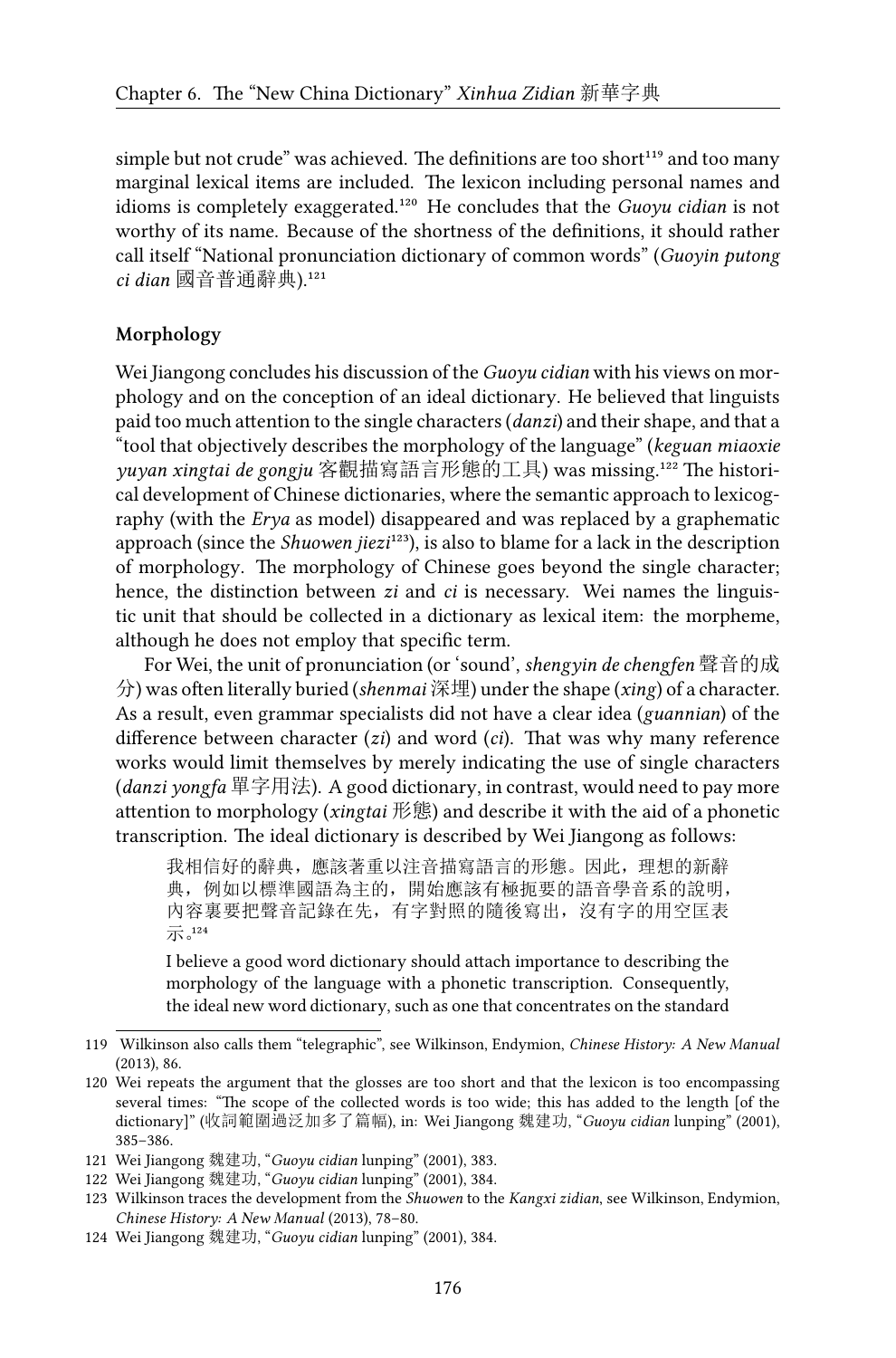national language, should begin with an extremely brief but accurate explanation of the phonetic system. In the content, it must display the phonetic transcription first, and the respective characters behind it, and what has no character will be represented by an empty square.

For Wei Jiangong, the key was that a lemma could be several characters and syllables long. He stresses that the issue of word boundaries can be answered by morphology (*xingtaixue*). However, there are two issues that need some clarification. First, Wei concentrates on word boundaries and not word formation (*goucifa* 構詞法), therefore ignoring a large portion of morphology. This second issue is that he is actually not discussing *word* boundaries, but rather *morpheme* boundaries. This is symptomatic of the state of flux of Chinese linguistics in the 1940s. The linguist Lu Zhiwei wrote in 1964:

二十年代以來,構詞法問題總是結合着聲音文字提出來的。拼音文字怎 樣把音節按字聯寫, 規範化詞典該投哪樣的詞 [...]。125

Since the 1920s, the question of word formation was always raised in connection with phonetic writing: how the phonetic script should spell each syllable character by character or together, what kind of words should a standardized dictionary include […].

Lu's *Hanyu de goucifa* 漢語的構詞法 (Chinese word formation) was a pioneer in the 1960s, two decades after Wei's discussion of the *Guoyu cidian*. In the 1940s, Wei was still preoccupied with exactly the issues that Lu mentions. The term for "morpheme" (*yusu* 語素) used by Lu Zhiwei and that is most commonly used today was not used by Wei Jiangong in his writings. Lu Zhiwei defines it in 1964 as a "meaningful syllable" (*you yiyi de yinjie* 有意義的音節). He adds that if such a morpheme cannot be used freely (*ziyou yunyong* 自由運用), it needs to be combined with another morpheme in order to become a word (*ci*).<sup>126</sup> Lu's overall conclusion about Chinese word formation is that words can have the same syntactic structures like sentences.<sup>127</sup> Note that the Western word "morpheme" was coined by the Polish linguist of French descent, Jan Ignacy Niecisław Baudouin de Courtenay (1845–1929) around 1880.<sup>128</sup>

Wei Jiangong concludes his review of the *Guoyu cidian* with an example that makes it clear that the kind of words he is preoccupied with are multi-syllable single-morpheme words. In other words, they are simple words that consist of two or more characters. The example he discusses in detail is "water chestnut" *biqi* 荸薺. Comprising two syllables and two characters, it is one single morpheme. Therefore, it would not make any sense to list either of the characters individually, since they represent one single semantic unit. The entry would list

<sup>125</sup> Lu Zhiwei 陸志韋, "Hanyu de goucifa" 漢語的構詞法 [Chinese word formation], in: *Lu Zhiwei yuyanxue zhuzuoji* 陸志韋語言學著作集 [Collection of linguistic works of Lu Zhiwei], ed. by Zheng Renjia 鄭仁甲, vol. 3, Beijing 北京: Zhonghua shuju 中華書局, 1990, 263–372, see 265.

<sup>126</sup> Lu Zhiwei 陸志韋, "Hanyu de goucifa" (1990), 268.

<sup>127</sup> Münning, Mariana, "Lù Zhìwéi 陸志韋", in: *Encyclopedia of Chinese Language and Linguistics*, ed. by Sybesma, Rint, et al., Leiden / Boston: Brill, 2017, 653–658, see 656.

<sup>128</sup> Glück, Helmut, "Morphem", in: *Metzler Lexikon Sprache*, ed. by Glück, Helmut, and Michael Rödel, Stuttgart<sup>5</sup>: J. B. Metzler Verlag GmbH, 2016, 445-446, see 445.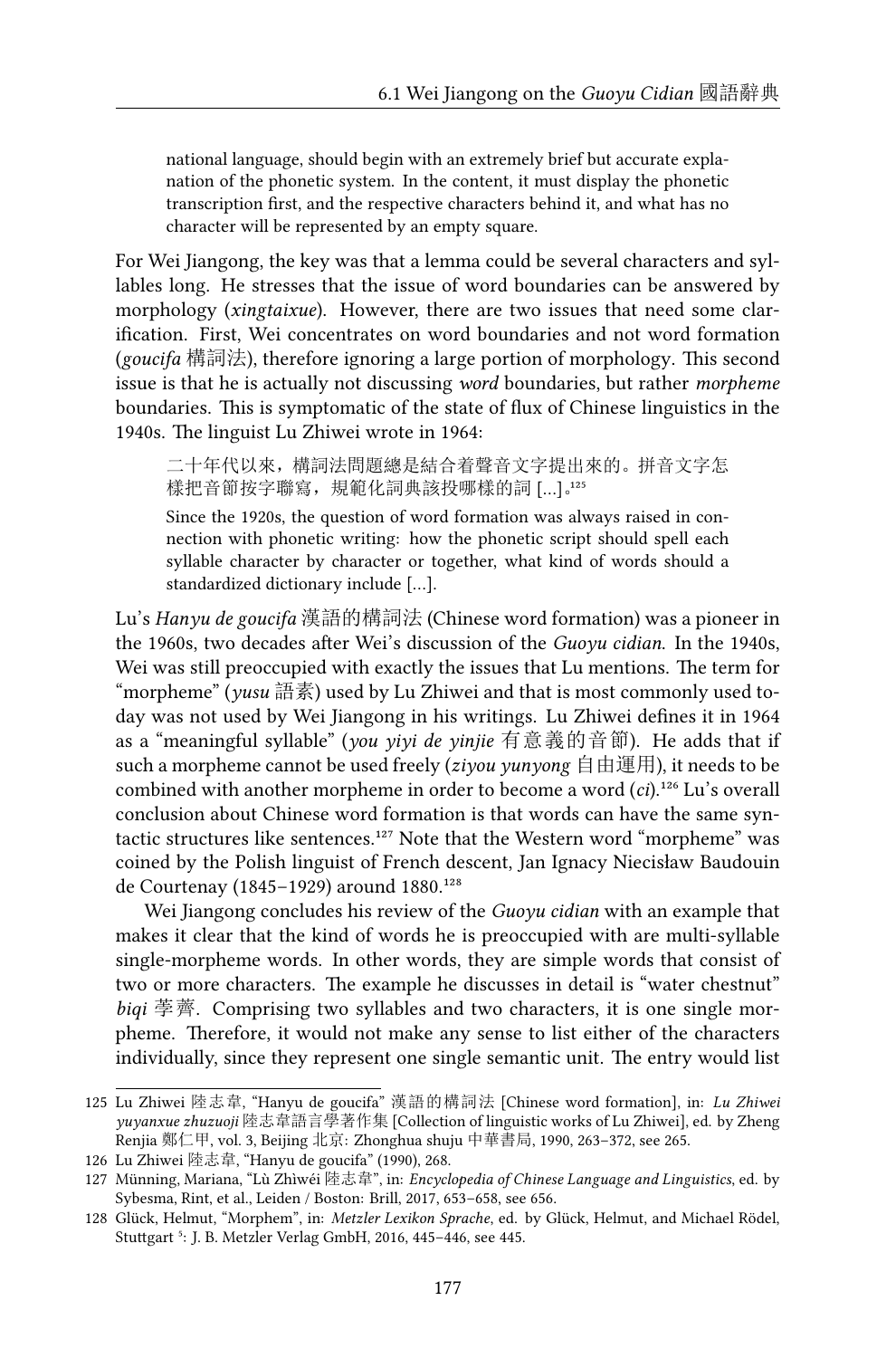the pronunciation in Zhuyin first, followed by the two characters.<sup>129</sup> Wei Jiangong's ideal dictionary would then adhere to this principle. But did the *Xinhua zidian* follow this criteria?

# **6.2 Compilation Plan and Realization in the** *Xinhua Zidian*

After returning to Beijing in April 1949, Wei Jiangong invited Zhou Zumo 周 祖謨 (1914-1995),<sup>130</sup> Jin Kemu 金克木 (1912-2000),<sup>131</sup> Zhang Keqiang 張克強 (Jianmu 建木, 1917–1989)<sup>132</sup> and Wu Xiaoling 吳曉鈴 (1914–1995)<sup>133</sup> to his home to discuss the compilation of a pocket dictionary (*xiaoxing zidian* 小型字典).<sup>134</sup> While the preparations for the dictionary compilation took place during the Chinese civil war,<sup>135</sup> Zhou Zumo remembers his enthusiasm after the war with Japan rather positively and recalls how people of the education and culture circles met (many had been displaced before) to discuss all kinds of ideas. Wei Jiangong came to speak about the need for an up-to-date dictionary for primary and middle school students to spread education (*puji jiaoyu* 普及教育).<sup>136</sup>

<sup>129</sup> Wei Jiangong 魏建功, "*Guoyu cidian* lunping" (2001), 384.

<sup>130</sup> Zhou Zumo was a linguist, phonologist and Peking University professor. He also became an advisor to the small group in charge of planning the reorganization and publication of ancient books (Guji zhengli chuban guihua xiaozu 古籍整理出版规划小组, established 1958) of which Wei Jiangong was a member. See: Lin Liantong 林连通, Gu Shixi 顾士熙 (ed.), "Zhou Zumo (1914–1995.1.14)" 周祖谟 (1914—1995.1.14), in: *Zhongguo yuyanxue nianjian* 中国语言学年鉴 [Chinese linguistics yearbook] 1995–1998, 882. See also: Ma Si 马嘶, *Yidai zongshi Wei Jiangong* (2007), 214.

<sup>131</sup> Jin Kemu was also a Peking University professor, a researcher of Sanskrit and Buddhism, and a polyglot translator and author. Huang Dehai 黄德海, "Dushu, du ren, duwu – Jin Kemu biannianlu" 读书· 读人·读物——金克木编年录 [The book, the author, and the literature: a chronological biography of Jin Kemu], in: *Jiangnan* 江南 [*Jiangnan Magazine*] 5 (2021), 129–207.

<sup>132</sup> Zhang Keqiang appears on group photos of the Peking University Chinese department (Zhongwenxi, 1950) and of the Xinhua cishushe, see page 179 (1951) together with Wei Jiangong printed in *Wei Jiangong wenji* vol. 4. He was also a renowned scholar of Tibetan. Danzhu Angben 丹珠昂奔 [Tondrub Wangben], *Zangzu wenhua fazhanshi* 藏族文化发展史 [Developmental history of Tibetan culture], vol. 2, Lanzhou 兰州: Gansu jiaoyu chubanshe 甘肃教育出版社, 2000, 1141–1142.

<sup>133</sup> Peking University professor, linguist, scholar of Classical document studies, Chinese and Indian drama and literature. He had spent one part of the Second Sino-Japanese war at Xinan lianhe daxue and the other part in India. Tang Xian 唐咸, "Wu Xiaoling" 吴晓玲, in: *Manzu xiandai wenxuejia yishujia zhuanlüe* 满族现代文学家艺术家传略 [Short biographies of modern Manchu authors and artists], ed. by Guan Jixin 关纪新, Shenyang 沈阳: Liaoning renmin chubanshe 辽宁人民出版社, 1987, 178–181.

<sup>134</sup> Zhou Zumo 周祖谟, "'Wu ji' yu *Xinhua zidian*""伍记"与《新华字典》['The records of the five-men squad' and the *Xinhua zidian*], in: *Wenjiao ziliao* 文教资料 [Data of culture and education] 3 (1995), 21–24, see 21.

<sup>135</sup> Wu Haitao 吴海涛, "Zai paohuo zhong yunyu de yi bu gongjushu – shouban *Xinhua zidian* de gushi" 在炮火中孕育的一部工具书——首版《新华字典》的故事 [A reference book bred under artillery fire – the story of the first edition of the *Xinhua zidian*], in: *Dushu wenzhai* 读书文摘 [Reader's digest] 2 (2012), 71–74. See also: Wu Haitao 吴海涛, "Paohuo zhong yunyu de *Xinhua zidian*" 炮火中孕育 的《新华字典》[The *Xinhua zidian* that was bred under artillery fire], in: *Xin Xiang pinglun* 新湘评 论 [New Hunan review] 20 (2012), 60–61.

<sup>136</sup> Zhou Zumo 周祖谟, "'Wu ji' yu *Xinhua zidian*" (1995), 21.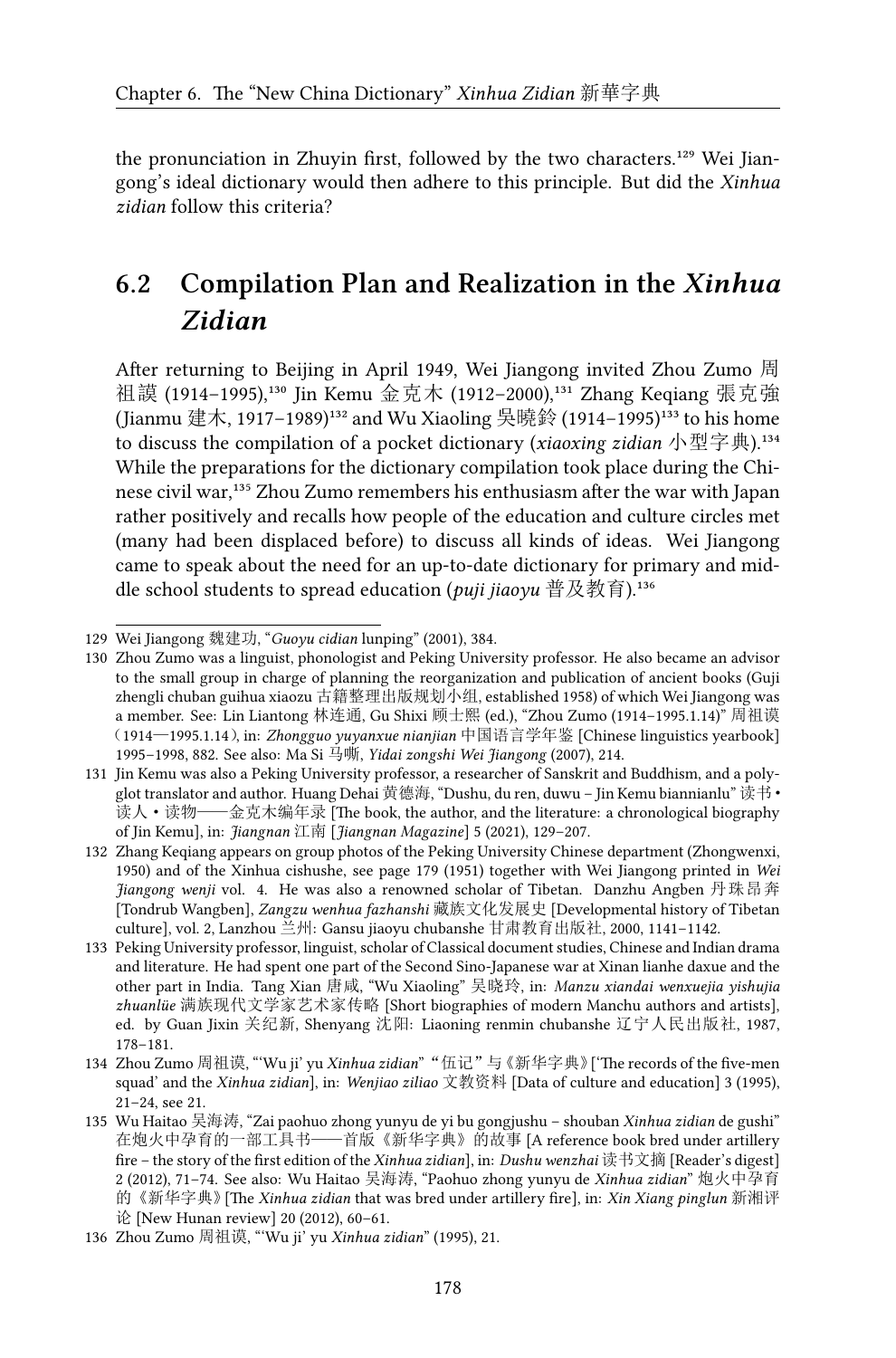They drafted a "Plan to compile a dictionary" (Bianji zidian jihua 編輯字典計 畫) with 10 "characteristics" (*tese* 特色) that their dictionary should have:<sup>137</sup>

- 1. Compilation based on linguistic principles using scientific methods suited to the actual language phenomena (根據語言學原理,用科學方法,就實 際語言現象編定)
- 2. Ordering the shape according to the pronunciation (*yi yin tong xing* 以音 統形)
- 3. Listing words according to their meaning (*yiyi pai ci* 以義排詞)
- 4. Dividing characters according to words (*yi yu fen zi* 以語分字)
- 5. Determining the meaning via the use (*yi yong jue yi* 以用決義)
- 6. Broad inclusion of the living language (*guang shou huo yuyuan* 廣收活語 言)
- 7. Getting to the character via the sound (*you yin qiu zi* 由音求字)
- 8. Choosing words because of their meaning (*you yi xuan ci* 由義選詞)
- 9. Adapted to the masses (*shihe dazong* 適合大眾)
- 10. Appendix (*fulu* 附錄)

In the following subsections, I will explain and discuss these characteristics one by one and cross-reference them with the first *Xinhua zidian* edition of 1953. To begin, I will summarize the compilation process.

While Zhou Zumo and the others were enthusiastic at first and enjoyed working and discussing with the elder Wei Jiangong, the group dissolved.<sup>138</sup> That Wei Jiangong was able to realize his idea of a dictionary happened thanks to Ye Shengtao. Ye, formerly editor-in-chief at the Kaiming shudian 開明書店,<sup>139</sup> was appointed vice chief (*fushuzhang* 副署長) of the Publishing head office of the Central government of the people (Zhongyang renmin zhengfu chuban zongshu 中央 人民政府出版總署) when it was founded in 1949. He approached Wei Jiangong about the compilation of a dictionary. They formed the New China dictionary society (Xinhua cishushe 新華辭書社)<sup>140</sup> that would provide the name for the dictionary.<sup>141</sup> The actual compilation process began in 1950. That year, Renmin jiaoyu chubanshe 人民教育出版社 (People's education press) was founded, Ye Shengtao was appointed director, and the Xinhua cishushe was incorporated into it.<sup>142</sup> In 1952, the Xinhua cishushe was renamed Renmin jiaoyu chubanshe Cishu

<sup>137</sup> Wei Jiangong 魏建功, "Bianji zidian jihua" (2001).

<sup>138</sup> Zhou Zumo 周祖谟, "'Wu ji' yu *Xinhua zidian*" (1995), 22–23.

<sup>139</sup> Wang Jiarong 汪家熔, "Kaiming shudian chuanshi xiaoji" 开明书店创世小记 [Notes on the foundation of Kaiming bookstore], in: *Chuban shiliao* 出版史料 [*Publication archives*] 3 (2002), 88–90.

<sup>140</sup> Liu Qinglong 刘庆隆, "*Xinhua zidian* bianxie xiuding de licheng" 《新华字典》编写修订的历程 [The process of the *Xinhua zidian*'s compilation and revision], in: *Zhongguo cishu lunji* 中国辞书论 集·1999 [Collection of essays on Chinese dictionaries]: Shanghai cishu chubanshe 上海辞书出版 社, 2000, 280–85, see 280.

<sup>141</sup> Zhou Zumo 周祖谟, "'Wu ji' yu *Xinhua zidian*" (1995), 23.

<sup>142</sup> Liu Qinglong 刘庆隆, "Ye Shengtao xiansheng he *Xinhua zidian*" 叶圣陶先生和《新华字典》[Ye Shengtao and the *Xinhua zidian*], in: *Yuwen jianshe* 语言建设 [*Language Planning*] 11 (2000), 47.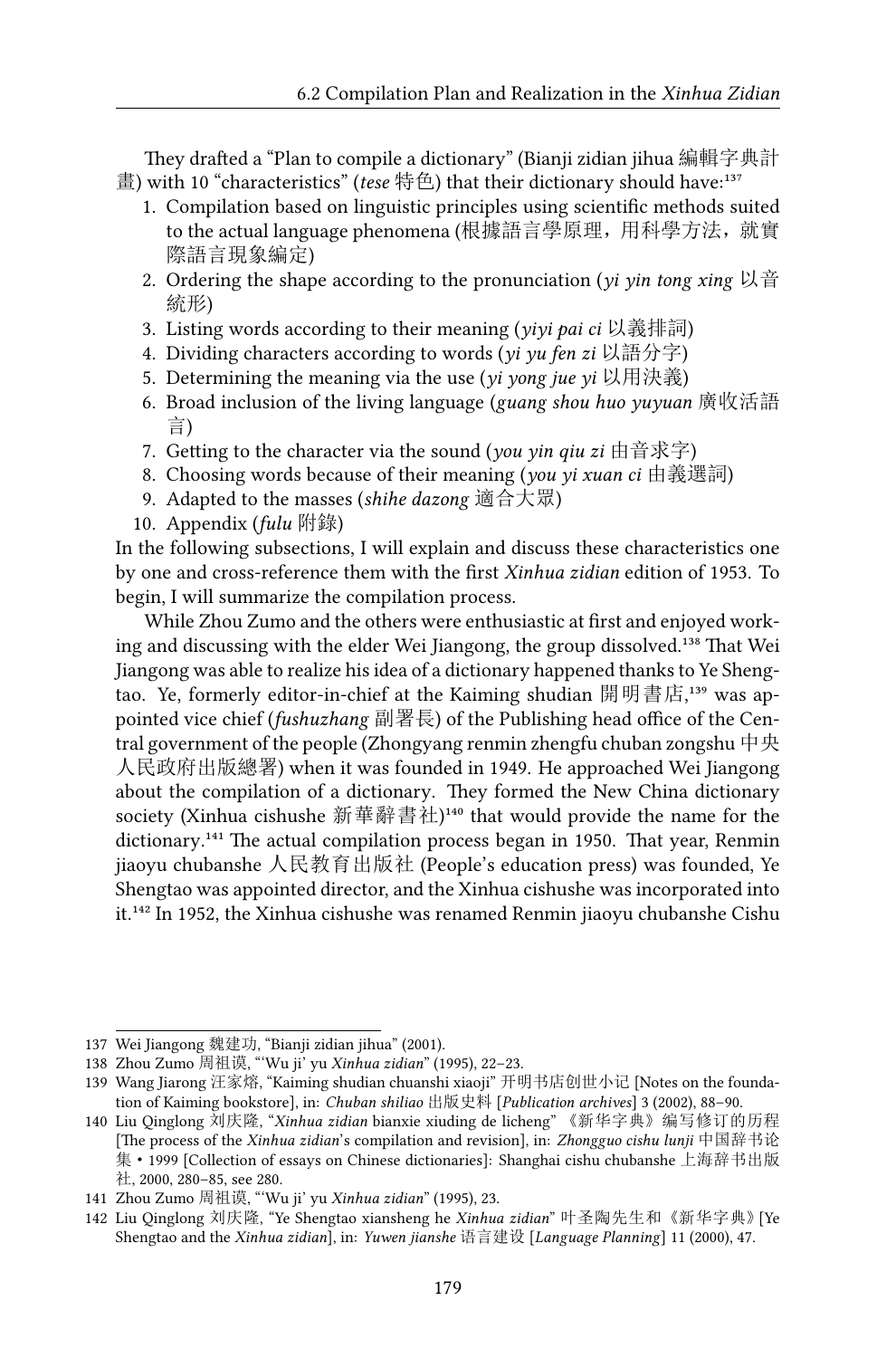bianji shi 辭書編輯室<sup>143</sup> (Dictionary compilation office); the first edition of 1953, however, still bore "edited by Xinhua cishushe" (新華辭書社編).<sup>144</sup>

While Wei Jiangong is often called the "father" (*fu* 父) of the *Xinhua zidian*, Ye Shengtao has been called "godfather" (*jiaofu* 教父) by the authors Jin Xinxin and Chen Yue.<sup>145</sup> This is not exaggeration, since Wei Jiangong had to admit that he was not capable of being a real leader for the compilation team. Ye Shengtao managed the compilers and proofreaders (*shendingzhe* 審訂者) and the compilation process as a whole. He took responsibility for the final content and layout. He participated in the discussion about many singular entries, in the design of the *bushou* index,<sup>146</sup> and made substantial alterations in the dictionary's "user's instructions" (*fanli* 凡例) drafted by Wei Jiangong.<sup>147</sup>

Wei Jiangong and his team, comprising Xiao Jialin,<sup>148</sup> Du Zijin (= Du Tongli), Zhang Keqiang, Kong Fanjun 孔凡均 and Li Jiukui 李九魁,<sup>149</sup> produced a first draft in 1951. It was mimeographed (*youyin* 油印, i.e. duplicated with a mimeograph machine or stencil duplicator) and distributed to a number of "leaders, specialists, cadres with a lower middle school education level and primary school teachers" (领导、专家、初中文化程度的干部和小学教师) to collect feedback.<sup>150</sup> Zhou Zumo estimates that about 1000 of these preliminary copies were distributed.<sup>151</sup> Wei Jiangong and a larger team (in addition to Xiao Jialin, Du Zijin, Zhang Keqiang, Kong Fanjun and Li Jiukui, the team also included Zhang Naizhi 張廼芝, Li Bochun 李伯純, Liu Qinglong 劉慶隆,<sup>152</sup> Zhu Chongtao 朱衝 涛, Wang Yunming 王蘊明, You Yucheng 游禹承, Zhao Guijun 趙桂鈞 and Li Wensheng 李文生) incorporated the submitted suggestions in the new draft, and the first edition of the *Xinhua zidian* was published in 1953.<sup>153</sup>

Did this first edition have all the characteristics Wei Jiangong had laid out in the "Plan to compile a dictionary" in 1949? In the following, the 10 characteristics are discussed and compared with the actual *Xinhua zidian* of 1953.

<sup>143</sup> Liu Qinglong 刘庆隆, "*Xinhua zidian* bianxie xiuding de licheng" (2000), 280.

<sup>144</sup> Xinhua cishushe 新華辭書社 (ed.), *Xinhua zidian* 新華字典 [New China dictionary], Beijing 北京: Renmin jiaoyu chubanshe 人民教育出版社, 1953.

<sup>145</sup> Jin Xinxin 金欣欣, Chen Yue 陈悦, "*Xinhua zidian* bianzuan xiuding liushi nian" 《新华字典》编纂 修订六十年 [60 years of compilation and revision of the *Xinhua zidian*], in: *Zhongzhou daxue xuebao* 中州大学学报 [Journal of Zhongzhou University] 28.3 (2011), 46–51, see 46–47.

<sup>146</sup> Jin Xinxin 金欣欣, Chen Yue 陈悦, "*Xinhua zidian* bianzuan xiuding liushi nian" (2011), 46–47.

<sup>147</sup> Gong Mingde 龚明德, "*Xinhua zidian* chuangbian shikuang" 《新华字典》创编史况 [The historical circumstances of the creation of the *Xinhua zidian*], in: *Chuban shiliao* 出版史料 [*Publication archives*] 3 (2005), 31–32, see 32.

<sup>148</sup> Xiao Jialin was the first to join the Xinhua cishushe; his wife also supported their work. See Gong Mingde 龚明德, "*Xinhua zidian* chuangbian shikuang" (2005), 31.

<sup>149</sup> Jin Xinxin 金欣欣, Chen Yue 陈悦, "*Xinhua zidian* bianzuan xiuding liushi nian" (2011), 48.

<sup>150</sup> Liu Qinglong 刘庆隆, "*Xinhua zidian* bianxie xiuding de licheng" (2000), 280.

<sup>151</sup> Zhou Zumo 周祖谟, "'Wu ji' yu *Xinhua zidian*" (1995), 23.

<sup>152</sup> Liu Qinglong published articles about the *Xinhua zidian* compilation. See for example: Liu Qinglong 刘庆隆, "Ye Shengtao xiansheng he *Xinhua zidian*" (2000). See also: Liu Qinglong 刘庆隆, "*Xinhua zidian* bianxie xiuding de licheng" (2000).

<sup>153</sup> Jin Xinxin 金欣欣, Chen Yue 陈悦, "*Xinhua zidian* bianzuan xiuding liushi nian" (2011), 48.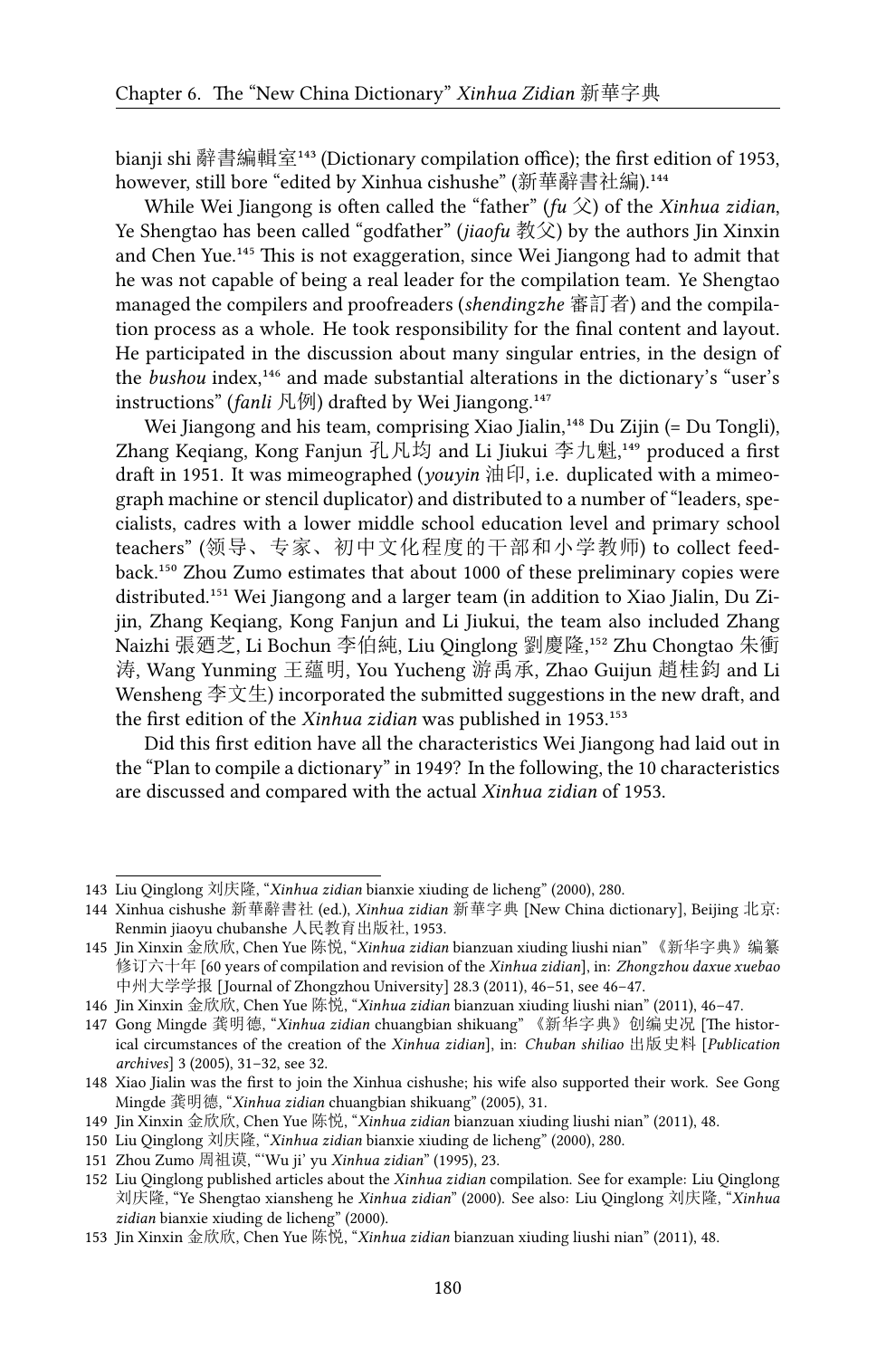#### **6.2.1 Compilation based on Linguistic Principles**

Characteristic 1 (Compilation based on linguistic principles, scientific methods, and suited to the actual language phenomena) is a direct follow-up to Wei's discussion of morphology in connection to the *Guoyu cidian*. He clearly states that the concept of "word" should not be identified with the unit of a "square character":

中國的"字"的觀念與"詞"的觀念最好暫且不在"方塊字"單位上呆 分。我們可能從"語言"的觀念培養起注意聲音的意識,然後再明白的 用"詞"來標目,才可以避免了"文字障"。154

It would be for the best if the Chinese idea of "character" or the idea of "word" were not be stiffly allotted to the unit of a "square character". Maybe we should nourish a sense to focus on the sound and then understand how to use the "word" as head item.<sup>155</sup> Only then we can avoid a "script blockage".

Wei Jiangong wants to ensure the fixation on graphic units does not prevent semantic units from being seen: semantic units may be single characters or even more complex words. It is from this standpoint that Wei derives that the name of the dictionary: whether it would be called a "*zidian*" or a "*cidian*" may be determined later. For the time being, they aim to include single characters as well as words (*ci*) with several characters that make up one unit expressing [one] meaning (*biaoshi yiyi de danwei* 表示意義的單位).

Wei's "Plan" in 1953 after the establishment of the PRC produced a *zidian*. Its reliance on the smallest free semantic units as lexical items make it so concise and universal. Only in the rare cases of polysyllabic morphemes are headwords longer than one character. He kept this promise with the entry "water chestnut" (*biqi*, see 6.1.2 on page 177).<sup>156</sup> Compounds found their way into the *Xinhua zidian* as glosses.

#### **6.2.2 Ordering the Shape according to the Pronunciation**

Characteristic 2 makes it clear that the dictionary should have a phonetic macrostructure. In other words, it should be ordered according to the pronunciation

<sup>154</sup> Wei Jiangong 魏建功, "Bianji zidian jihua" (2001), 403.

<sup>155</sup> In rhyme books, *biaomu* 標目 is often rendered as "rhyme indicating character". It can also be translated more generally as "heading". In this case, Wei Jiangong uses it as a term that neither means "character" nor "word" to neutrally convey the notion of headword or head-character for a dictionary entry. He would resort to the use of "head-character" (*zitou*) and "headword" (*citou* 詞頭) in his 1976 letters to the linguist and lexicographer Cao Xianzhuo 曹先擢 (1932-2018) on lexicography. Cf. Wei Jiangong 魏建功, "Guanyu cidian bianzuan wenti zhi Cao Xianzhuo tongzhi de liang feng xin" 關于 詞典編纂問題致曹先擢同志的兩封信 [Two letters to Comrade Cao Xianzhuo about the compilation of dictionaries], in: *Wei Jiangong wenji* 魏建功文集 [Collected works of Wei Jiangong], ed. by Ye Xiaochun 叶笑春, Rong Wenmin 戎文敏, Zhou Fang 周方 and Ma Zhenxing 马镇, vol. 4, Nanjing 南京: Jiangsu jiaoyu chubanshe 江苏教育出版社, 2001, 657–672. Cao directed the revision of the *Xinhua zidian* in 1971. See: Editorial department of *Hanzi wenhua* (*Hanzi wenhua* bianjibu 《汉字 文化》编辑部, "Zhuming yuyan- wenzixuejia Cao Xianzhuo xiansheng shishi" 著名语言文字学家 曹先擢先生逝世 [Famous language and script scholar Cao Xianzhuo has passed away], in: *Hanzi wenhua* 汉字文化 [Chinese character culture] 24 (2018), 16.

<sup>156</sup> Xinhua cishushe 新華辭書社 (ed.), *Xinhua zidian* (1953), 22.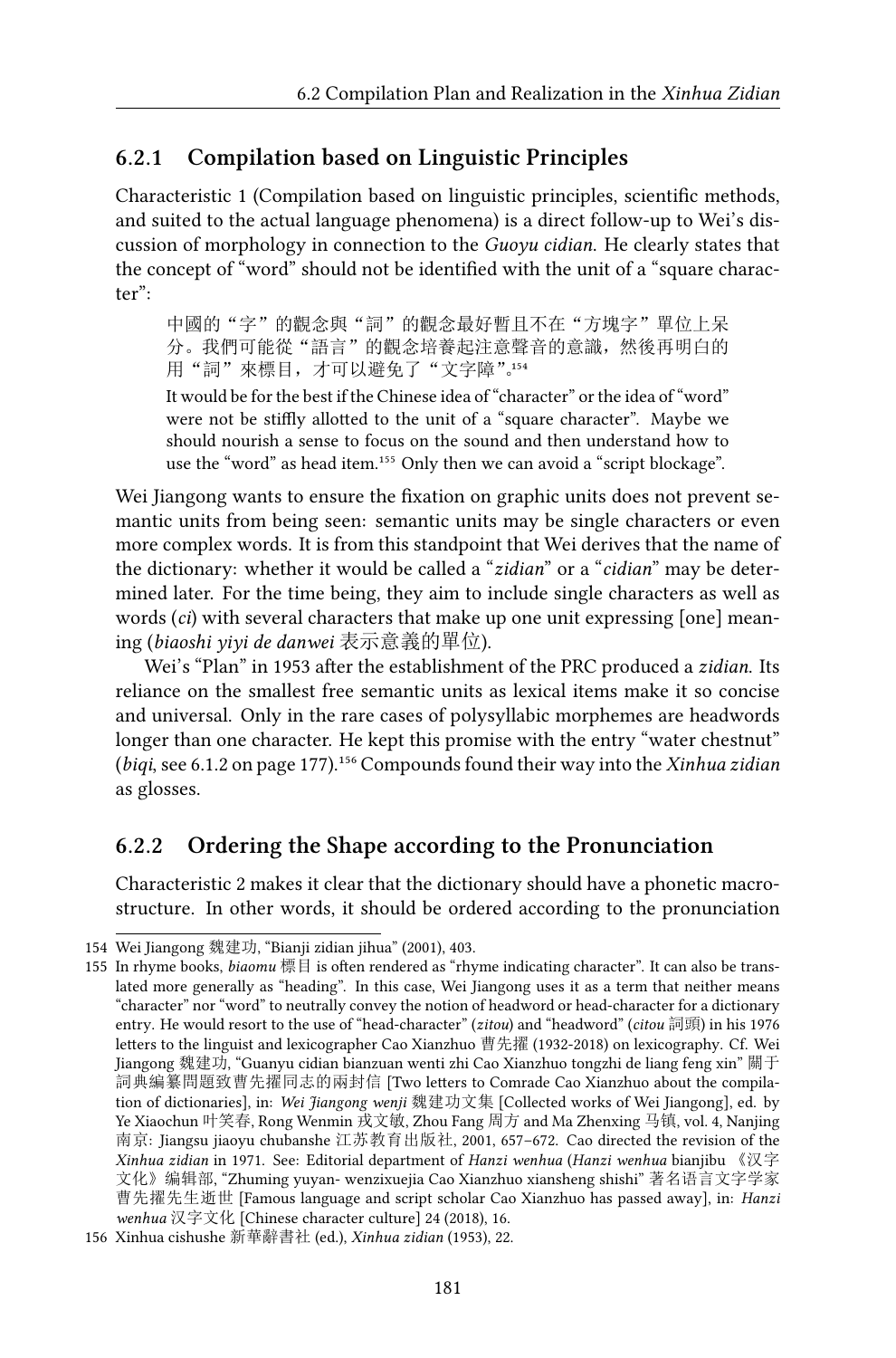of the head-characters, not according to their classifiers or the stroke count. The *Xinhua zidian* employed Zhuyin as transcription. The 411 syllables (excluding tones, identical to the *Guoyu cidian*) in Zhuyin ordering begin with the initial [b] and proceed according to the rhymes: *ba*, *bo*, *bai*, …, ending with … *yuan*, *yun*, *yong*. The same applies to the micro-structure: different readings of one character, represented by different glosses, are listed with Chinese numbers (*yi* 一, *er* 二, *san* 三…) and spelled out in Zhuyin. Homophones (*tongyinzi* 同音字) are listed one after the other according to their stroke count.

Furthermore, "definite listing according to the pronunciation" (*juedui yi yin pailie* 絕對以音排列) has semantic implications. Wei Jiangong makes clear in his "Plan" that the characters must be ordered according to the semantic unit (*yiyi danwei*) they display/stand for (*biaoxian* 表現). This may mean that a different reading may stand for a different meaning and, as in this example, a different word class. As example, Wei Jiangong mentions the character *hao* 好 which can be pronounced in the third or in the fourth tone. In the third tone (*hǎo*), Wei defines it as "friendly" (*hehao* 和好),<sup>157</sup> in the fourth (*hào*) it means "like/love/be fond of" (*xǐhào* 喜好). Wei Jiangong does not state this explicitly, but *hǎo* is an adjective<sup>158</sup> and *hào* is a verb. According to the "Plan", the two would be listed separately. This was not realized in this form in the *Xinhua zidian*; both *hǎo* and *hào* find themselves as subentries in the same article, numbered with Chinese numbers.<sup>159</sup> Also his deliberations regarding characteristic 5 (see below on page 184) explain this approach and state clearly that he does not want to indicate word classes. The glosses, however, reveal the functions of the words.

In the case of compounds, however, Wei prioritizes semantics over phonetics. Wei gives the example of *gan* 乾 (dry), which appears as "ending" (*mowei* 末尾) of "polysyllabic words" (*fuyinci* 複音詞) like *doufugan* 豆腐乾 (dried tofu) and *gaogan* 糕乾 (sweet rice-flour cake). Wei sees *doufu* and *gao* as modifiers to the head *gan* and therefore wants to group the two compounds as examples to the lemma *gan.*<sup>160</sup> This was realized in the *Xinhua zidian*.<sup>161</sup>

Wei lists another "word made up of several characters" (*shu zi hecheng de ci* 數字合成的詞) that independently becomes one semantic unit (*duli chengwei yi yiyi danwei* 獨立成為一意義單位) and must therefore not be split up (*fenkai* 分開): *doufu* 豆腐 (tofu).<sup>162</sup> In the dictionary, we find it as a gloss (*zhujie* 注解) in square brackets and marked with *yu* 喻 (analogy, metaphor) inside a circle. The circle assigns a metaphorically derived meaning to the head-character *fu* 腐

<sup>157</sup> *Hǎo* is nowadays usually translated as "good".

<sup>158</sup> There is a controversy about whether or not Chinese has adjectives or rather "stative verbs". I follow Huang in categorizing adjectives as distinct word classes from verbs. Cf. Huang, Shi-Zhe, "Adjectives", in: *Encyclopedia of Chinese Language and Linguistics*, ed. by Sybesma, Rint, et al., Leiden / Boston: Brill, 2017, 106–115.

<sup>159</sup> To be fair, it must be acknowledged that the entry *hao* finds itself as last entry with the third tone; it is followed by fourth tone entries. Xinhua cishushe 新華辭書社 (ed.), *Xinhua zidian* (1953), 302–303. 160 Wei Jiangong 魏建功, "Bianji zidian jihua" (2001), 403.

<sup>161</sup> Xinhua cishushe 新華辭書社 (ed.), *Xinhua zidian* (1953), 252–253.

<sup>162</sup> Wei Jiangong 魏建功, "Bianji zidian jihua" (2001), 404.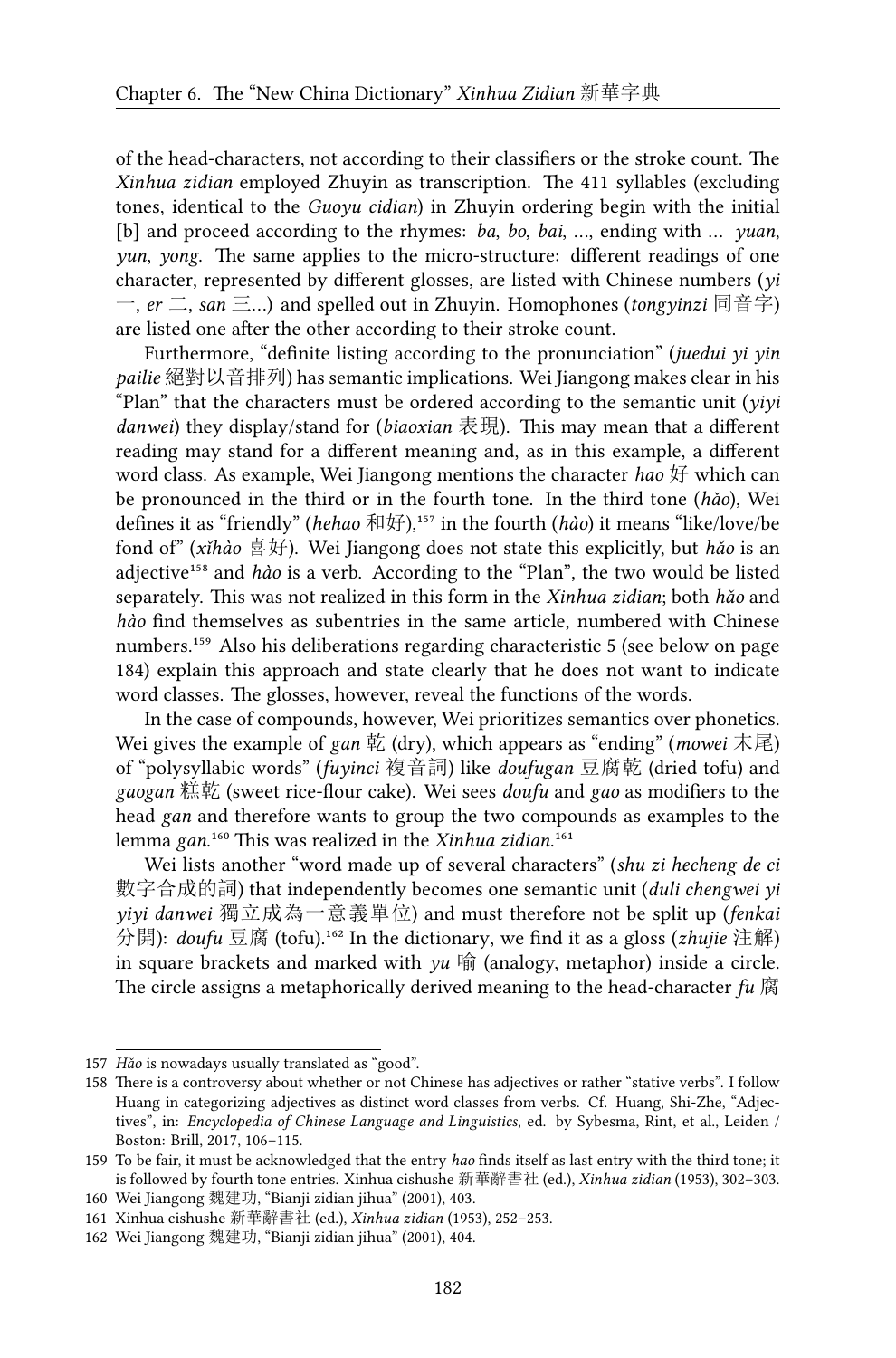(rotten/corrupt).<sup>163</sup> If we look up the user's instructions, the dictionary states that the square brackets mark "compound words" (*fuheci* 複合詞); these words are then listed under the head-lemma of their "key character" (*zhongdian zi* 重點 字.164

# **6.2.3 Listing Words according to their Meaning**

Characteristic 3 refers to the micro-structure within one article. As Wei Jiangong put forward in his *Guoyu cidian* review, compounds that are subentries to headcharacters should be grouped semantically. If we cross-examine his approach with the example of *ba* in "banana" (as opposed to "grass", see 6.1.2 on page 173), we see two distinct entries: *bajiao* 芭蕉 as banana and *ba* 笆 directing us to the entry *liba* 籬笆 (twig fence).<sup>165</sup> This example shows that Wei did not completely keep his promise of not separating polysyllabic morphemes. Single characters that do not represent<sup>166</sup> a full morpheme are included, and direct the reader to the actual, polysyllabic entry. It should be stated that the *Xinhua zidian* is much more concise and includes fewer lexical items: many of the compound words from the *Guoyu cidian* are not found.

Some compounds, however, are found in the 1953 *Xinhua zidian*. They are not listed as lemmas but as examples. The compound *dianhua* 電話 (telephone) is one such example: the head-morpheme is *dian* 電, and the two separate glosses represent the morphemes "electricity" and "lightning". "Telephone" *dianhua* is then listed as an example to the first gloss, with "electricity" (defined in the modern language as "a kind of force" *yi zhong neng* 一種能) represented by a tilde as a placeholder:  $\sim hua \sim$ 話.<sup>167</sup>

In 1954, Zhou Zumo, who contributed to the "Plan" but was not involved in the actual compilation, praised the *Xinhua zidian* for this clear division of glosses and examples according to the morpheme, i.e. the semantic unit. Dictionaries comprising a larger amount of compounds as subentries (Zhou mentions the *Ciyuan*, which introduced this two-level approach, the *Cihai*,<sup>168</sup> and the *Guoyu cidian* as well) do not adhere to this principle. These compound subentries grouped with a head-character are listed phonetically, and it is not clear which morphemes they represent.

The grouping of compound subentries to a head-character is still a challenge today. If we take the Chinese-German dictionary *Xin Han-De Cidian* as example, we can see that the entry "道 *dào*" begins with listing 12 different glosses

<sup>163</sup> Xinhua cishushe 新華辭書社 (ed.), *Xinhua zidian* (1953), 108.

<sup>164</sup> Xinhua cishushe 新華辭書社 (ed.), *Xinhua zidian* (1953), 3.

<sup>165</sup> Note that the *Xinhua zidian* team decided to include *liba* 籬笆 instead of *bali* 芭籬 in the *Guoyu cidian*.

<sup>166</sup> The concept that the script *represents* (units of) language is also a key aspect in Zhao Yuanren's writings. Compare for example: Zhao Yuanren 趙元任, "Yuyan gen wenzi" 語言跟文字 [Language and script], in: *Yuyan wenti* 語言問題 [Language problems], Taipei 臺北: Guoli Taiwan daxue wenxueyuan 國立臺灣大學文學院, 1959, 135–145, see 136. Here, Zhao uses the term *daibiao* 代表.

<sup>167</sup> Xinhua cishushe 新華辭書社 (ed.), *Xinhua zidian* (1953), 135.

<sup>168</sup> Zhou Zumo 周祖谟, "*Xinhua zidian* pingjie" 《新华字典》评介 [Review of the *Xinhua zidian*], in: *Zhou Zumo yuwen lunji* 周祖谟语文论集 [Collection of essays on language and script by Zhou Zumo], Shijiazhuang 石家庄: Hebei jiaoyu chubanshe 河北教育出版社, 1989, 172–176, see 174.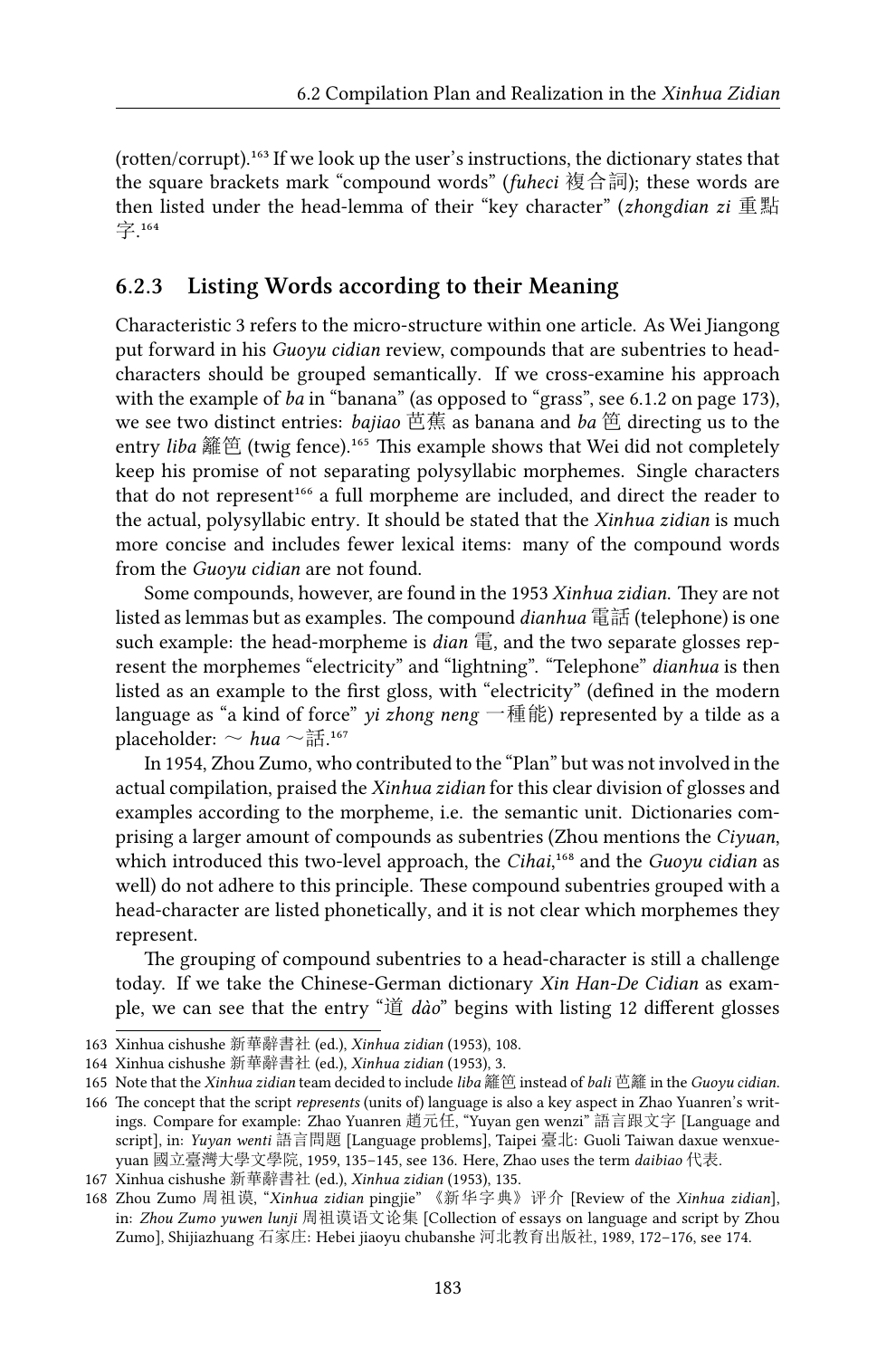representing just as many morphemes. Then, compound words beginning with *dao* are listed as subentries in an alphabetical order, ignoring their semantic relation. The list begins with "道白 *daobai*", "spoken part in an opera", in which *dao* represents the morpheme "to speak". In the following subentry, "道班 *daoban*", "railway/highway maintenance squad", *dao* represents "railway" or "road". The next subentry with the morpheme "to speak" is then found a dozen subentries below ("道乏 *daofa*", "to thank sb. for their troubles").<sup>169</sup>

#### **6.2.4 Dividing Characters according to Words**

In characteristic 4, *yu* 語 needs to be understood as "word". Even if the same characters appear in several lexical items, they must be listed separately since they do not represent the same morpheme. The unity of monomorphemic but polysyllabic words should be preserved. The example in the "Plan" is *dong* 東 (east), *xi* 西 (west) and *dongxi* 東西 (thing); these are three distinct "units of meaning", otherwise known as free morphemes or words, with *dongxi* being polysyllabic. This was indeed realized in the *Xinhua zidian*.<sup>170</sup>

#### **6.2.5 Determining the Meaning via the Use**

Characteristic 5, "determining the meaning via the use" $171$  calls for concrete examples of the use of a word and not for its abstract explanations as a "part of speech" (*cipin* 詞品) or "word class" (*cilei* 詞類). Wei and his colleagues reject a "formalistic" (*xingshi* 形式) in favor of a "dialectical" (*bianzheng* 辯證) logic (*luoji* 邏輯) for their dictionary in an attempt to systematically record the Chinese language and its manifestation as sound and meaning. The lack of the indication of word classes can be observed in many modern-day dictionaries. The glosses and examples in the *Xinhua zidian* provide the meaning and actually reveal information about the word class. If we take *ai* 愛 as example, we find three glosses that show that *ai* represents three different morphemes that are different parts of speech:

- 1. *xihuan* 喜歡: "to love", "to like", such as "to love the people" ( $\sim$  *renmin*  $\sim$  $\bigwedge \overline{\mathbb{R}}$ ) or "to love to work"  $\sim$  *laodong*  $\sim$  勞動. [= verb]
- 2. *xihuan de* 喜歡的: "beloved", such as "beloved person" *airen* 愛人, i.e. husband or wife. [= adjective]

<sup>169</sup> *Xin Han-De Cidian* 新汉德词典 *Das Neue Chinesisch-Deutsche Wörterbuch*, Beijing 北京: Shangwu yinshuguan 商务印书馆, 1985, 170–171.

<sup>170</sup> Xinhua cishushe 新華辭書社 (ed.), *Xinhua zidian* (1953), 147, 415.

<sup>171</sup> Wei Jiangong's approach to semantics is similar to Ludwig Wittgenstein's use theory of meaning. In his *Philosophische Untersuchungen* (Philosophical Investigations, published 1953), Wittgenstein states that the meaning of a word is its use. See Rehbock, Helmut, "Gebrauchstheorie der Bedeutung", in: *Metzler Lexikon Sprache*, ed. by Glück, Helmut, and Michael Rödel, Stuttgart ⁵: J. B. Metzler Verlag GmbH, 2016, 223. This can be counted as one of many examples in the history of linguistics in which we cannot simply speak of a reception of Western linguistics in China. Rather, we should see it as a coincidence of linguistic advisement in a time when not only linguistics as a discipline in China underwent important developments.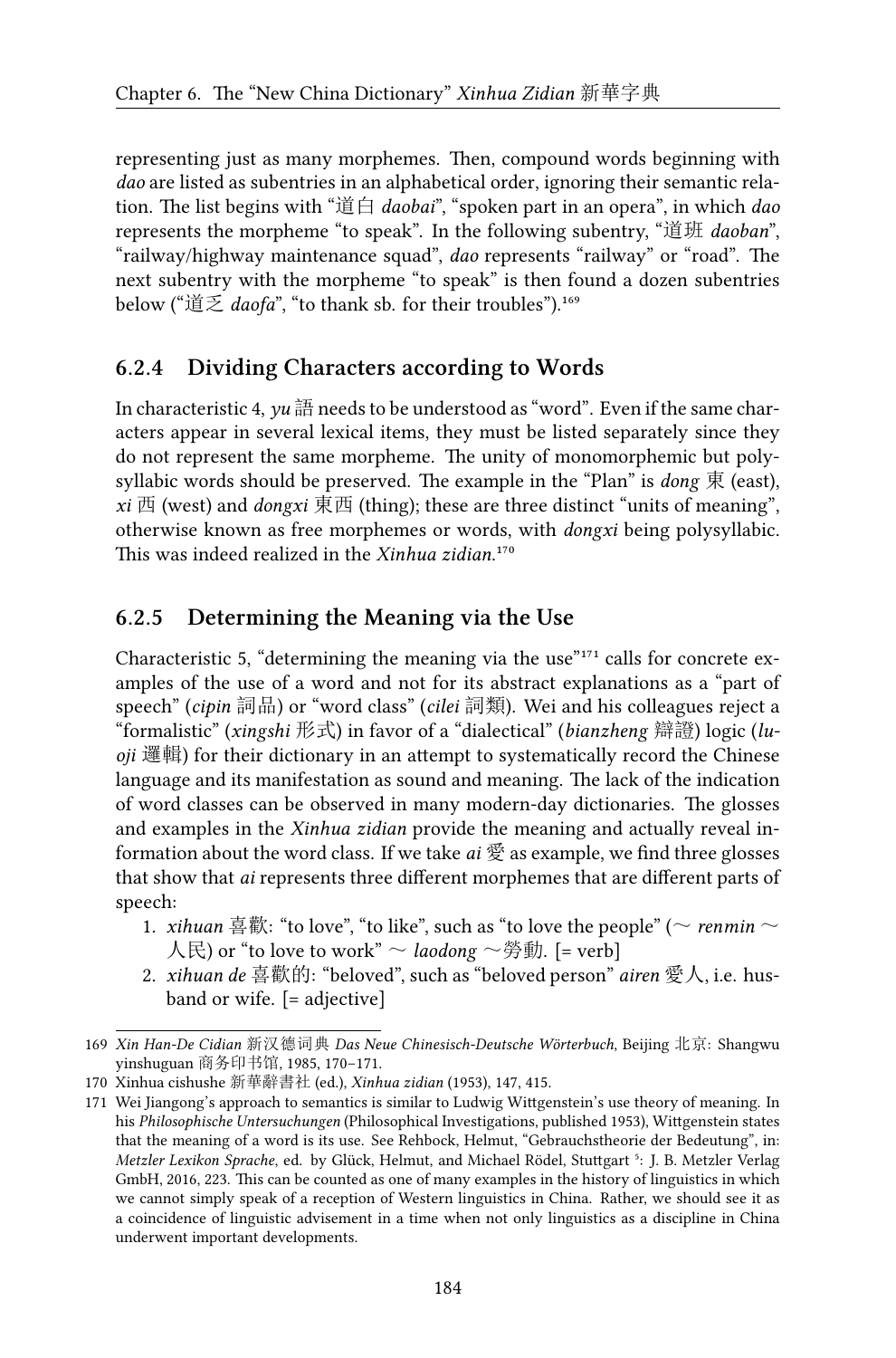3. *rongyi* 容易: "easily", such as "this cloth easily tears" (*zhe zhong bu ai huai* 這種布愛壞).<sup>172</sup> [= adverb]

However, it should be noted that in some instances word classes are mentioned. Take as example gloss number 4 for *yong* 用:

在名詞前,介紹後面動詞所需的材料或工具:~筆寫字。[…]173 [Employed] before a noun, [*yong*] indicates the material or tool needed to perform the action of the subsequent verb: to write with a pen (lit.: to use [a] pen [to] write characters). […]

# **6.2.6 Broad Inclusion of the Living Language**

Characteristic 6, the "living language", is an idea from the New Culture Movement. In light of the rather recent adoption of the polysyllabic written vernacular, Wei calls for the establishment of a "scientific system for ordinary Chinese speech" (中國人民大眾語科學系統) for which the new dictionary should be the reference tool. The *Guoyu cidian* may be taken as the basis and supplemented with New Culture neologisms coined by Lu Xun, communist terminology or colloquialisms.

# **6.2.7 Getting to the Character via the Sound**

Characteristic 7 proposes printing stressed syllables in polysyllabic words in bolder or larger fonts. This was not realized in the first *Xinhua zidian* edition.

# **6.2.8 Choosing Words because of their Meaning**

Characteristic 8 refers to the polymorphemic words that act as glosses to the head-character. Only the most essential ones shall be included but not idioms (*chengyu*) or technical terminology. The *Xinhua zidian* only included the most essential glosses and examples, which made it a concise dictionary. Users, especially writers, were encouraged to use the dictionary as a thesaurus and to look up polysyllabic synonyms to the head-characters. Wei Jiangong probably expected some writers to be trained in the classical language, i.e. to be familiar with single characters, and to require some help with the compounds of the modern language.

### **6.2.9 Adapted to the Masses**

Characteristic 9, the adaption to the masses, referred to lexicon, glosses, definitions and general user friendliness. With regard to the lexicon, Wei aimed to only include items in general use (*tongxing* 通行) and gloss them with the most widely accepted contemporary semantics. Ancient sources (as it is in the case of the *Hanyu da cidian* 漢語大辭典) are not quoted as glosses. Instead, the glosses

<sup>172</sup> Xinhua cishushe 新華辭書社 (ed.), *Xinhua zidian* (1953), 618–619.

<sup>173</sup> Xinhua cishushe 新華辭書社 (ed.), *Xinhua zidian* (1953), 700.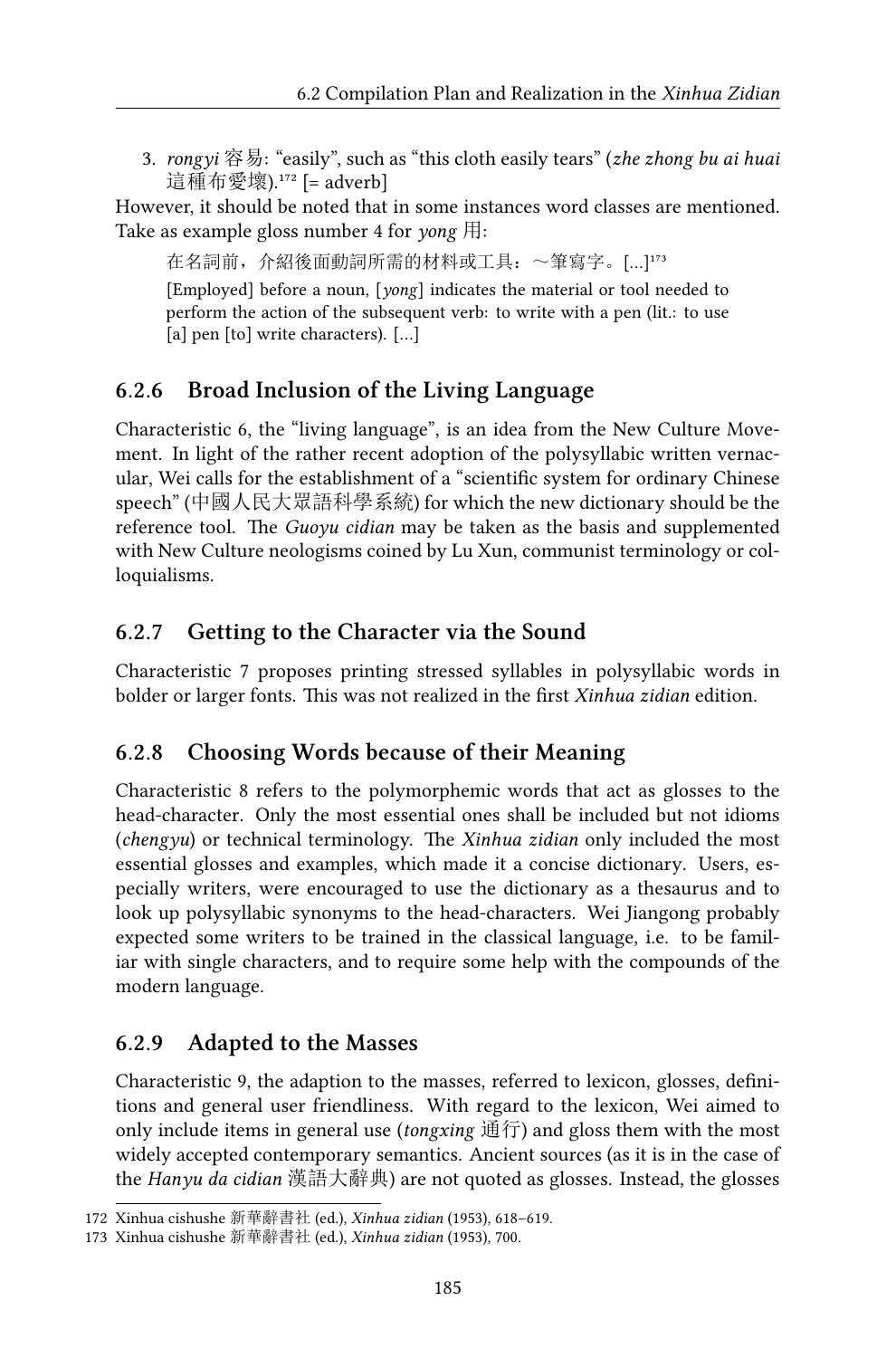were formulated in the vernacular language. The entry *zou* 走 (to walk) is a good illustration of the truly innovative nature of the glosses and definitions. The gloss provides the polymorphemic modern term for "to walk": *zoulu* 走路. The definition is a veritable explanation in the modern spoken language: "moving forward by alternately setting the two feet [in front of each other]" (兩腳交換向前移  $\hat{\mathbb{E}}$ ).<sup>174</sup> The dictionary was indeed intended as learner's tool for students and everyone. Judging from the continued success of the *Xinhua zidian* to the present day, especially among primary school students, this idea was definitely implemented.

#### **6.2.10 Appendix**

Characteristic 10, the inclusion of an appendix, is not a novel idea of Wei and his colleagues. Appendices with linguistic or lexicographical information have existed in Chinese dictionaries for at least a couple of hundred years or longer.<sup>175</sup>

An appendix with useful information for modern daily life, however, is a novelty introduced in the 20th century. Yang Wenquan points out that the "New dictionary" (*Xin zidian* 新字典), first published in 1912 by a seven-person editing team headed by Lu Erkui, was the first monolingual Chinese dictionary to include encyclopedic information in the appendix. The *Xin zidian* was based on the *Kangxi zidian*, and its appendix was to become the "prototype" or "model" (*chuxing* 雛型) for later appendices.<sup>176</sup> The appendix included units of measurement and currency of China and abroad, most notably Western countries and Russia, and a chronological table of Chinese history, beginning with the Yellow emperor (the year *Huangdi* 黃帝 100 is dated to the year 4608 before the Republic *Minguo* 民國) and ending with 1912 (*Minguo yuan* 民國元, i.e. the first year of the Republic). There are no events but just era names.<sup>177</sup> The appendix of the *Xin zidian* is followed by a blank printing error table (*kanwu biao* 勘誤表) the user can fill in and a "supplement" (*bubian* 補編) with "relatively rare characters" (*jiao pi zhi*  $zi$ 較僻之字).<sup>178</sup>

Nevertheless, it should be said that earlier bilingual dictionaries had encyclopedic appendices. Yong and  $Peng<sup>179</sup>$  mention Baller's 1900 dictionary whose

<sup>174</sup> Xinhua cishushe 新華辭書社 (ed.), *Xinhua zidian* (1953), 573.

<sup>175</sup> See, for example Liu Yeqiu 刘叶秋, *Zhongguo zidian shilüe* (1992), 88, 128.

<sup>176</sup> Yang Wenquan 楊文全, *Jin bai nian de Zhongguo Hanyu yuwen cidian* (2000), 62.

<sup>177</sup> Lu Erkui 路爾奎 et al. (ed.), *Xin Zidian* 新字典 [New Dictionary], Shanghai 上海: Shangwu yinshuguan 商务印书馆, 1912, "appendix" *fulu* 附錄.

<sup>178</sup> See the "notes on the use" (*liyan* 例言) of the dictionary: Lu Erkui 路爾奎 et al. (ed.), *Xin Zidian* (1912), 1. Cf. also Feng Lu 冯璐, "20 shiji chuqi Zhong Han zidian de bianzhuan ji tedian – yi Zhong, Han *Xin Zidian* wei li" 20 世纪初期中韩字典的编撰及特点——以中、韩《新字典》为例 [An Overview Characteristics of Chinese New Dictionary and Korean New Dictionary in the Early 20th Century – Take Chinese New Dictionary and Korean New Dictionary as an Example [sic!]], in: *Xiandai Yuwen* 现代语文 [*Modern Chinese*] 10 (2019), 14–19, see 16. The supplement includes rare and obsolete characters like the old form  $\top$  (= *xia*  $\top$ ) for "below", "under".

<sup>179</sup> Yong, Heming, and Jing Peng, *Chinese lexicography: A history from 1046 BC to AD 1911* (2008). It must be stressed that Yong and Peng's publication, while a laudable attempt at the first comprehensive and exhaustive overview of the history of Chinese lexicography (including bilingual lexicography by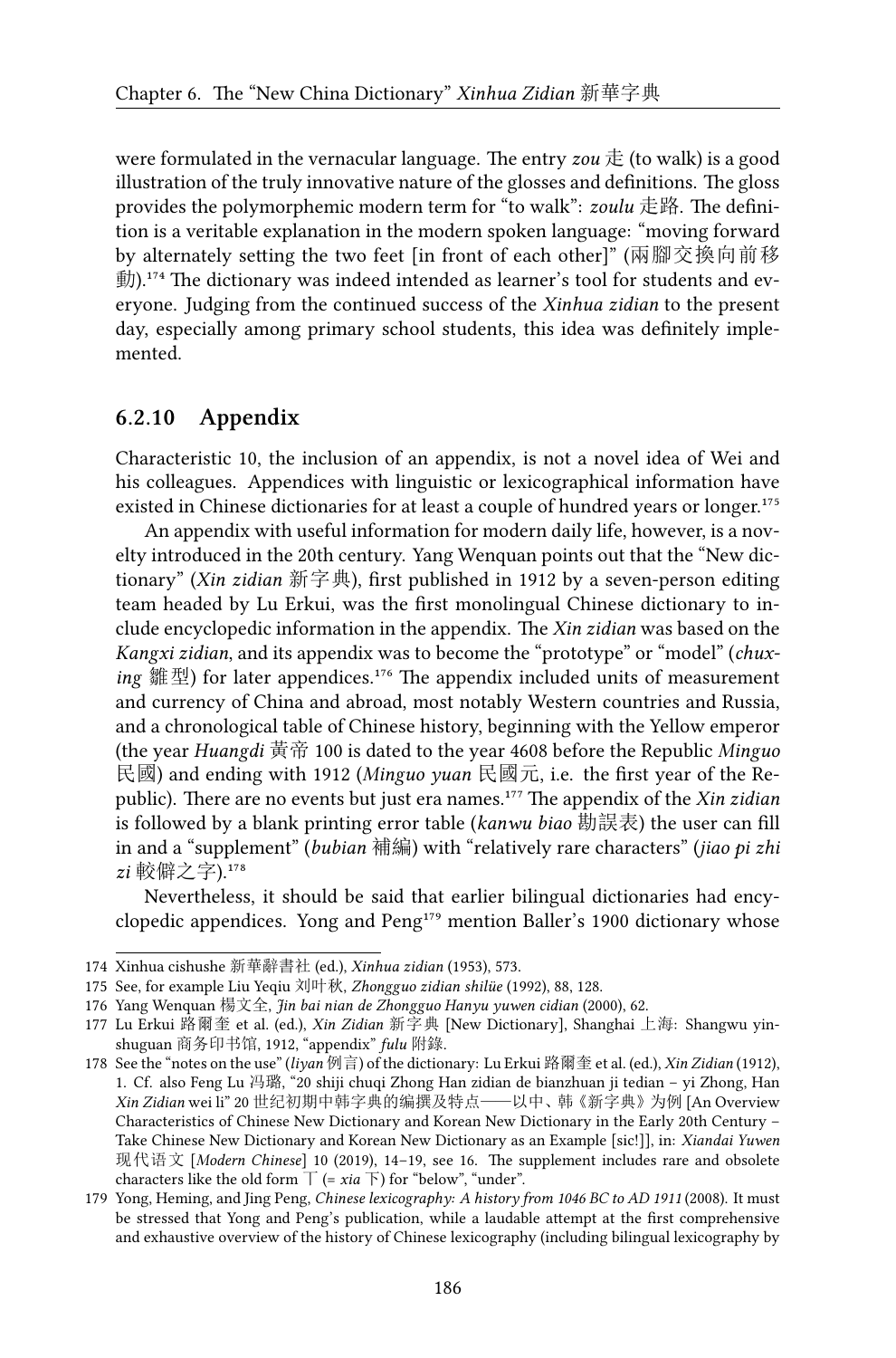appendix provides "Selected passages from the Four Books, and Standard Commentary of Chu-hsi 四書朱熹集註", chronological tables listing the dynasties, reign names, cyclical characters for the years, Chinese zodiacal constellations, solar terms, official ranks, and other information. The appendix is followed by a "Radical Index".<sup>180</sup>

While not a novelty at all, the appendix of the first *Xinhua zidian* is still very voluminous in comparison to other contemporary dictionaries. It seems that it serves not only descriptive but also prescriptive purposes. The linguistic and encyclopedic information given in the index's 132 pages is:

- 1. Table of Zhuyin zimu (注音字母表)
- 2. Usage of punctuation (標點符號用法) While punctuation in a broad sense was used since pre-imperial times, Western punctuation was received in the 19th century, and the 20th century witnessed a standardization of the punctuation.<sup>181</sup>
- 3. Common Program of the Chinese People's Political Consultative Conference (中國人民政治協商會議共同綱領) The seven articles were passed on September 29, 1949 and served as the

provisional constitution until 1954.

4. Scheme of the PRC administrative areas and districts (中華人民共和國行 政區劃)

This is a list of the provinces and their capitals. However it is not a map.

- 5. Chronological timeline of Chinese historical events according to the Western [i.e. Christian/Gregorian] calendar 中國歷代紀元公元紀年表 The timeline begins 2698 BC with the Yellow Emperor Huangdi 黃帝. It lists the dynasties and era names (*nianhao* 年號) and is followed by a phonetic index to the era names. It ends with the establishment of the PRC on October 1st, 1949 and includes an era name index.
- 6. Table with the capitals, surface area and population of "all" countries (各 國首都、面積、人口一覽表)
- 7. Table with standard currency of "all" countries (各國本位幣名一覽表)

Westerners, which is different to the existing works in Chinese), is highly problematic. Bottéro, and to a lesser extent Pálfi and Nielsen, pointed out numerous methodical and factual inaccuracies. Cf. Bottéro, Françoise, "Heming Yong & Jing Peng (2008). *Chinese lexicography: a history from 1046 BC to AD 1911*", in: *Cahiers de linguistique – Asie orientale* 39 1 (2010), 81–94. See also Pálfi, Loránd-Levente, and Bent Nielsen, "Heming Yong & Jing Peng. *Chinese Lexicography: A History from 1046 BC to AD 1911*", in: *International Journal of Lexicography* 22.3, 335–344.

<sup>180</sup> Baller, F. W. [Frederick William], *An Analytical Chinese-English Dictionary*, Shanghai: China Inland Mission and American Presbyterian Mission Press, 1900, 459ff. Accessed online (Sept. 2, 2020): [https:](https://archive.org/details/cu31924023354743) [//archive.org/details/cu31924023354743](https://archive.org/details/cu31924023354743).

<sup>181</sup> See: Richter, Mathias, "Punctuation, Premodern", in: *Encyclopedia of Chinese Language and Linguistics*, ed. by Sybesma, Rint, et al., vol. 4, Leiden / Boston: Brill, 2017, 46–55. and Stryjewska, Anna, "Punctuation, Modern", in: *Encyclopedia of Chinese Language and Linguistics*, ed. by Sybesma, Rint, et al., vol. 3, Leiden / Boston: Brill, 2017, 494–501. Also Behr, Wolfgang, and Bernhard Führer, "Einführende Notizen zum Lesen in China mit besonderer Berücksichtigung der Frühzeit", in: *Aspekte des Lesens in China in Vergangenheit und Gegenwart. Referate der Jahrestagung 2001 der Deutschen Vereinigung für Chinastudien (DVCS)*, ed. by Führer, Bernhard, Bochum: Projekt Verlag, 2005, 1–42. (esp. p. 33 ff) illustrate how punctuation was used since Shang 商 times [ca. 18th–11th century BCE], contrary to popular conception.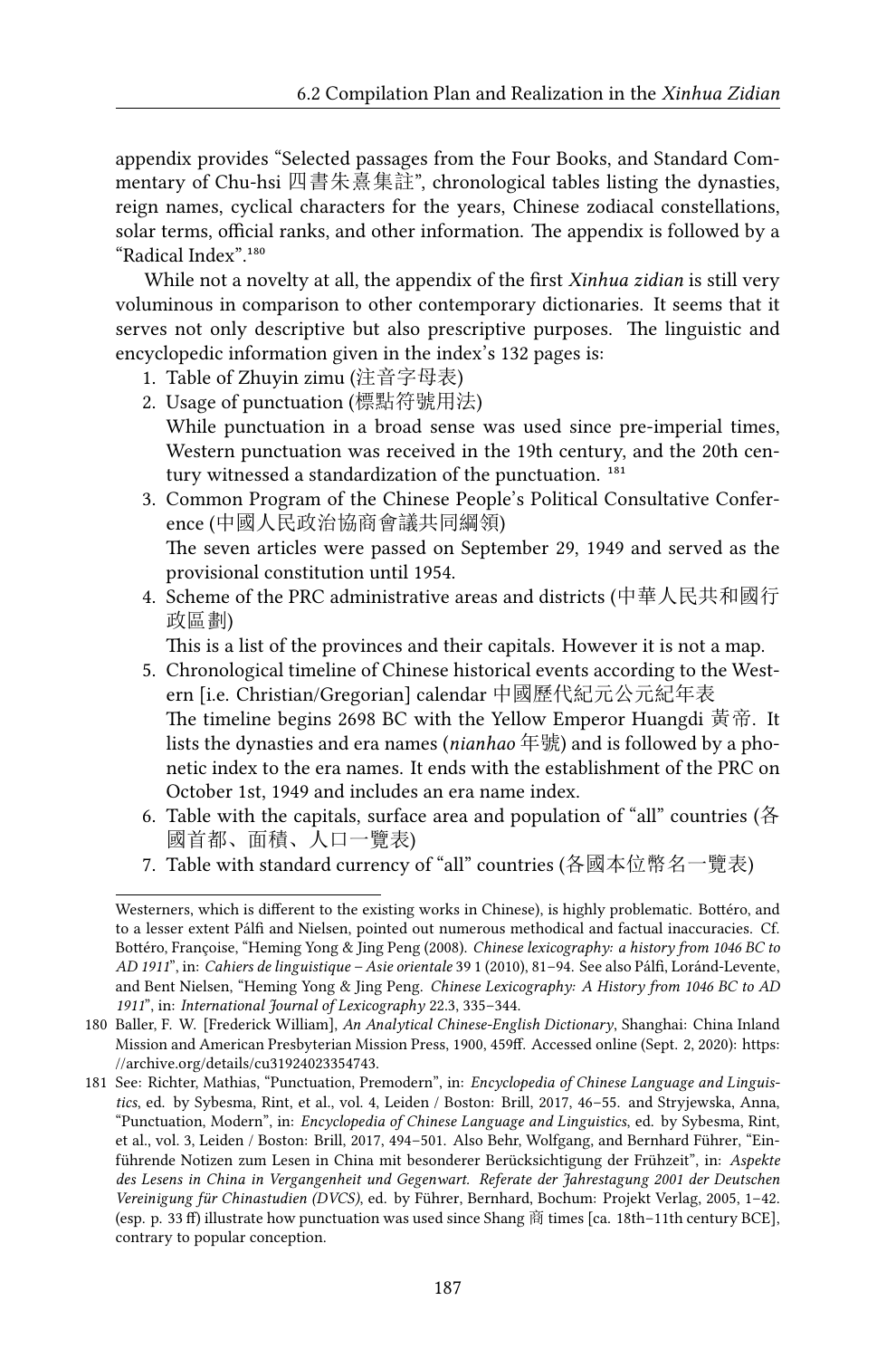- 8. Table with important commemoration days and holidays (重要紀念日及 節日表)
- 9. Table with Chinese and foreign units of measurement (中外度量衡表)
- 10. Table of chemical elements (化學元素表)

This table of the chemical elements is in list form, and not yet structured like the periodic table of elements of today where the position of the items reflects their atomic structure. Later editions of the *Xinhua zidian* included the graphically standardized periodic table in their index.

Wei Jiangong and his colleagues originally stated in their "Plan to compile a dictionary" that they wanted to include even more linguistic information, such as kinship addresses in different dialects. Furthermore, the indices that stand on their own and are not part of the appendix were listed as appendix items in the "Plan". Wei clearly stated that since he wished to abide strictly by the linguistic unit in the main body, the encyclopedic information had to be presented separately. It is safe to say that Wei's plan was realized and that the appendix not only catered to the "convenience" (*fangbian* 方便) of the user,<sup>182</sup> but also to the legitimacy of the dictionary as standard reference work and tool of not only language prescription but also promotion of state policy.

# **6.3 The** *Xinhua Zidian* **in Historical Perspective**

Apparently, the *Xinhua zidian* was not immediately well-received by potential users. In 1954, an edition which was not ordered phonetically was published. It was instead "ordered [according to] the section headers" (*bushou pailie* 部首排 列).<sup>183</sup> It was easier to use for those who memorized the Kangxi radicals but were not familiar enough with the spoken standard language to search for entries in the phonetically arranged book at a satisfying speed. Many new and revised editions followed, which moved away from the direction of Wei Jiangong's first edition. Wei himself was only involved once again as an advisor in the publication of the 1971 edition.<sup>184</sup>

The role of the *Xinhua zidian* for pupils in the PRC until today cannot be underestimated. It has remained an unsurpassed compromise between conciseness and universality. This was made possible by Wei Jiangong's narrow definition of the word. The main body of the first *Xinhua zidian* edition has 700 pages; more recent editions are even more compact thanks to improvements in the paper and binding technology. The first edition's 6840 entries (*tiao* 條, or "articles"), all single-morpheme words, contain at the micro-level an even larger number of compounds.

<sup>182</sup> Wei Jiangong 魏建功, "Bianji zidian jihua" (2001), 408.

<sup>183</sup> Xinhua cishushe 新華辭書社 (ed.), *Bushou pailie Xinhua zidian* 部首排列新華字典 [New China dictionary arranged according to the section headers], Beijing 北京: Renmin jiaoyu chubanshe 人民 教育出版社, 1954.

<sup>184</sup> Ma Si 马嘶, *Yidai zongshi Wei Jiangong* (2007), 193.